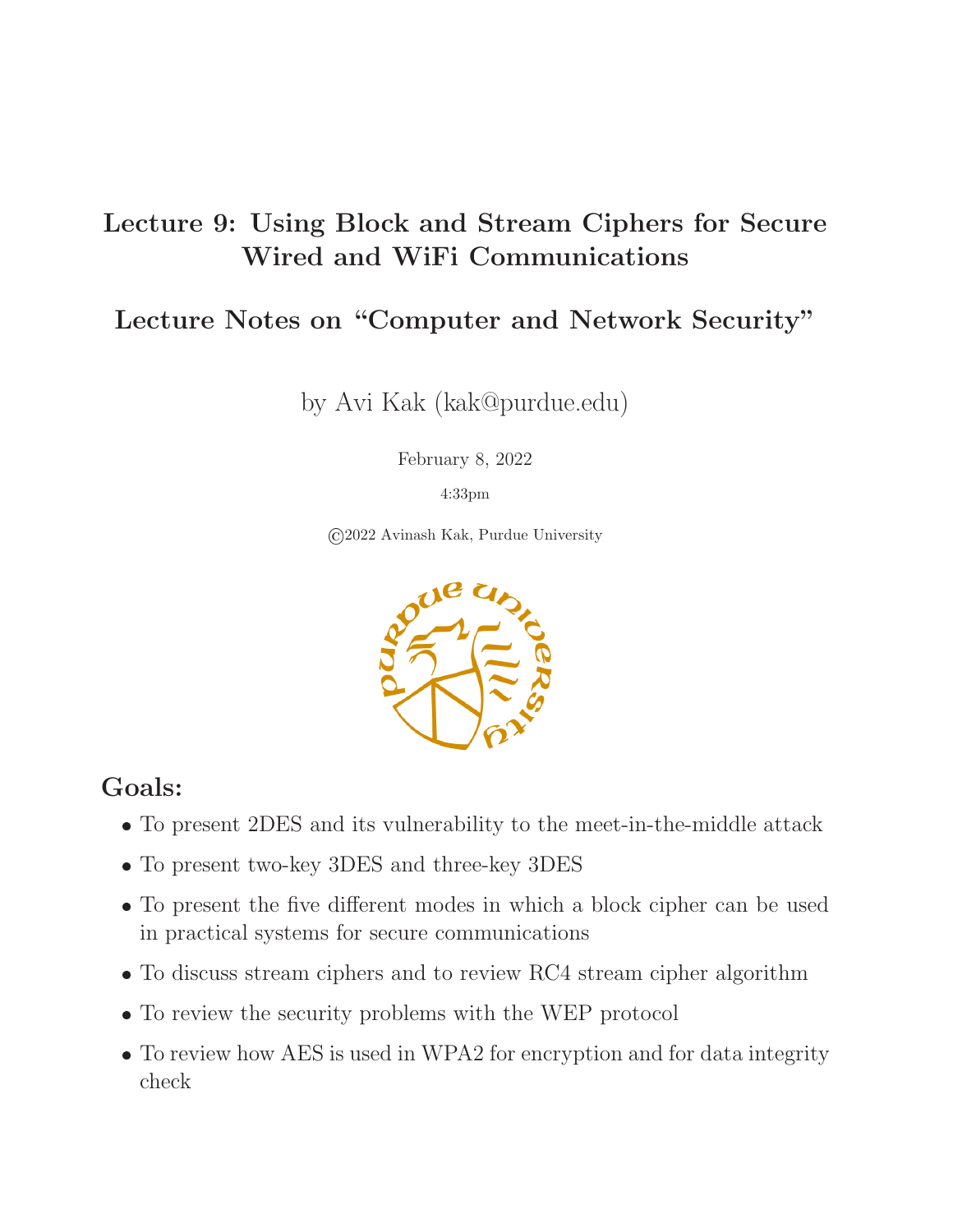# **CONTENTS**

<span id="page-1-0"></span>

|       | Section Title                                                                                     | Page           |
|-------|---------------------------------------------------------------------------------------------------|----------------|
| 9.1   | Multiple Encryptions with DES for a More Secure<br><b>Cipher</b>                                  | 3              |
| 9.2   | <b>Double DES</b>                                                                                 | $\overline{4}$ |
| 9.2.1 | Can a Double-DES (2DES) Plaintext-to-Ciphertext Mapping be<br>Equivalent to a Single-DES Mapping? | 6              |
| 9.2.2 | Vulnerability of Double DES to the Meet-in-the-Middle Attack                                      | 11             |
| 9.3   | Triple DES with Two Keys                                                                          | 16             |
| 9.3.1 | Possible Ways to Attack 3DES Based on Two Keys                                                    | 18             |
| 9.4   | <b>Triple DES with Three Keys</b>                                                                 | 22             |
| 9.5   | <b>Five Modes of Operation for Block Ciphers</b>                                                  | 24             |
| 9.5.1 | The Electronic Codebook Mode (ECB)                                                                | 28             |
| 9.5.2 | The Cipher Block Chaining Mode (CBC)                                                              | 38             |
| 9.5.3 | The Cipher Feedback Mode (CFB)                                                                    | 40             |
| 9.5.4 | The Output Feedback Mode (OFB)                                                                    | 43             |
| 9.5.5 | The Counter Mode (CTR)                                                                            | 45             |
| 9.6   | <b>Stream Ciphers</b>                                                                             | 49             |
| 9.7   | The RC4 Stream Cipher Algorithm                                                                   | 53             |
| 9.8   | WEP, WPA, and WPA2 FOR WiFi Security                                                              | 59             |
| 9.8.1 | RC4 Encryption in WEP and WPA and Why You Must Switch<br>to WPA2?                                 | 64             |
| 9.8.2 | Some Highly Successful Attacks on WEP                                                             | 71             |
| 9.8.3 | AES as Used in WPA2                                                                               | 88             |
| 9.9   | <b>Homework Problems</b>                                                                          | 92             |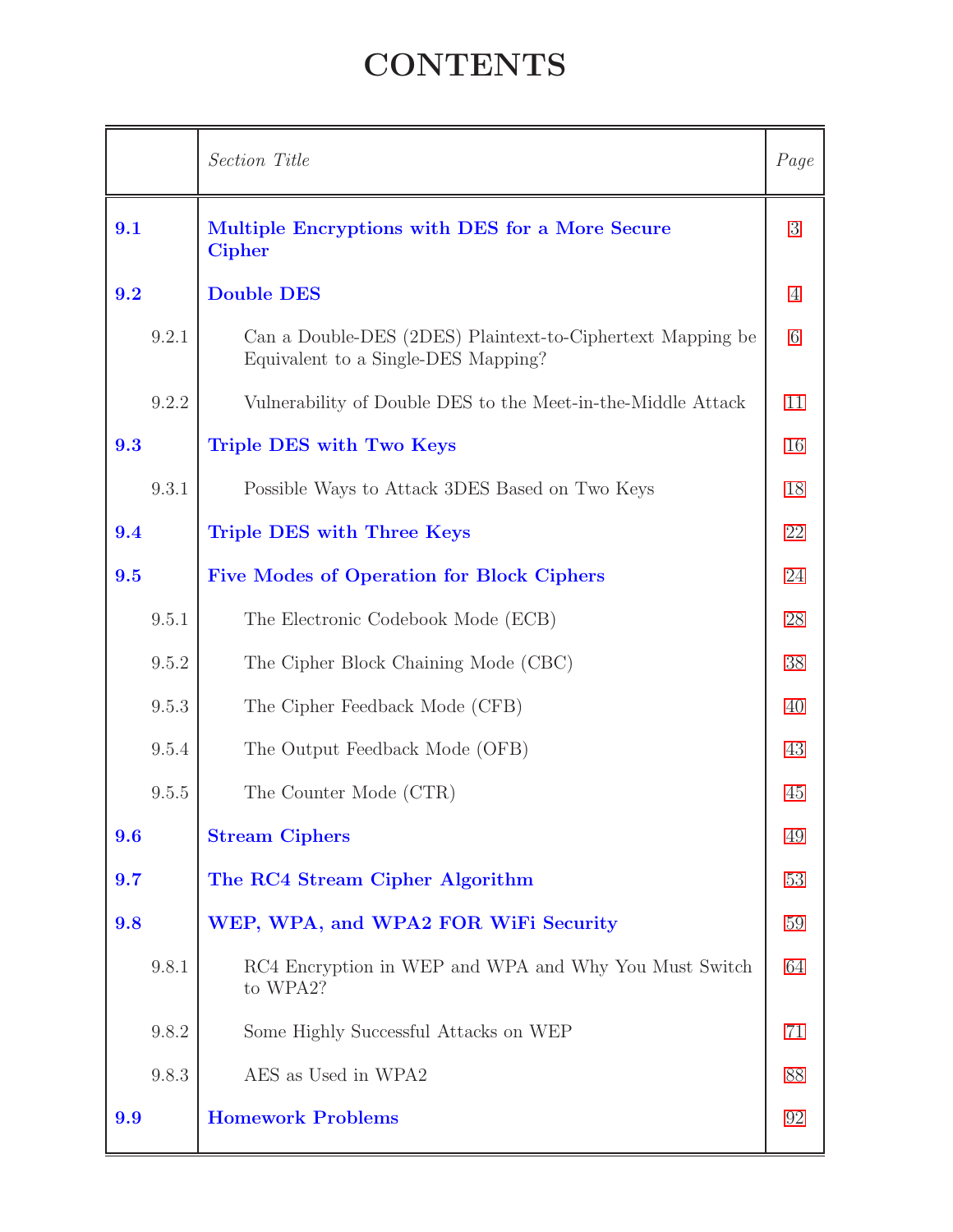# <span id="page-2-0"></span>9.1 MULTIPLE ENCRYPTIONS WITH DES FOR A MORE SECURE CIPHER

- As you already know, the DES cryptographic system is now known to not be secure.
- We can obviously use AES cryptography that is designed to be extremely secure, but the world of commerce and finance does not want to give up entirely on DES (because of all the investment that has already been in DES-related software and hardware).
- So that raises questions like: How about a cryptographic system that carries out repeated encryptions with DES? Would that be more secure?
- You will now see that whereas double DES may not be that much more secure than regular DES, we can expect triple DES to be very secure.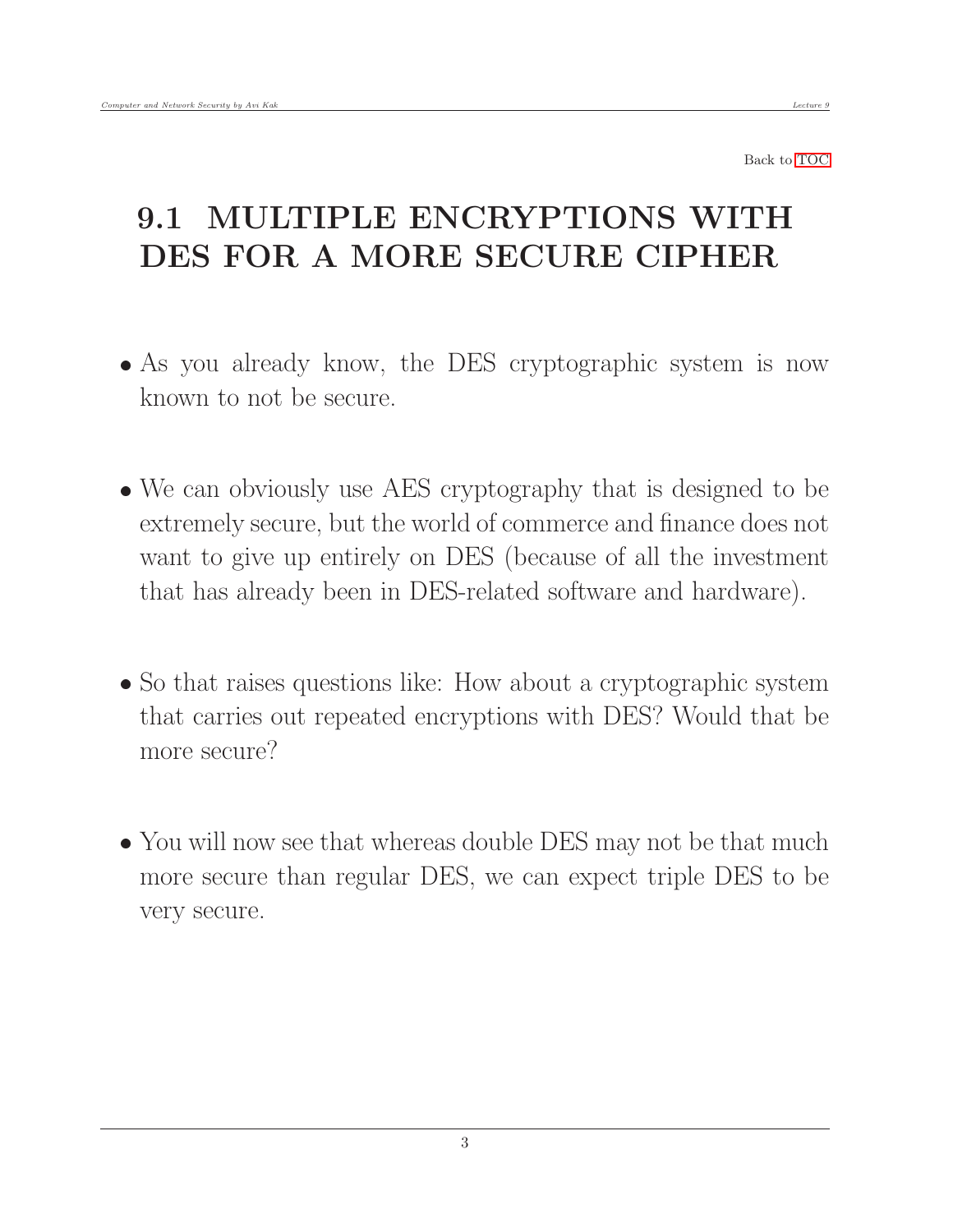#### <span id="page-3-0"></span>9.2 DOUBLE DES

- The simplest form of multiple encryptions with DES is the double DES that has two DES-based encryption stages using two different keys.
- Let's say that  $P$  represents a 64-bit block of plaintext. Let  $E$ represent the process of encryption that transforms a plaintext block into a ciphertext block. Let's use two 56-bit encryption keys  $K_1$  and  $K_2$  for a double application of DES to the plaintext. Let  $C$  represent the resulting block of ciphertext. We have

 $C = E(K_2, E(K_1, P))$  $P = D(K_1, D(K_2, C))$ 

where D represents the process of decryption.

• With two keys, each of length 56 bits, double DES in effect uses a 112 bit key. One would think that this would result in a dramatic increase in the cryptographic strength of the cipher  $-at$ least against the brute-force attacks to which the regular DES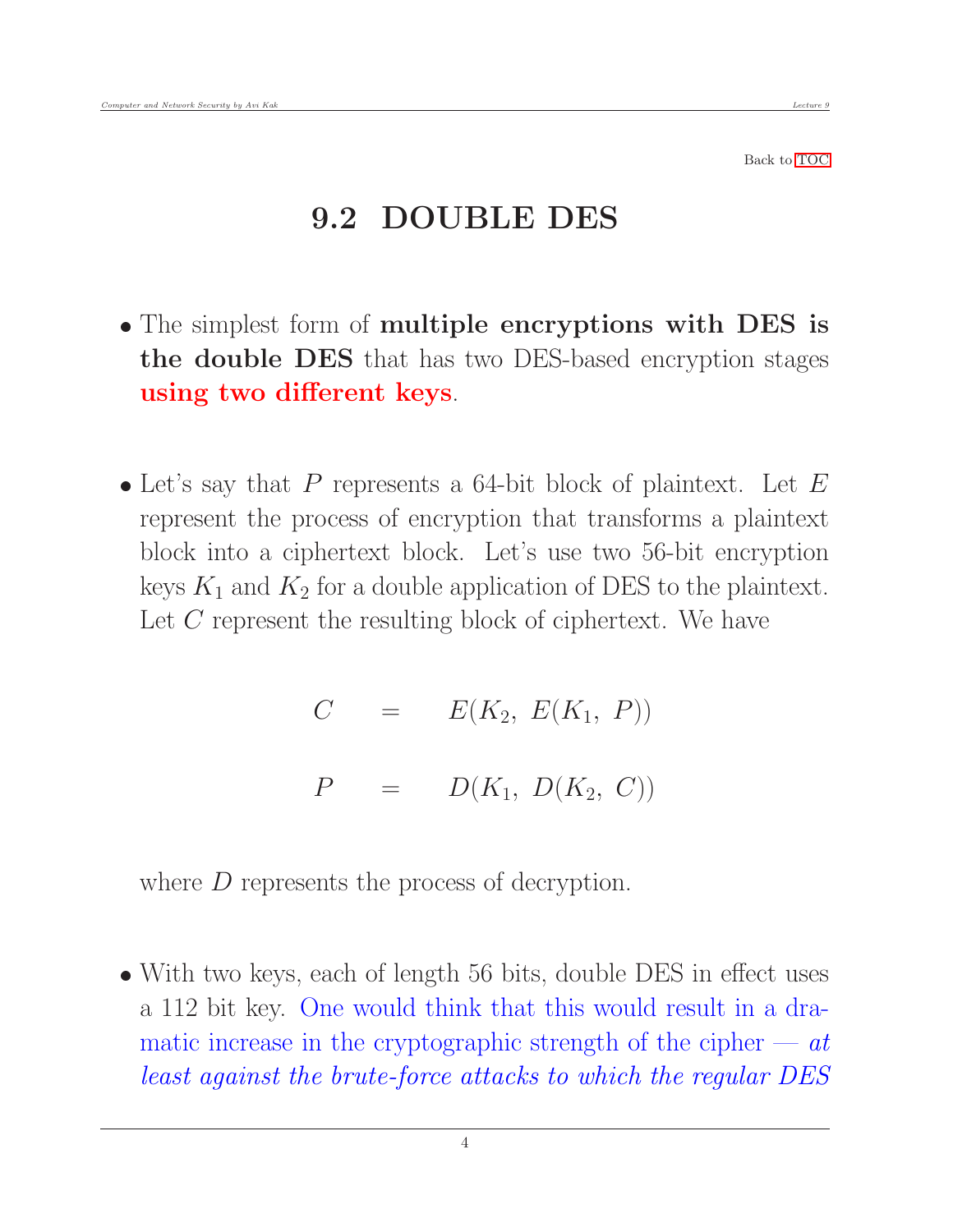is so vulnerable. Recall that in a brute force attack, you try every possible key to break the code. We will argue in Section 9.2.2 that this belief is not well founded. But first, in the next subsection, let's talk about whether double DES can be thought of as a variation on the regular DES.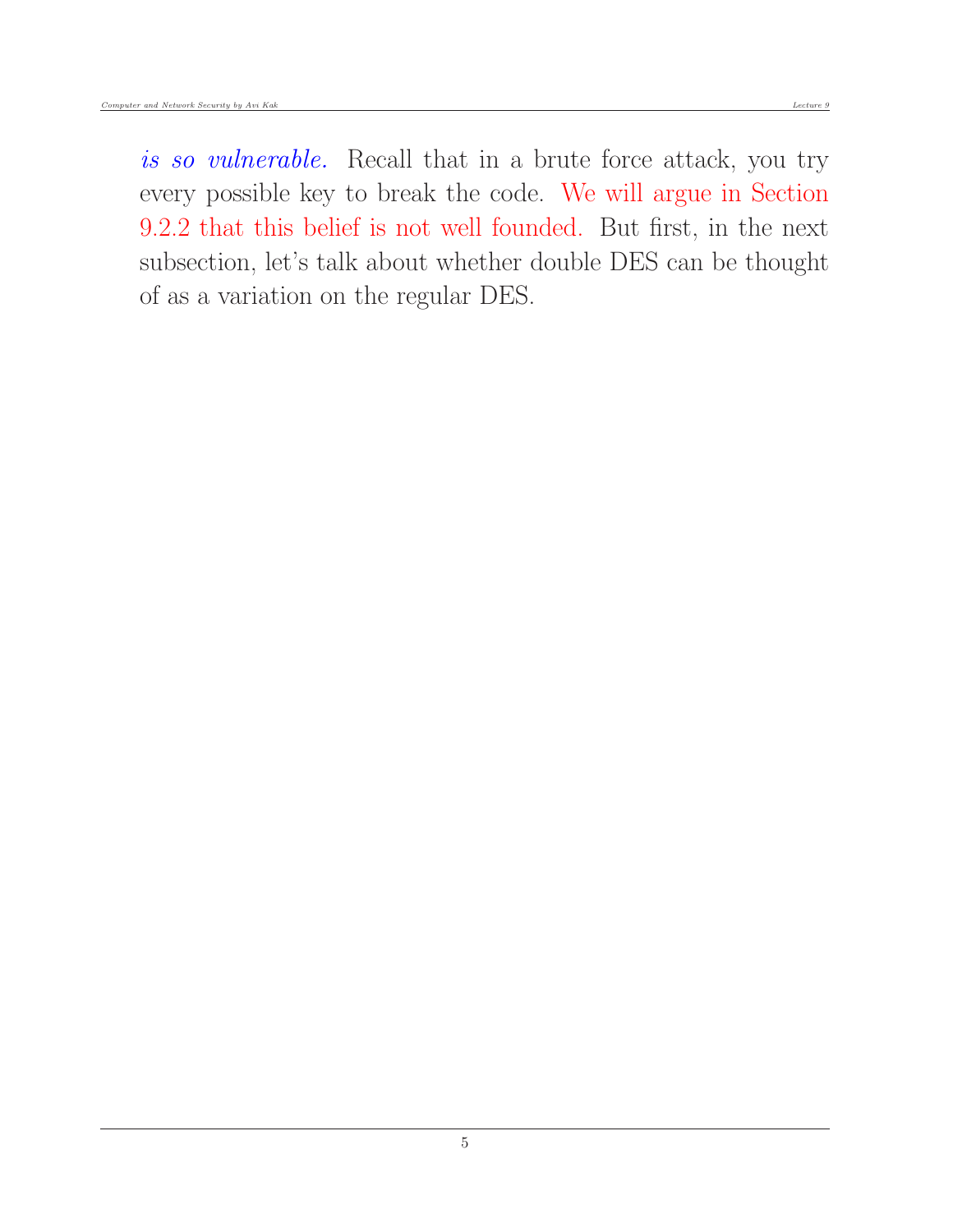#### <span id="page-5-0"></span>9.2.1 Can a Double-DES (2DES) Plaintext-to-Ciphertext Mapping be Equivalent to a Single-DES Mapping?

• Since the plaintext-to-ciphertext mapping must be one-one, the mapping created by a single application of DES encryption can be thought of as a specific permutation of the  $2^{64}$  different possible integer values for a plaintext block. Since a permutation of a permutation is still a permutation, the following relationship between the two keys  $K_1$  and  $K_2$  of 2DES and some single key  $K_3$  is obviously a theoretical possibility.

$$
E(K_2, E(K_1, P)) = E(K_3, P)
$$

With such a relationship, the whole point of using 2DES to get around the weakness of DES would be lost, since in that case 2DES would be no stronger than regular DES. [Not only that, one could extend this argument to state that any number of multiple encryptions of plaintext would amount to a single encryption of regular DES. Therefore, a cipher consisting of three applications of DES encryption, as in 3DES, would be no stronger than regular DES.]

If we said that 2DES with the two keys  $(K_1, K_2)$  is equivalent to a single application of DES with some key  $K_3$ , that would be tantamount to claiming that the set of permutations achieved with different possible 56-bit DES encryptions is closed. In other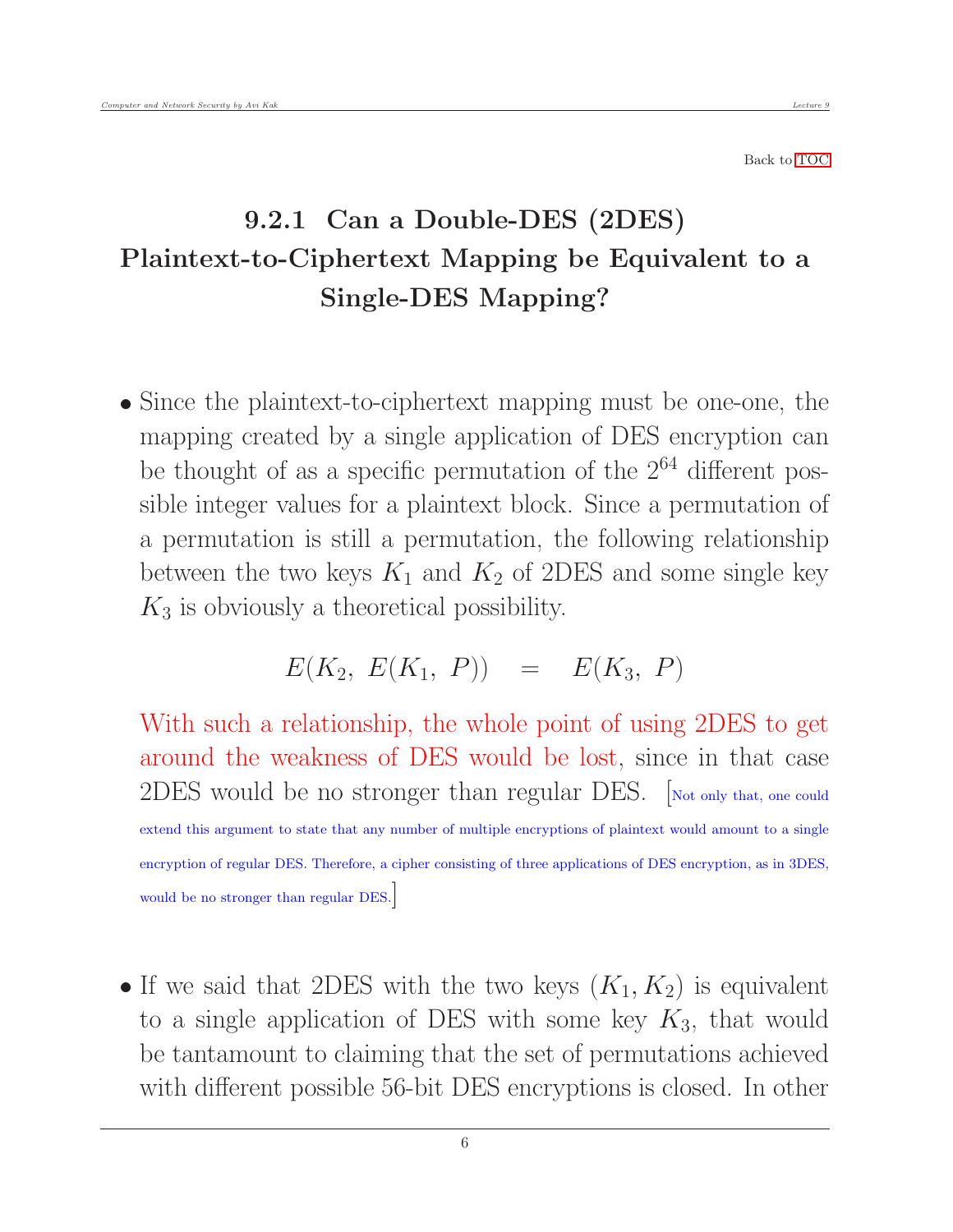words, we would be saying that the set of permutations corresponding to DES encryption forms a group.

- However, as it turns out, the set of permutations corresponding to DES encryptions/decryptions does not constitute a group. [For
	- proof, see the paper entitled "DES is not a group," by Keith Campbell and Michael Wiener, that appeared in Advances in Cryptology, 1993. The following argument is important to that proof: The set of all possible permutations over 64-bit words is of size  $2^{64}$ ! as explained later in this section. This set obviously forms a group in which the group operator is that of composition-of-two-permutations (as explained in Section 4.2.2 of Lecture 4) and the group identity element is the identity permutation (meaning when each 64-bit pattern of plaintext maps to itself in the ciphertext). Now let's consider the subgroup of this group that is generated by all encryption/decryption permutations of 64-bit words that correspond to DES with 56-bit keys. The word "generated" is important here, since it implies that the subgroup will contain all permutations that are returned by applying the composition operator to any two permutations. (That's because, being a subgroup, it must be closed under the group operator.) It has been shown by Don Coppersmith that the lower bound on the size of this subgroup exceeds  $2^{57}$ , which is the set all possible permutations that can be generated by the 56 bits of DES through encryption *and* decryption. This implies that the permutation produced by 2DES (or by, say, 3DES) is not guaranteed to belong to the set of size  $2^{57}$  that corresponds to a single application of DES. Campbell and Weiner have estimated that the size of this subgroup is lower-bounded by  $10^{2499}$ . The very large size of the subgroup has the following implications: Even though the subgroup being larger than 2<sup>57</sup> in size does not preclude that for some choice of  $K_1$  and  $K_2$ , 2DES would be equivalent to single DES for some  $K_3$ , the probability of finding such a triple  $(K_1, K_2, K_3)$  by searching only through the permutations created by the 56-bit DES keys is negligibly small.]
- Let's now establish why for 64-bit block encryption the total number of all possible plaintext-to-ciphertext mappings is the very large number  $2^{64}$ !.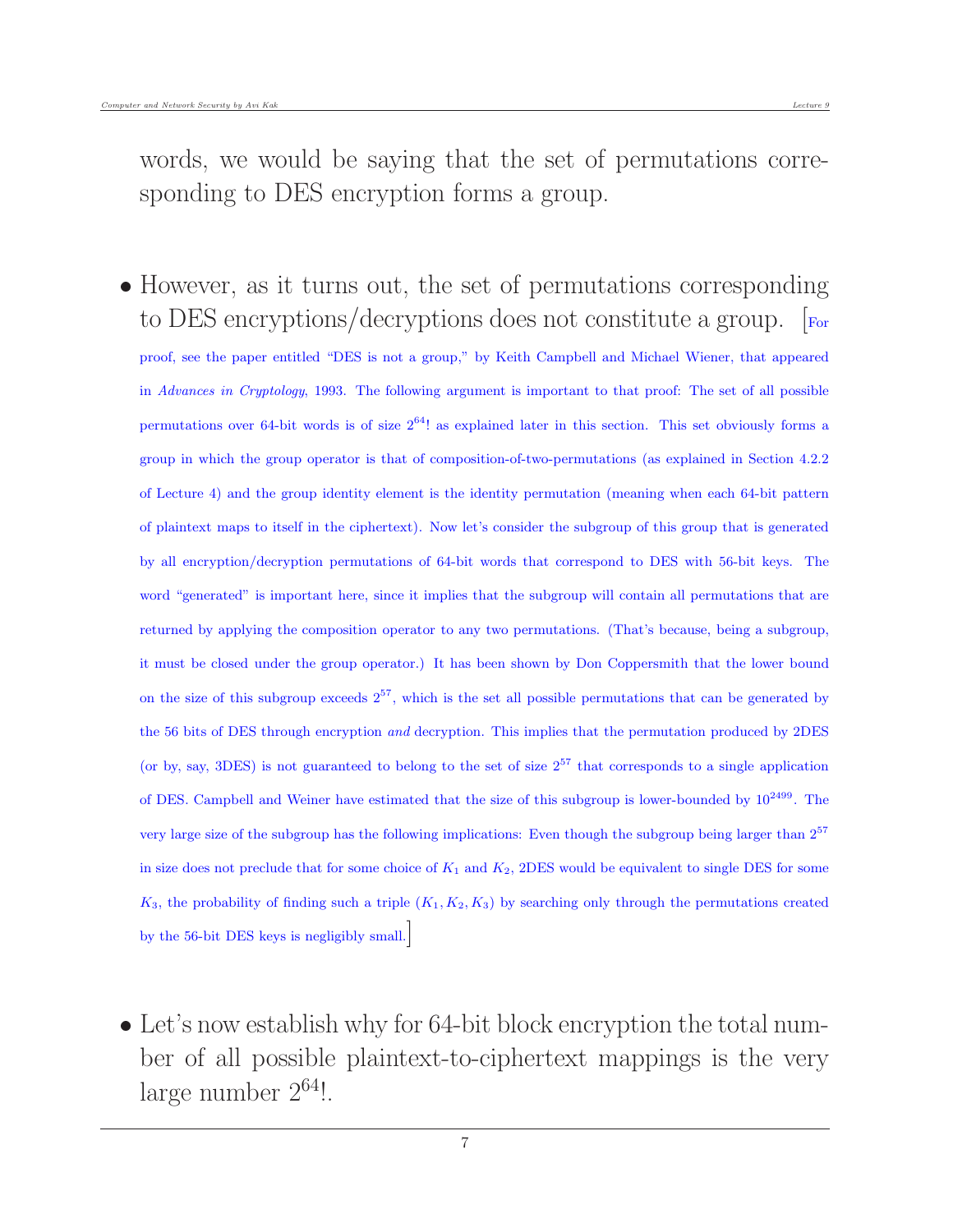- Consider 4-bit blocks. Every key gives us a unique mapping between the 16 possible words at the input and the 16 possible words at the output.
- Every mapping between the input words and the output words must amount to a **permutation** of the input words. This is necessitated by the fact that any mapping between the plaintext words and the ciphertext words must be 1-1, since otherwise decryption would not be possible.
- To understand what I mean by a **mapping** between the input words and the output words being a **permutation**, let's continue with our block size of 4 bits. Figure 1 shows one possible mapping between the 16 different input words that you can have with 4 bits and the output words. The 16 output words constitute one permutation of the 16 input words. The total number of permutations of 16 input words is 16!. [When you are looking at N different objects in a sequence, a permutation corresponds to the  $N$  objects appearing in a specific order. There are N! ways of ordering such a sequence. Consider the case when  $N = 3$  and when the objects are a, b, and c. The six different ways of arranging these objects in a sequence are abc, acb, bac, bca, cab, and  $cba.$
- So with a block size of 4 bits, we have a maximum of 16! mappings between the input words and the output words. In other words, we have  $2<sup>4</sup>$ ! mappings when block size is 4 bits. When we select a key for encryption, we use one of these  $2<sup>4</sup>$ ! mappings.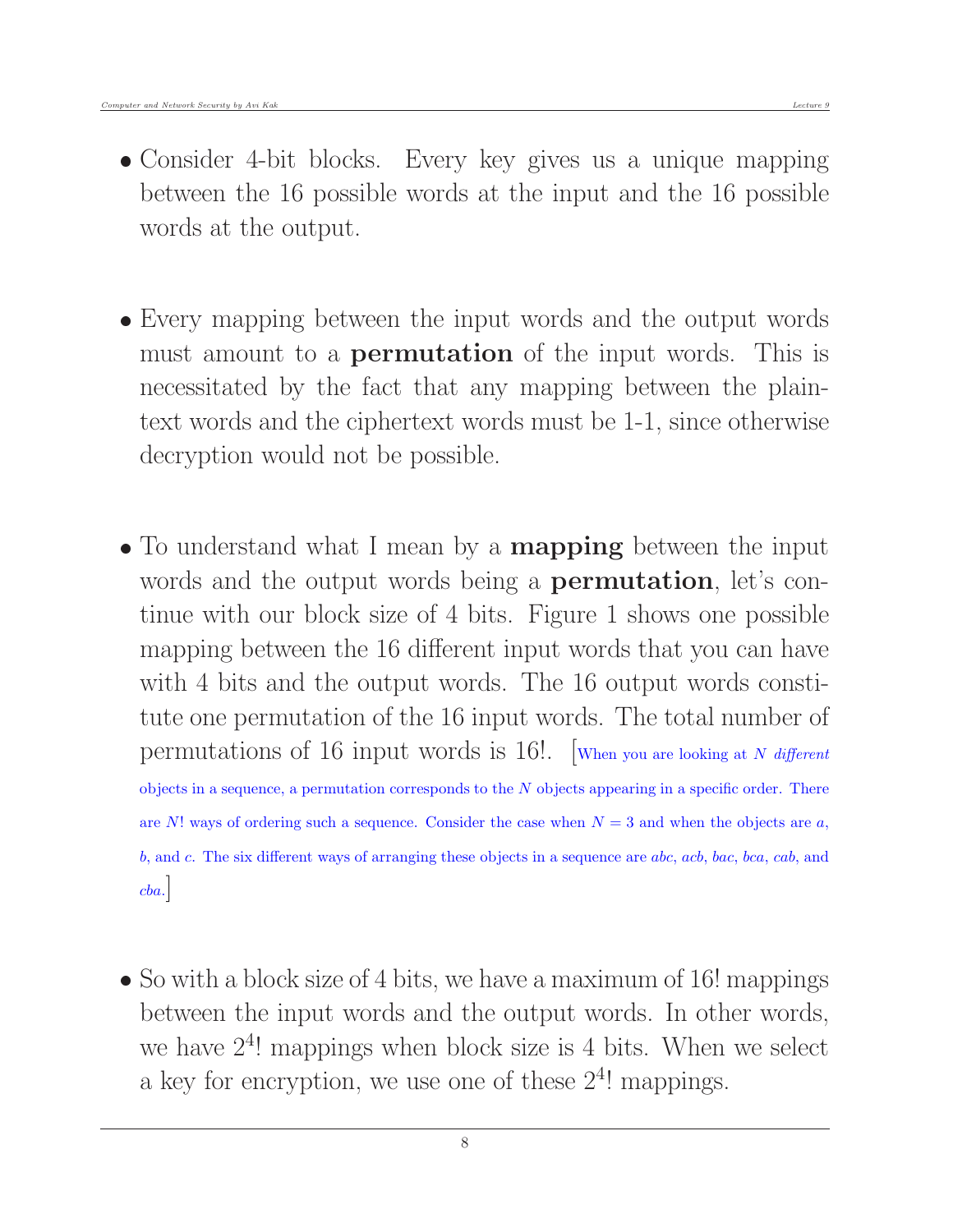

Blocksize  $= 4$  bits

This is one possible mapping between the 16 input words and the 16 output words

The 16 output words constitute one permutation of the 16 input words.

Since there are 16! permutations of the 16 input words, there exist 16! different possible mappings between the input and the output.

The input−output mapping obtained with one encryption key is only one of 16! different possible mappings.

Figure 1: One possible mapping between the 16 different possible input words and the 16 different possible output words for  $a$  4-bit block cipher. (This figure is from Lecture 9 of "Computer and Network Security" by Avi Kak)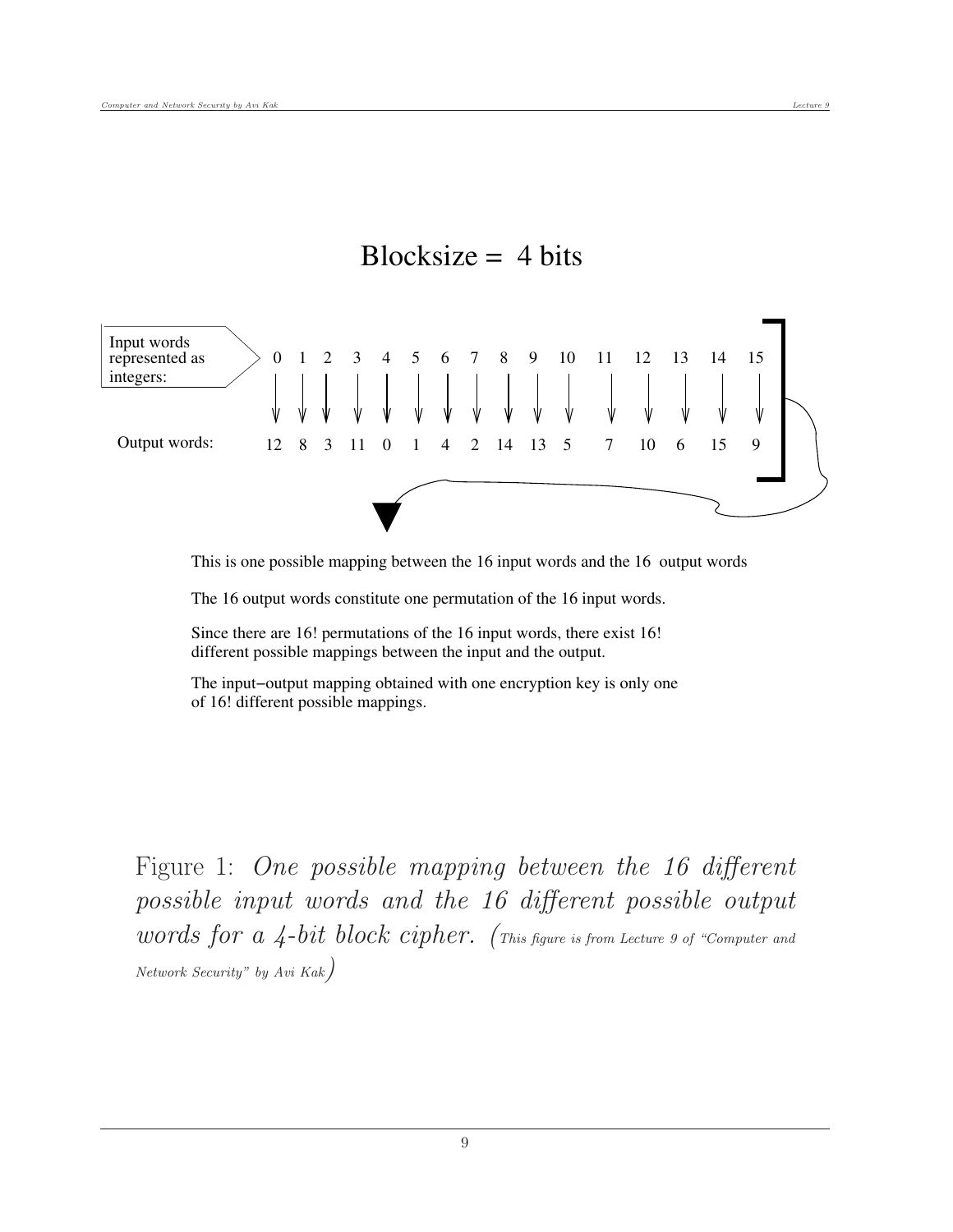- As before, each encryption key gives us one mapping between the input 64-bit words and the output 64-bit words. Since there are  $2^{64}$  possible words, each mapping is a relationship between the 2<sup>64</sup> different possible words at the input and equal number of such words at the output.
- Since each mapping can be thought of as a permutation of the  $2^{64}$ possible words at the input, we have a maximum of  $2^{64}$ ! possible mappings between the input words and the output words.

 $(2^{64})!$  =  $10^{347380000000000000000}$  $>$   $\left(10^{10^{20}}\right)$ 

• Now with a key size of 56 bits, we have a total of  $2^{56}$  different keys. Each key corresponds to one of the  $2^{64}$ ! different possible mappings. The number  $2^{56}$  is upperbounded by  $10^{17}$ .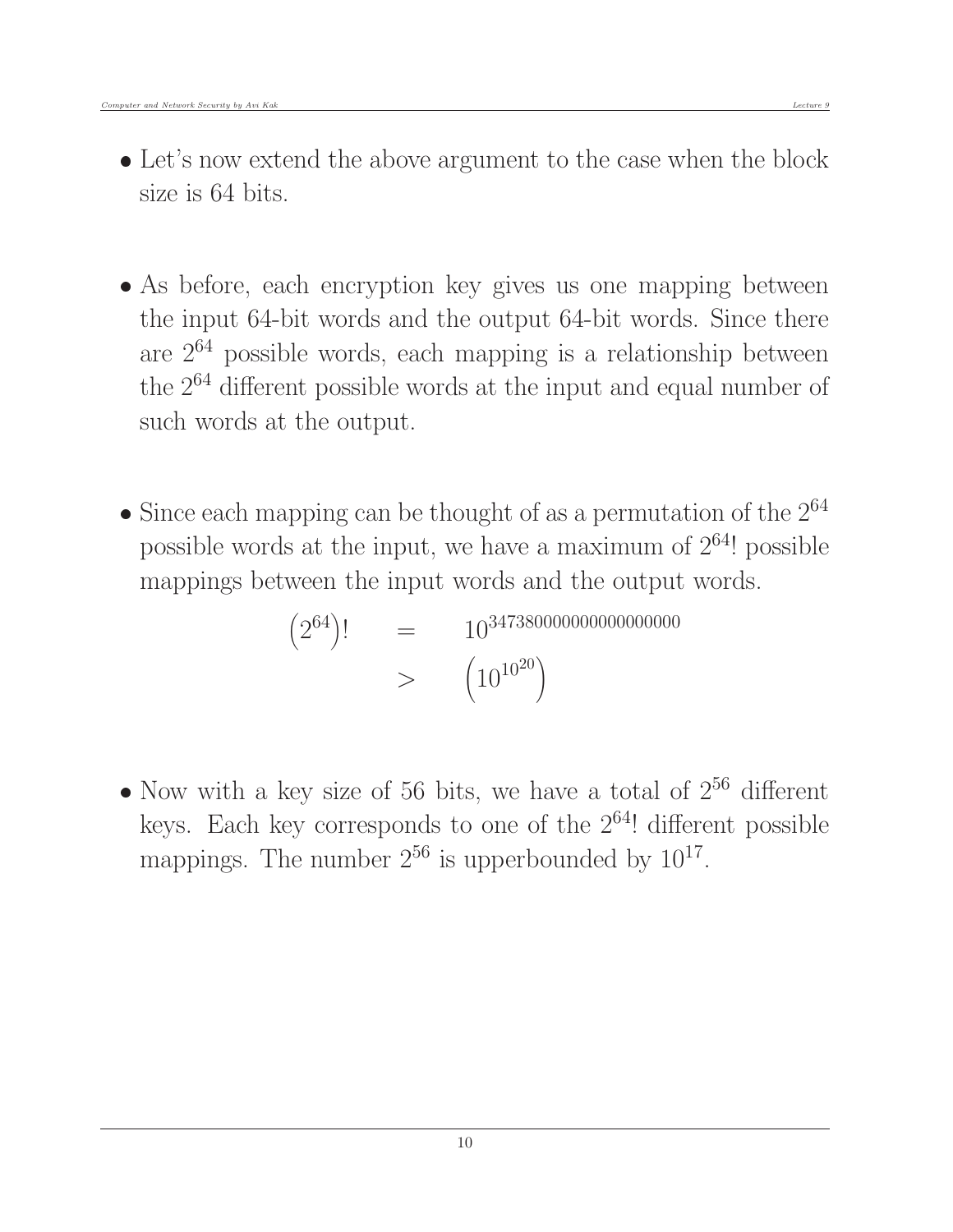# <span id="page-10-0"></span>9.2.2 Vulnerability of Double DES to the Meet-in-the-Middle Attack

- Any double block cipher, that is a cipher that carries out double encryption of the plaintext using two different keys in order to increase the cryptographic strength of the cipher, is open to what is known as the meet-in-the-middle attack.
- To explain the meet-in-the-middle attack, let's revisit the relationship between the plaintext  $P$  and the ciphertext  $C$  for double DES:

 $C = E(K_2, E(K_1, P))$  $P = D(K_1, D(K_2, C))$ 

where  $K_1$  and  $K_2$  are the two 56-bit keys used in the two stages of encryption.

 Let's say that an attacker has available to him/her a plaintextciphertext pair  $(P, C)$ . From the perspective of the attacker, there exists an  $X$  such that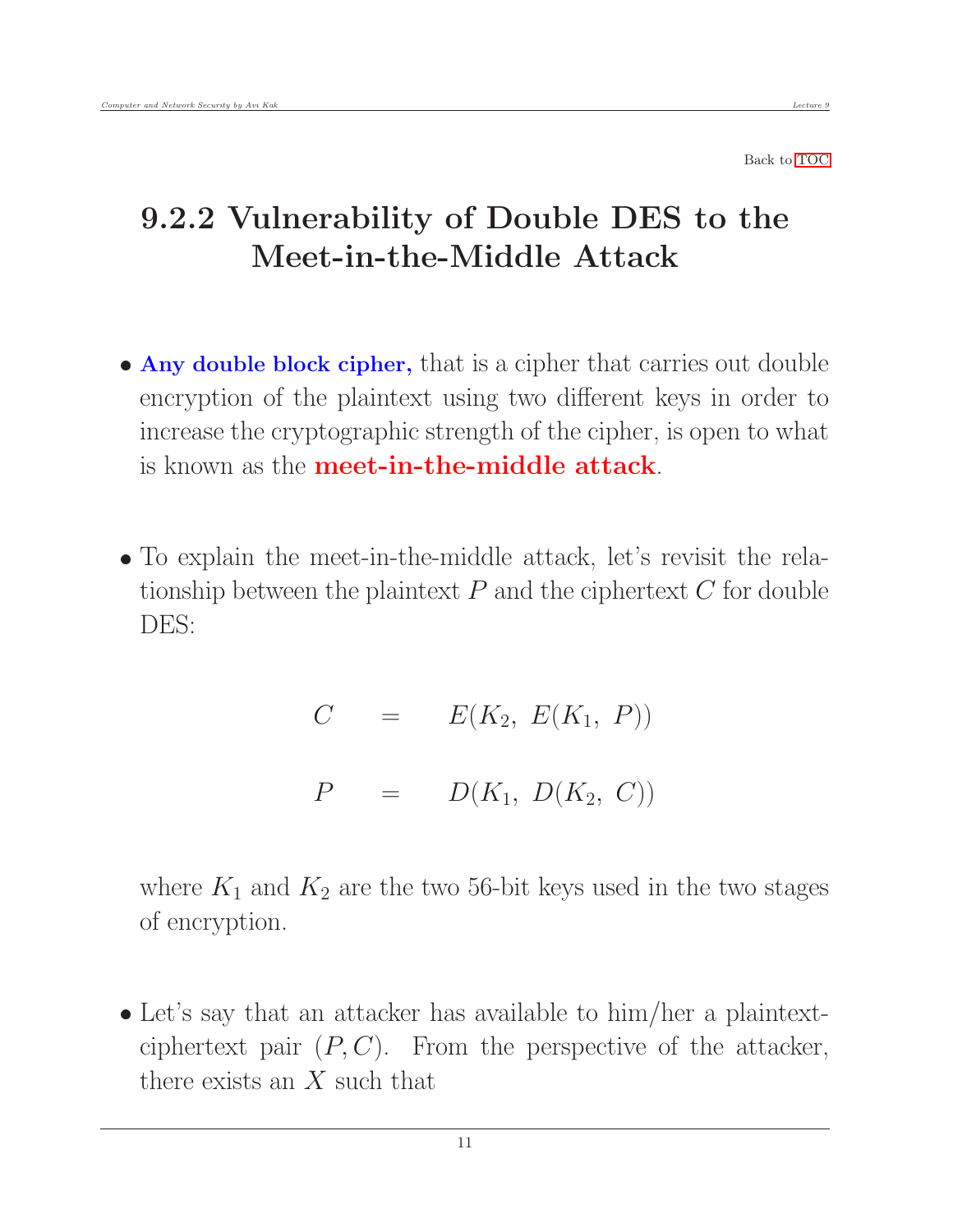- In order to mount the attack, the attacker creates a **sorted** table of all possible value for X for a given P by trying all possible  $2^{56}$ keys. This table will have  $2^{56}$  entries. Let's refer to this table as  $T_E$ . The sorting is based on the values of X. Obviously, associated with each  $X$  is the value of the key  $K$ .
- $\bullet$  The attacker also creates another X-sorted table of all possible X by decrypting C using every one of the  $2^{56}$  keys. This table also has  $2^{56}$  entries. Let's call this table  $T_D$ .
- The tables  $T_E$  and  $T_D$ , in their unsorted form, are shown in Figure 2. For ease of display, the entries in these tables are shown in the order in which one would scan the key values.
- Now the question is: How many of the  $X$  entries in  $T_E$  are likely to be the same as the X entries in  $T_D$ ? It would obviously suit the attacker if there was a single matching entry in the  $T_E$  and  $T<sub>D</sub>$  tables. That is, the attacker's job would be done if only one X entry in  $T_E$  were to be the same as an X entry in  $T_D$ , the entry corresponding to the actual keys  $K_1$  and  $K_2$  used for generating  $C$  from  $P$ . But, as you will see, in general the number of matches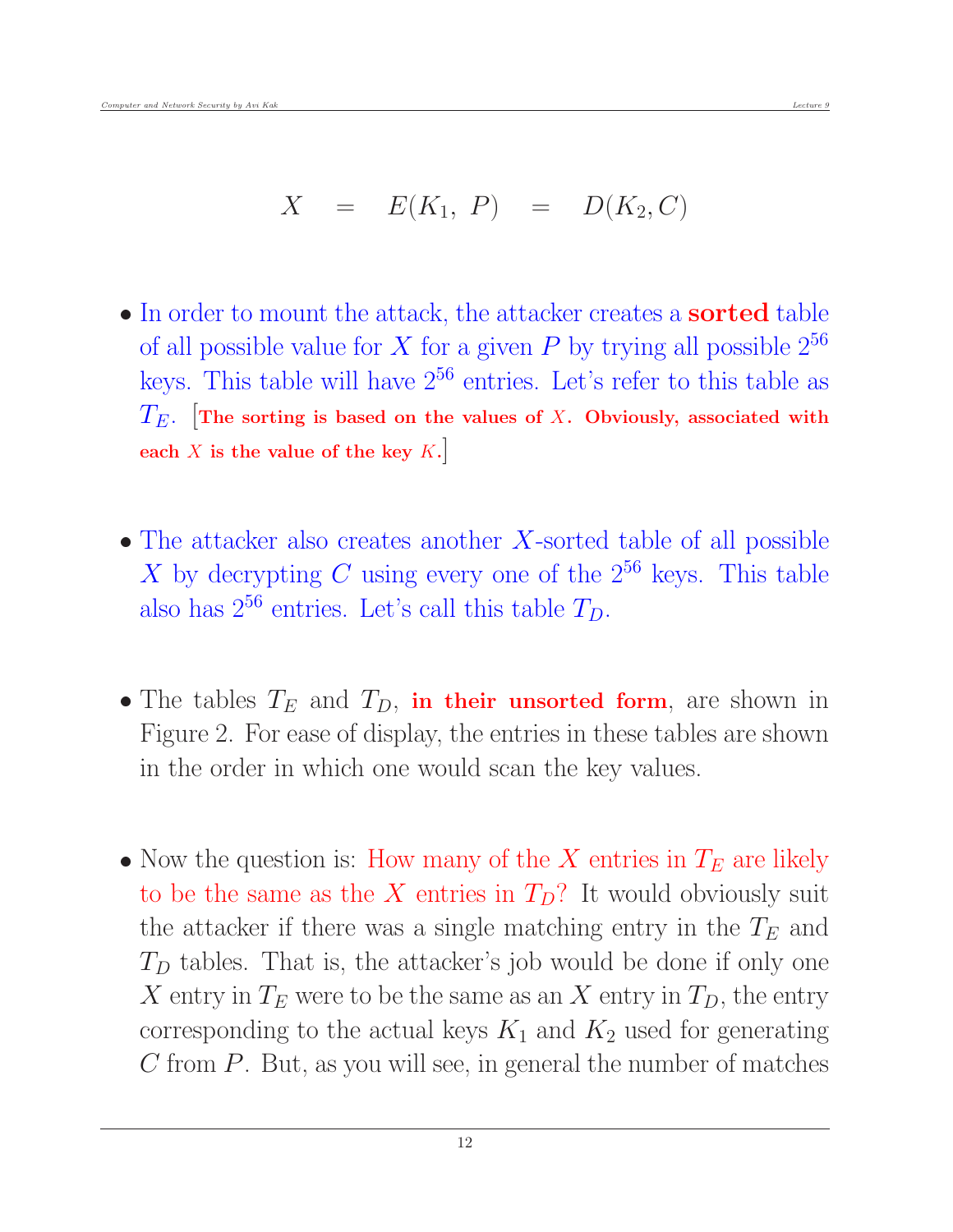

Figure 2: In a meet-in-the-middle attack on the 2DES cipher, an adversary uses a given plaintext-ciphertext pair  $(P, C)$  to narrow down the possible values for the two keys  $K_1$  and  $K_2$ . (This figure is from Lecture 9 of "Computer and Network Security" by Avi Kak)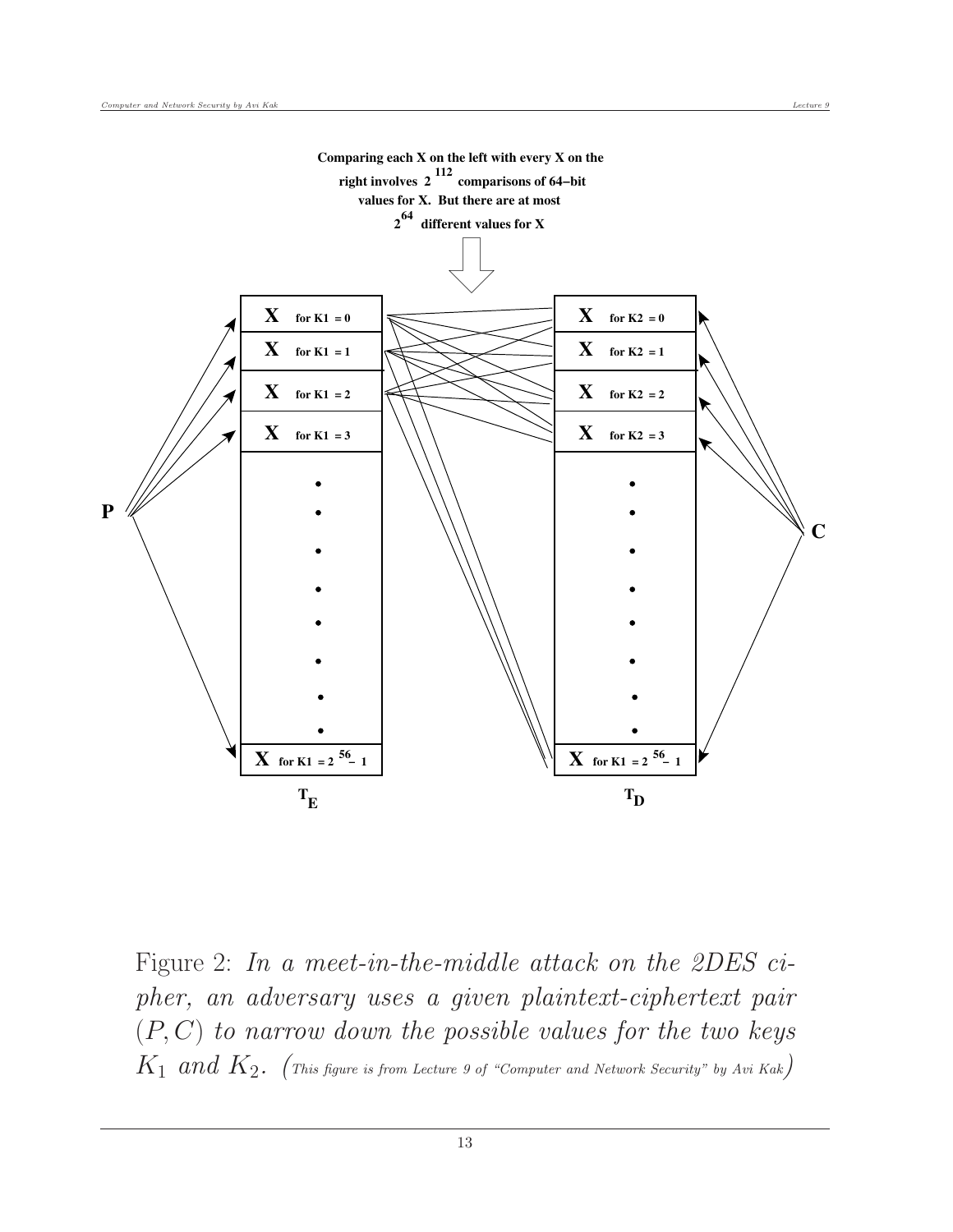will be very large. So let's refer to this count as the number of false alarms.

• As Figure 2 shows, we need to make a total of  $2^{112}$  comparisons in order to figure out which entries in the tables are the same. But these comparisons involve only  $2^{64}$  different possible values for X. (Recall that X is a 64-bit word.) Then it must be case that that

$$
\frac{2^{112}}{2^{64}} = 2^{48}
$$

of the comparisons must involve identical values in the two tables. [Let's say you want to make a 1000 comparisons of the values of a variable under the assumption the variable can take only two values. On the average, 500 of the comparisons will involve identical values. Now consider the case when the variable can take only three values. Now a third of the comparisons must involve identical values. And so on.] So we can expect  $2^{48}$  entries in the  $T_E$  table to be the same as the entries in the  $T_D$  entries in the  $T_D$  table.

• Therefore, when we compare the  $2^{56}$  entries of X in  $T_E$  with the  $2^{56}$  entries of X' in  $T_D$ , on the average we are likely to run into  $2^{48}$  false alarms.  $\ln$  case the reader is wondering about the practicalities of making 2<sup>112</sup> comparisons, note, as mentioned previously, we are supposed to sort the  $T_E$  and the  $T_D$  tables before the comparisons. Efficient sorting algorithms take only  $N \log N$  time where N is the length of the list. As was mentioned earlier, sorting is based on just the values of  $X$ , although associated with each such value would be the corresponding value of  $K$ .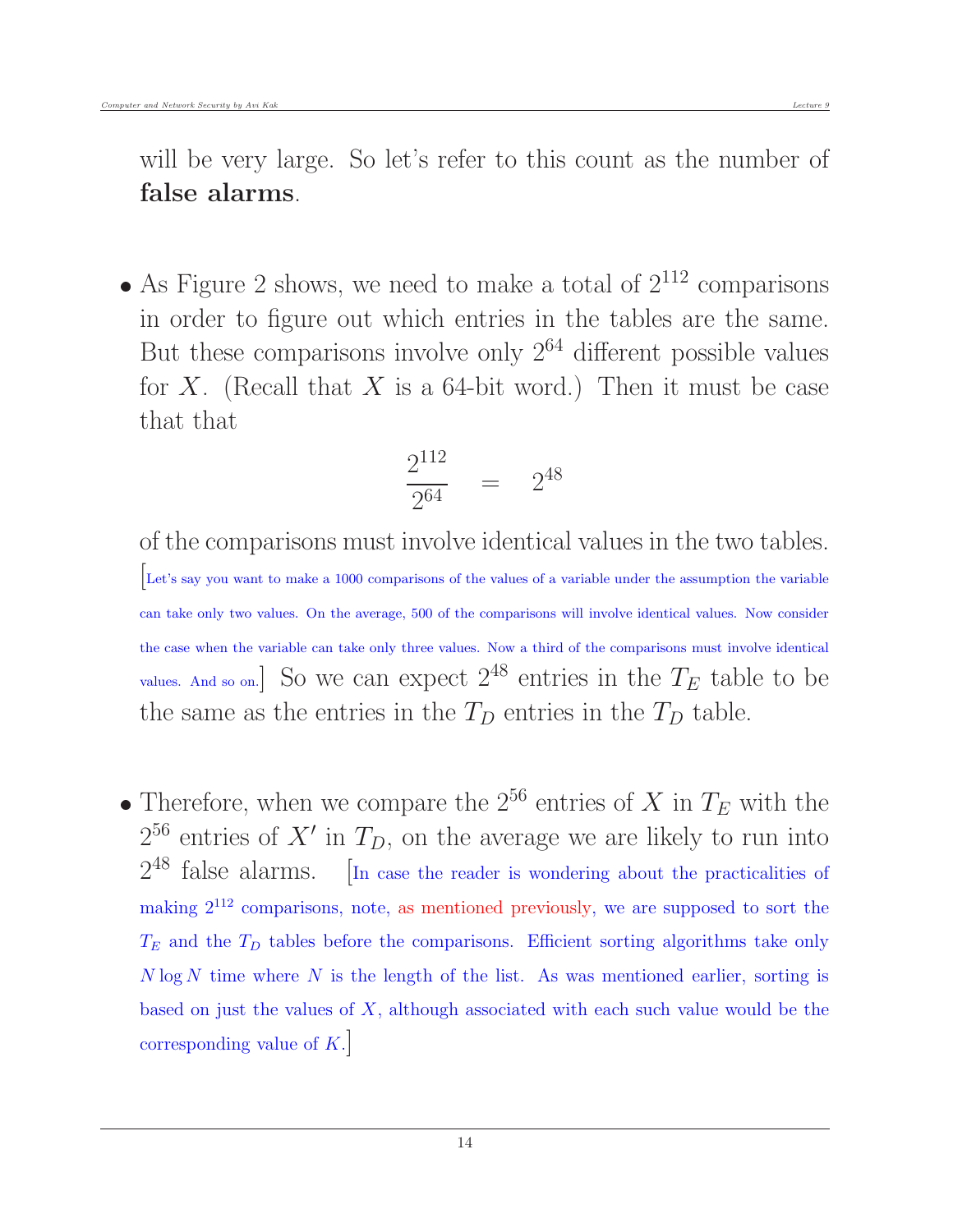- Now suppose the attacker has another  $(P', C')$  pair of 64-bit words available to us. This time, we need only try the  $2^{48}$  key pairs  $(K_1, K_2)$  on which we obtained equalities when comparing the X entries in  $T_E$  with the X' entries in  $T_D$ . Let the new tables be called  $T'_E$  and  $T'_D$ .
- Now the attacker should see no redundancy at all with regard to the X values produced by the different keys for the given  $P'$ and  $C'$ . On the other hand, now the attacker will see "negative" redundancy" to the tune of  $2^{48}/2^{64} = 2^{-16}$ . Taken practically, that implies that there will only be a single key pair  $(K_1, K_2)$ with the same X value in the tables  $T'_E$  and  $T'_D$ .
- Therefore, the matching entry in comparing  $T'_E$  with  $T'_D$  is practically guaranteed to yield the encryption keys  $K_1$  and  $K_2$ .
- The effort required to make such a comparison is proportional to the size of the tables  $T_E$  and  $T_D$ , which is 2<sup>56</sup>, which is comparable to the effort required to break the regular DES.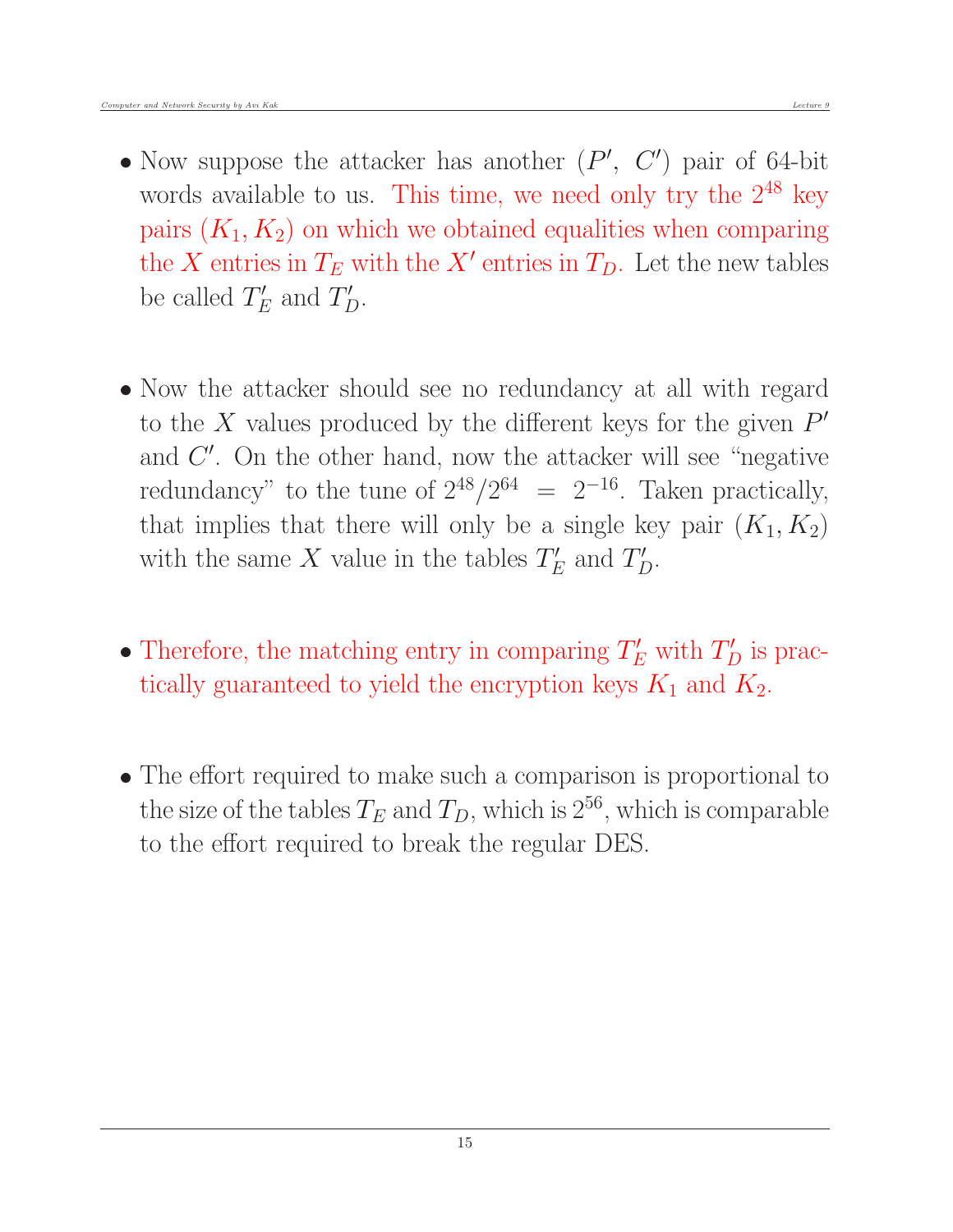## 9.3 TRIPLE DES WITH TWO KEYS

- An obvious defense against the **meet-in-the-middle** attack is to use triple DES.
- The most straightforward way to use triple DES is to employ three stages of encryption, each with its own key:

<span id="page-15-0"></span>
$$
C = E(K_3, E(K_2, E(K_1, P)))
$$

But this calls for 168-bit keys, which is considered to be unwieldy for many applications.

• One way to use triple DES is with just two keys as follows

$$
C = E(K_1, D(K_2, E(K_1, P)))
$$

Note that one stage of **encryption** is followed by one stage of decryption, followed by another stage of encryption. This is also referred to as EDE encryption, where EDE stands for Encrypt-Decrypt-Encrypt.

 There is an important reason for juxtaposing a stage of decryption between two stages of encryption: it makes the triple DES system easily usable by those who are only equipped to use regular DES.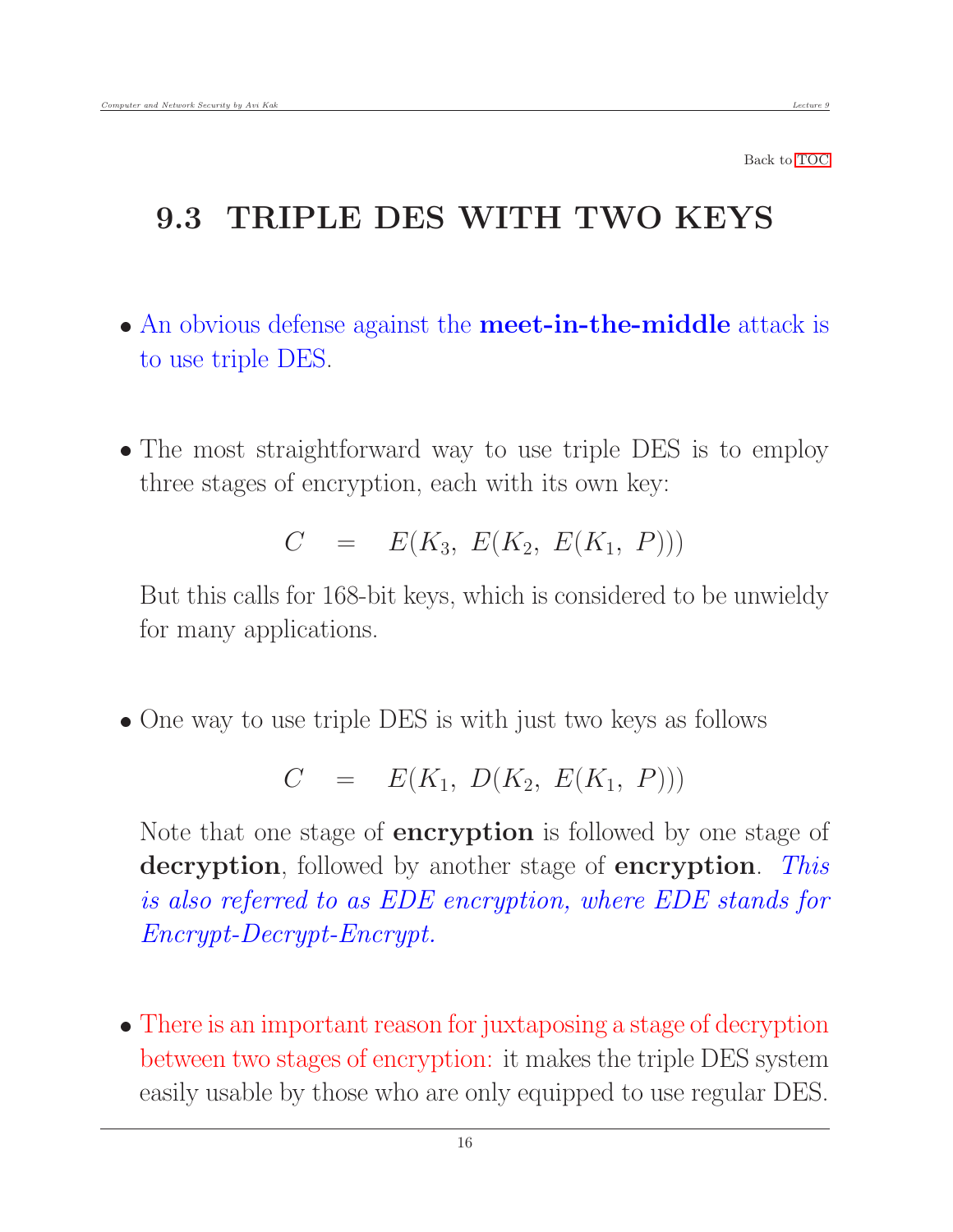This backward compatibility with regular DES can be achieved by setting  $K_1 = K_2$  in triple DES.

- It is important to realize that juxtaposing a decryption stage between two encryption stages does not weaken the resulting cryptographic system in any way. Recall, decryption in DES works in exactly the same manner as encryption. So if you encrypt data with one key and try to decrypt with a different key, the final output will be still be an encrypted version of the original input. The nature of this encrypted output will not be different, from the standpoint of cryptographic strength, from the case if you use two stages of encryption.
- Triple DES with two keys is a popular alternative to regular DES.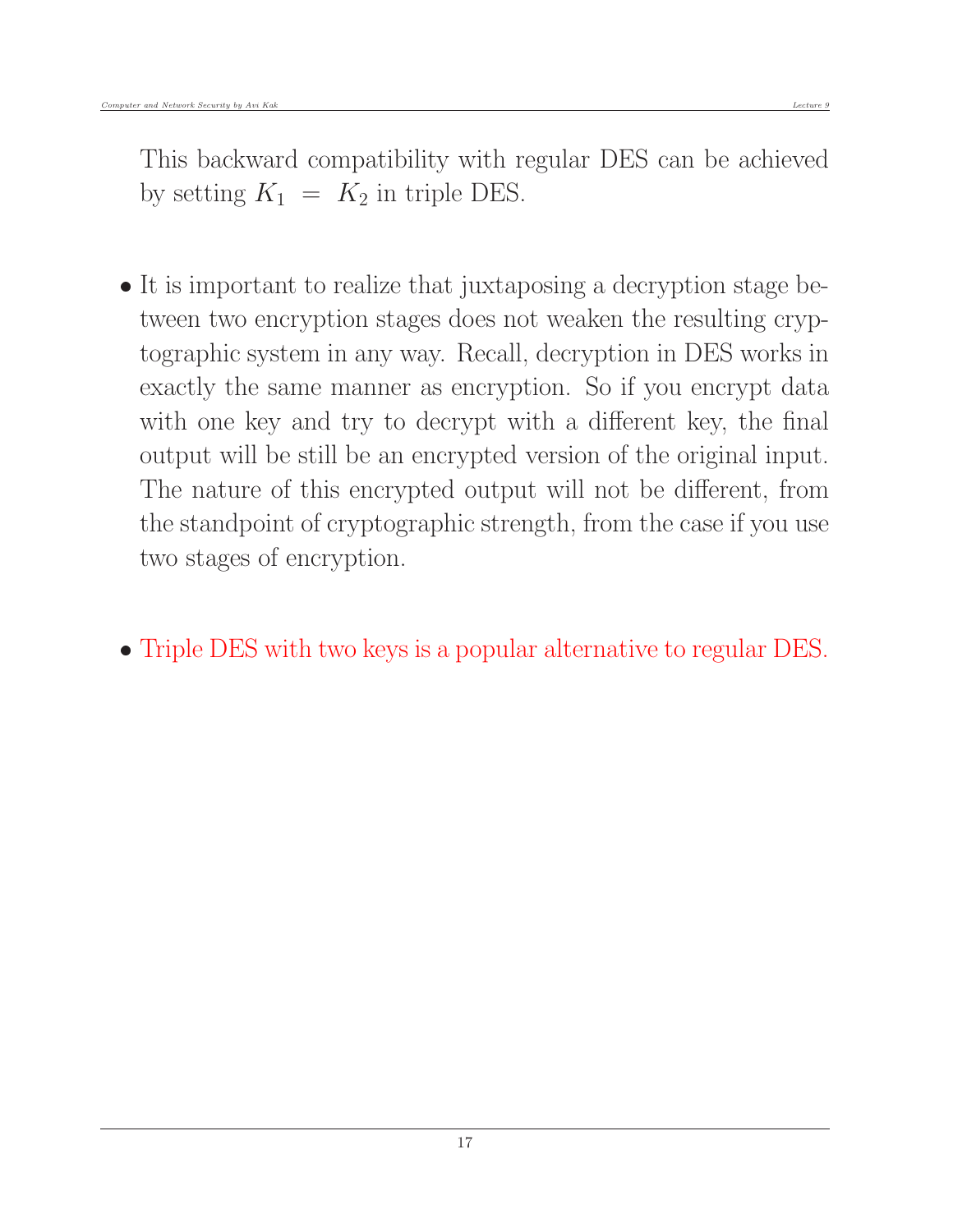# 9.3.1 Possible Ways to Attack 3DES Based on Two Keys

- It is theoretically possible to extend the **meet-in-the-middle** attack to the case of 3DES based on two keys.
- Let's go back to the encryption equation for two-key 3DES:

<span id="page-17-0"></span>
$$
C = E(K_1, D(K_2, E(K_1, P)))
$$

We can rewrite this equation in the following form

| $\overline{A}$    | $=$ | $E(K_1, P)$ |
|-------------------|-----|-------------|
| B                 | $=$ | $D(K_2, A)$ |
| $C_{\mathcal{L}}$ | $=$ | $E(K_1, B)$ |

- If the attacker had some way of knowing the intermediate value A for a given plaintext  $P$ , breaking the 3DES cipher becomes the same as breaking 2DES with the meet-in-the-middle attack.
- $\bullet$  In the absence of knowledge of A, the attacker can assume some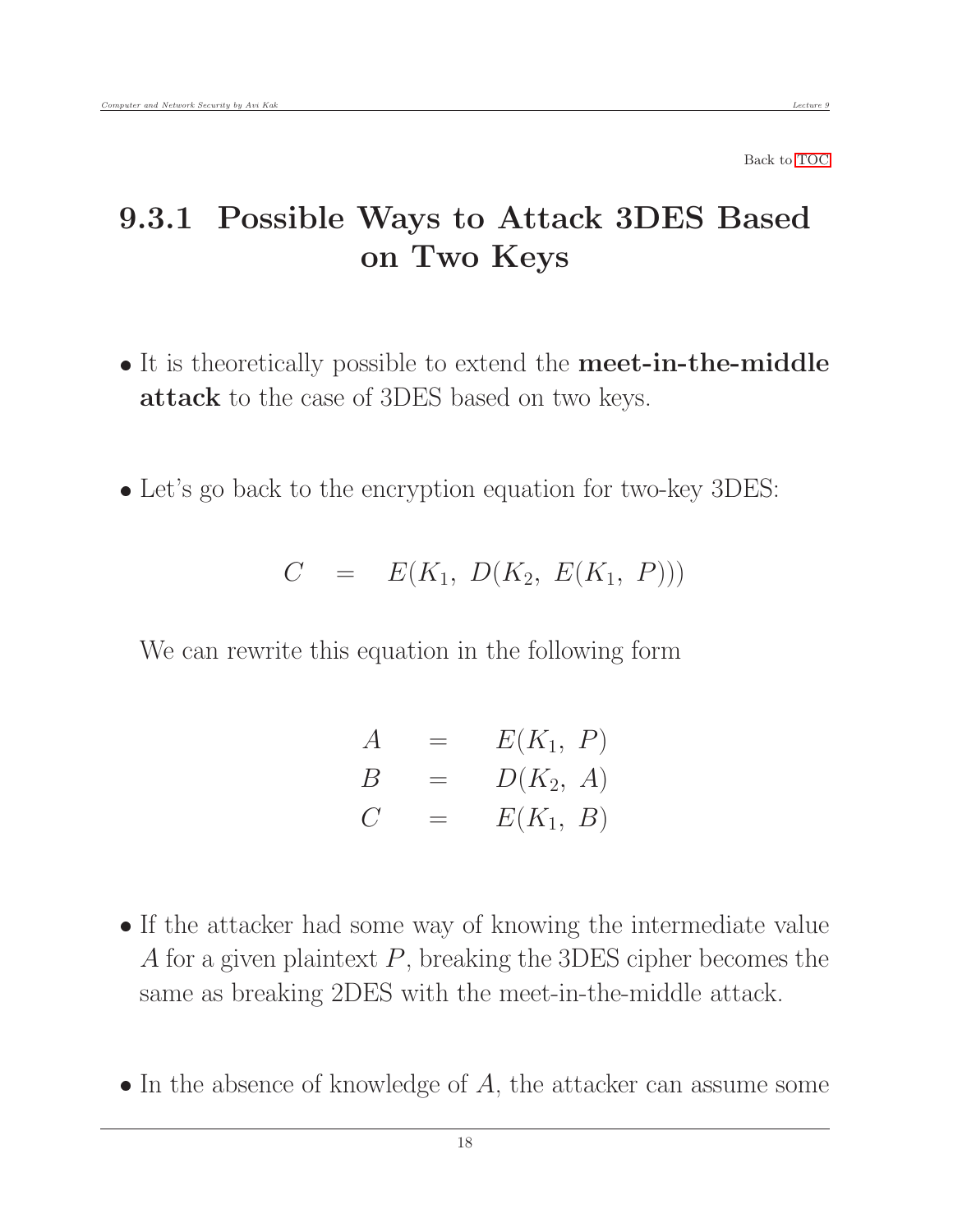arbitrary value for A and can then try to find a known  $(P, C)$ that results in that A by using the following procedure:

- **Step 1:** The attacker procures n pairs of  $(P, C)$ . These are arranged in a two-column table, with all the  $P$ 's in one column and their corresponding  $C$ 's in the other column. This table has  $n$  rows. We refer to this table as **Table I**.
- **Step 2:** The attacker now chooses an arbitrary A. Using this A, the attacker figures out the plaintext that will result in that A for every possible key  $K_1$ :

$$
P = D(K_1, A)
$$

(Recall that, in encryption, A is related to P by  $A = E(K_1, P)$ .) If a P calculated in this manner is found to match one of the rows in Table I, for the key  $K_1$  that yielded this match we now find  $B$  from

$$
B = D(K_1, C)
$$

for the C value that corresponds to the P value in Table I. This B value and its corresponding key  $K_1$  is entered as a row in **Table II**. (Recall that, in encryption, C is related to  $B$  by  $C = E(K_1, B).$ 

**Step 3:** Given all the available  $(P, C)$  pairs, we now fill Table II with  $(B, K_1)$  pairs where the set of  $K_1$ 's **constitutes our** candidate pool for the  $K_1$  key.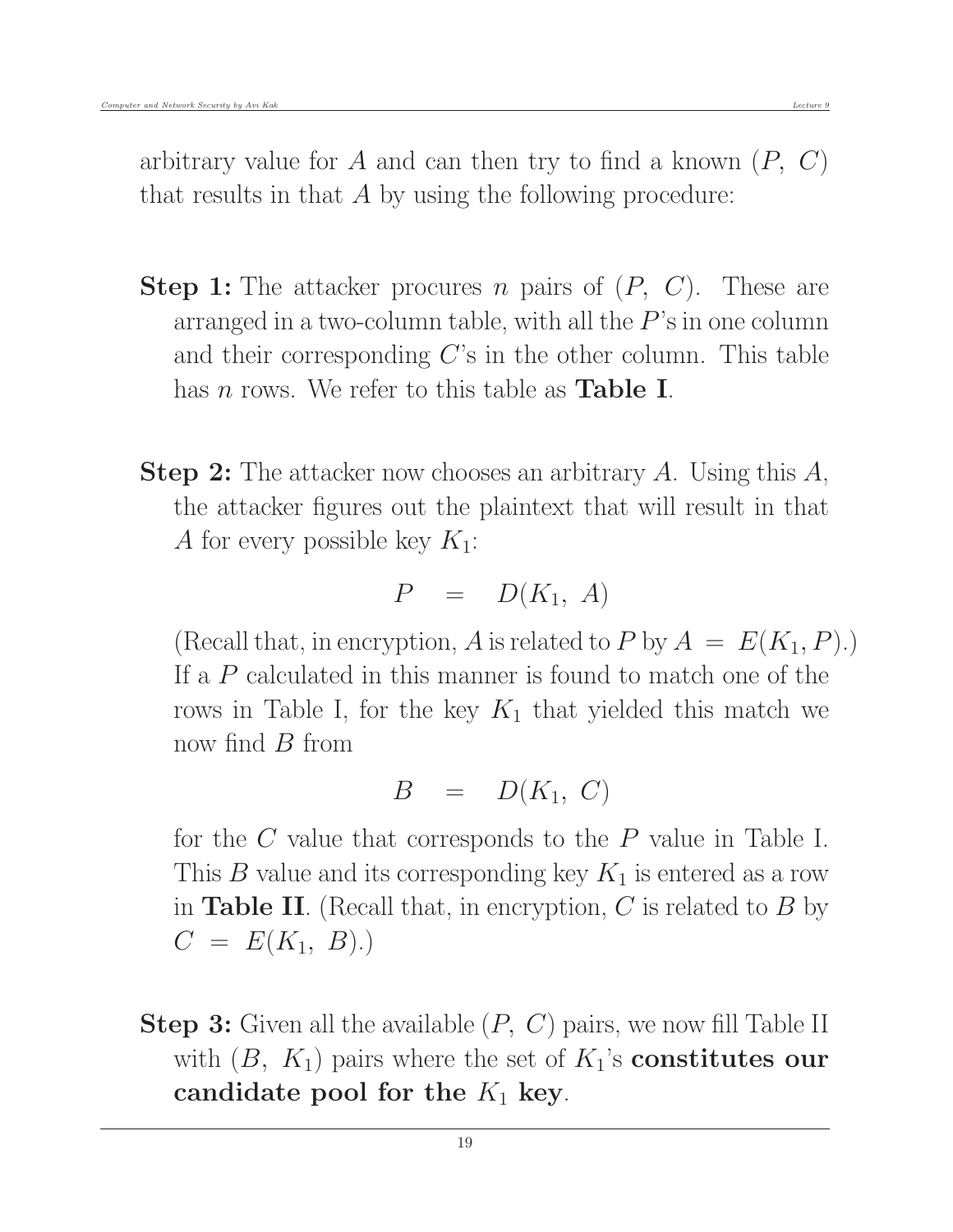**Step 4:** We now sort Table II on the B values.

Step 5: In Table II constructed as above, the left column entries, meaning  $B$ 's, were obtained from the available samples of ciphertext  $C$ . Recall, the other way to obtain  $B$  is by

$$
B = D(K_2, A)
$$

We now try, one at a time, all possible values for the  $K_2$  key in this equation for the assumed value for  $A$ . (Obviously, there are  $2^{56}$  possible values for  $K_2$ .) When we get a B that is in one of the rows of Table II, we have found a candidate pair  $(K_1, K_2).$ 

- **Step 6:** The candidate pair of keys  $(K_1, K_2)$  is tested on the remaining  $(P, C)$  pairs. If the test fails, we try a different value for A in Step 2 and the process is repeated.
- Let's now talk about the effort involved in arriving at a correct guess for the  $(K_1, K_2)$  pair of keys.
- For a given pair  $(P, C)$ , the probability of guessing the correct intermediate A is  $1/2^{64}$ .
- Therefore, given the *n* pairs of  $(P, C)$  values in Table I, the probability that a particular chosen value for A will be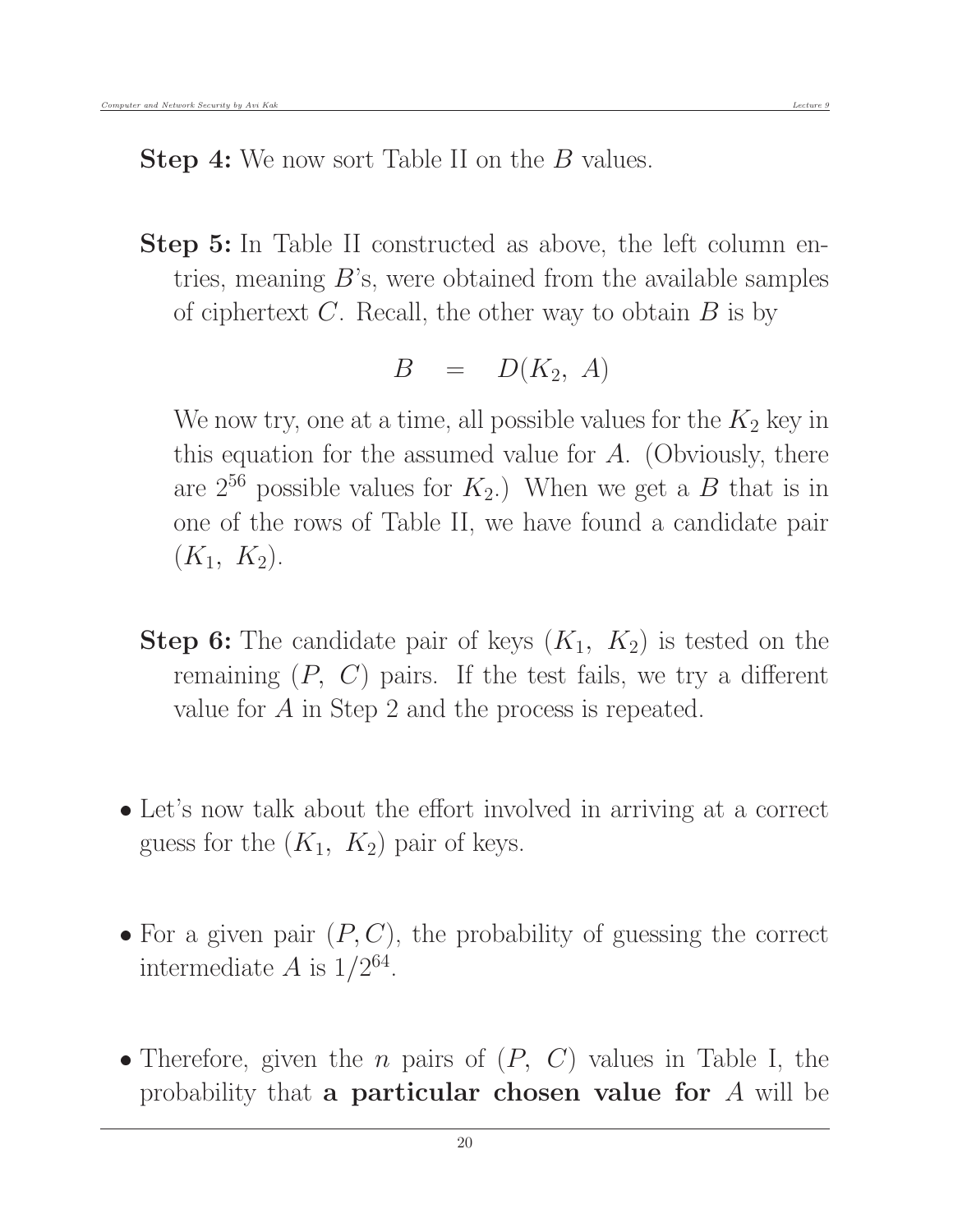correct is  $n/2^{64}$ .

- Now we will use the following result in probability theory: the expected number of draws required to draw one red ball from a bin containing n red balls and  $N - n$  green balls is  $(N +$  $1)/(n+1)$  if the balls are NOT replaced.
- Therefore, given the *n* pairs for  $(P, C)$ , the number of different possible values for  $A$  that we may have to try is given by

$$
\frac{2^{64} + 1}{n + 1} \approx \frac{2^{64}}{n}
$$

which is roughly in agreement with the probability  $n/2^{64}$  of choosing the correct value for A if we are given n pairs for  $(P, C)$ .

 Because the size of the effort involved in Step 5 is of the order of 2<sup>56</sup>, the above expression implies that the running time of the attack would be of the order of

$$
2^{56} \cdot \frac{2^{64}}{n} = 2^{120 - \log n}
$$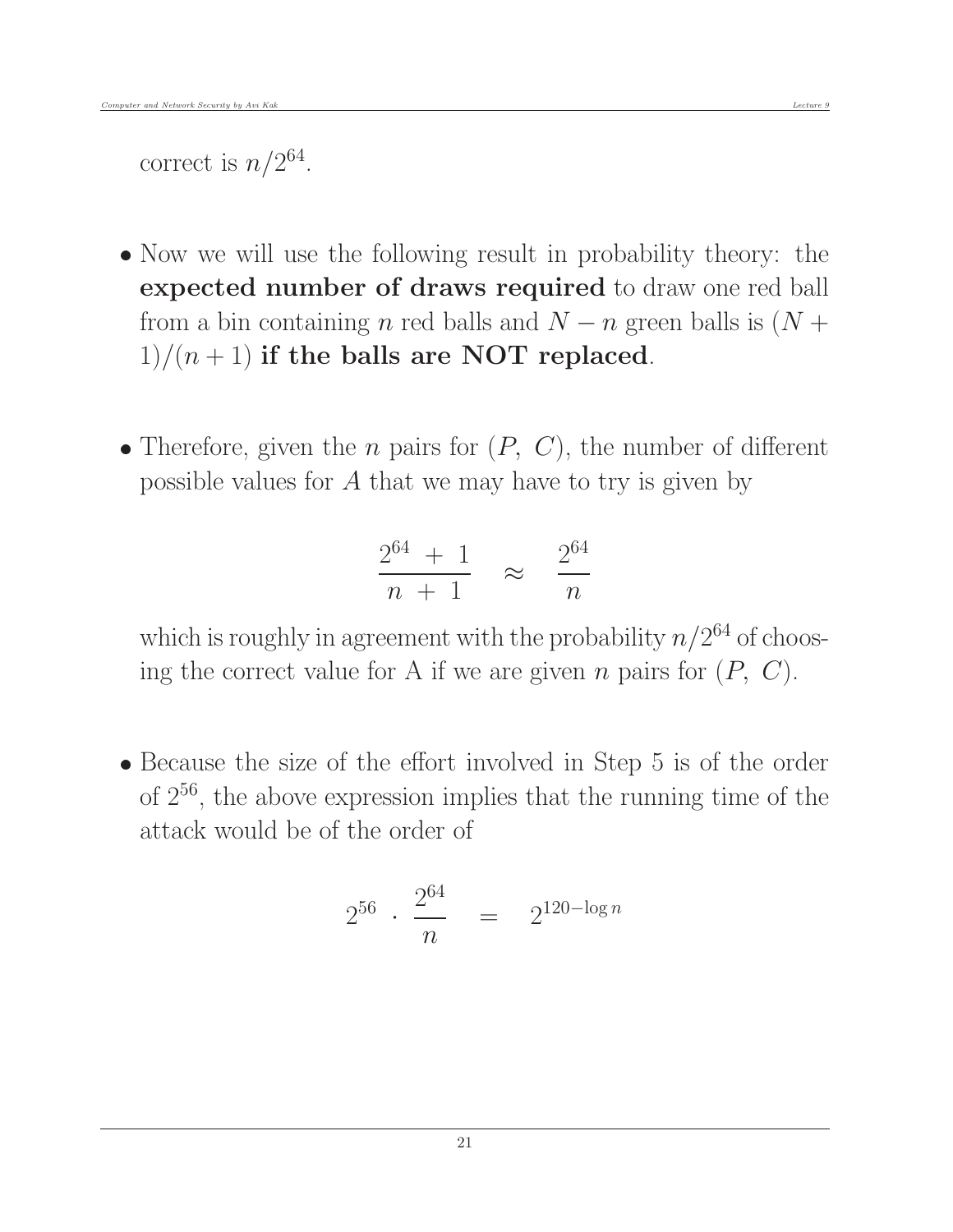#### 9.4 TRIPLE DES WITH THREE KEYS

• If you don't mind 168-bit keys, here is a 3-key version of a more secure cipher that is based on multiple encryptions with DES:

<span id="page-21-0"></span>
$$
C = E(K_3, D(K_2, E(K_1, P)))
$$

where the decryption step in the middle is purely for the sake of backward compatibility with the regular DES, with 2DES, and with 3DES using two keys.

- When all three keys are the same, that is when  $K_1 = K_2 = K_3$ , 3DES with three keys become identical to regular DES.
- When  $K_1 = K_3$ , we have 3DES with two keys.
- Note that as with 3DES using two keys, the decryption stage in the middle does NOT reduce the cryptographic strength of 3DES with three keys. Especially since the encryption and decryption algorithms are the same in DES, decrypting with a key that is different from the key used in encryption does not bring the output any closer to the input.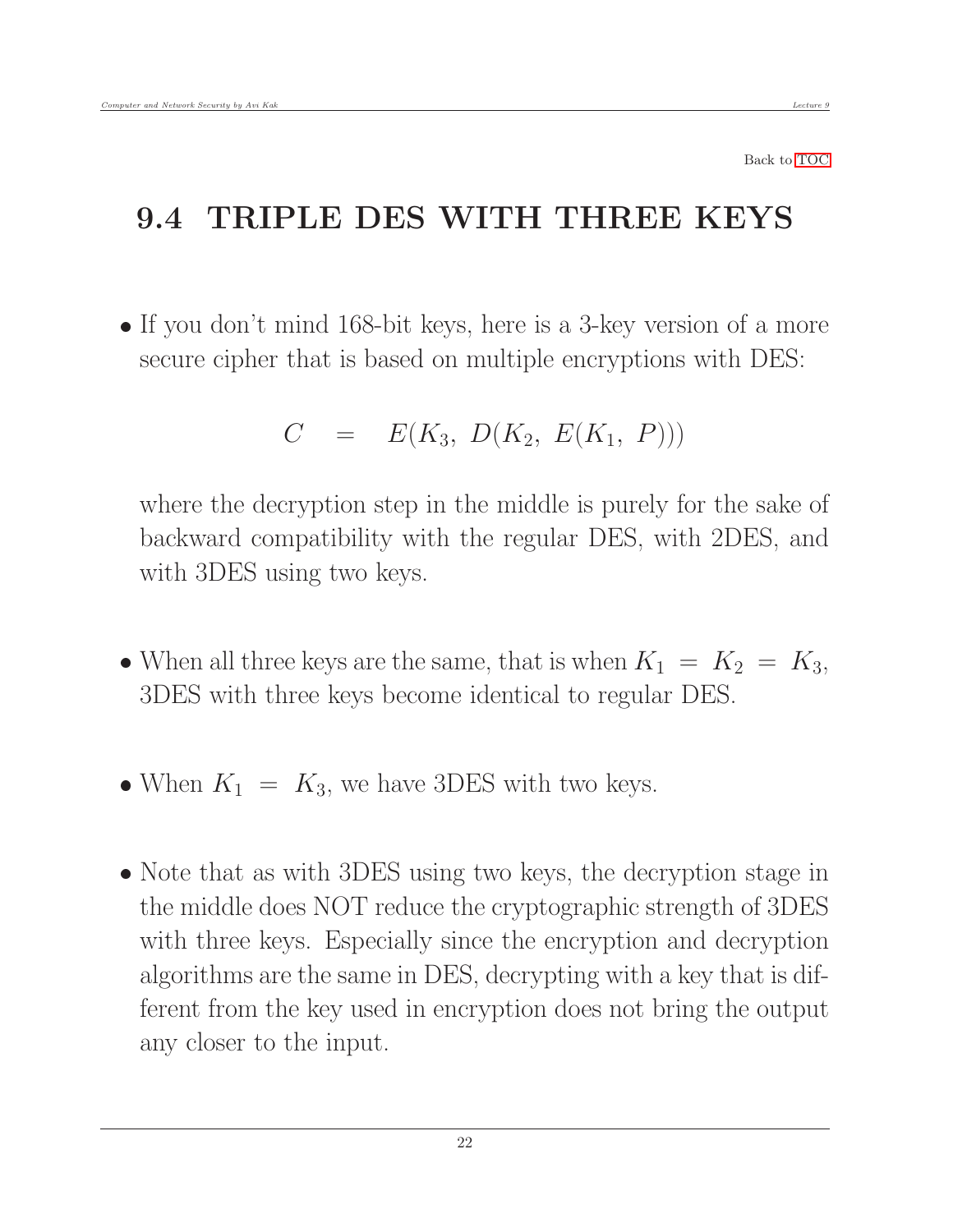A number of internet-based applications have adopted 3DES with three keys. These include PGP and S/MIME. [PGP is used

for email and file storage security; we will talk about it in Lecture 20. S/MIME stands for Secure-MIME and MIME stands for Multipurpose Internet Mail Extensions. When you attach PDF files, photos, videos, etc., with your email, they are sent as MIME objects.]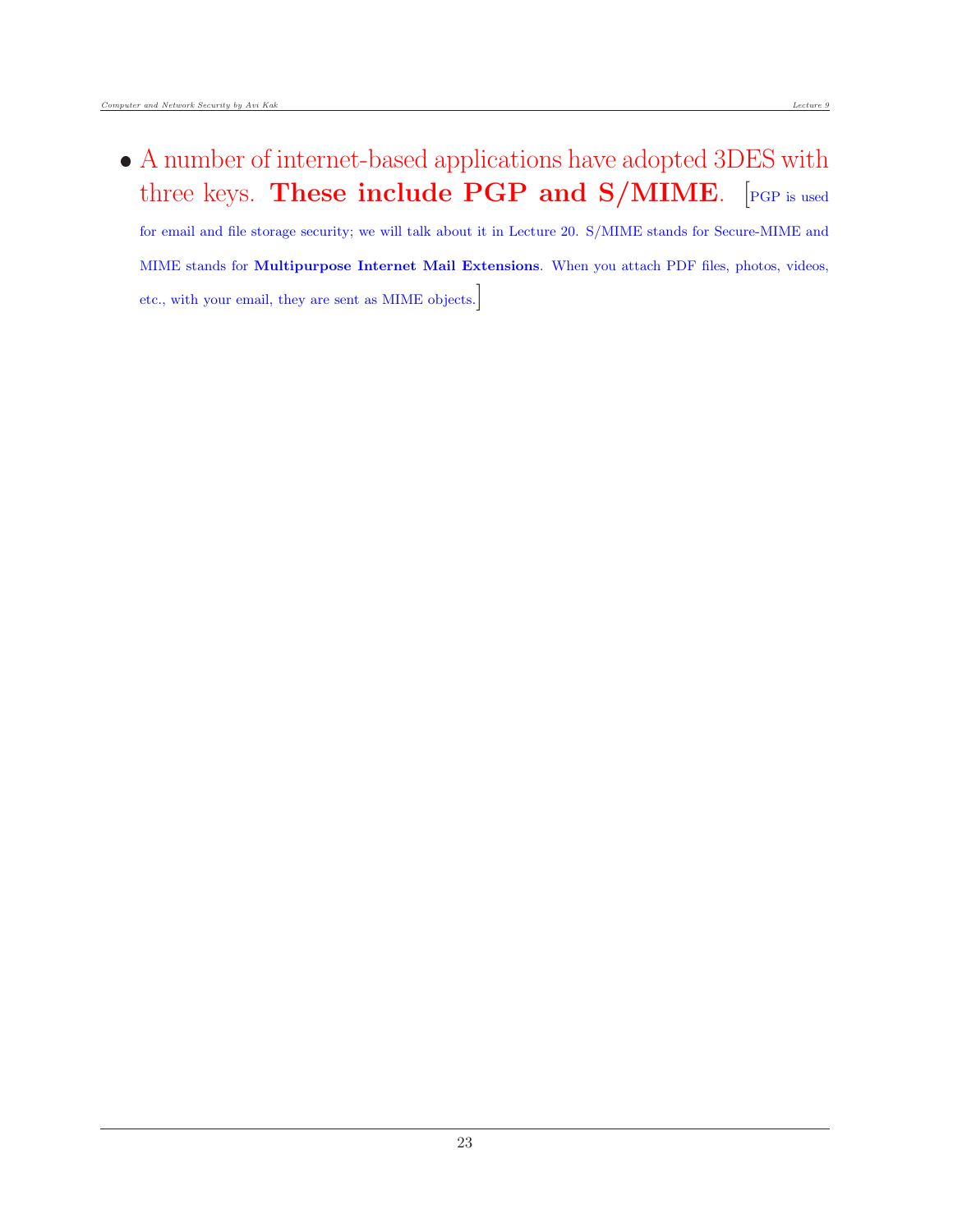# <span id="page-23-0"></span>9.5 FIVE MODES OF OPERATION FOR BLOCK CIPHERS

- The discussion in this section applies to all block ciphers, including the AES cipher presented in Lecture 8.
- Just because a block cipher has been demonstrated to be strong (in the sense that it is not vulnerable to brute-force, meet-inthe-middle, typical statistical, and other such attacks), does not imply that it will be sufficiently secure if you are using it to transmit long messages. [By "long", we mean many times longer than the block length.] The interaction between the block-size based periodicity of such ciphers and any repetitive structures in the plaintext may still leave too many clues in the ciphertext that compromise its security.
- The goal of this section (which includes the five subsections that follow) is to present the five different modes in which any block cipher can be used. The first of these, ECB, is for using a block cipher as it is, meaning by scanning a long document one block at a time and enciphering it independently of the blocks seen before or the blocks to be seen next. As will be pointed out, this is not suitable for long messages. It is the next four modes, variations on the first, that are actually used in real-world applications for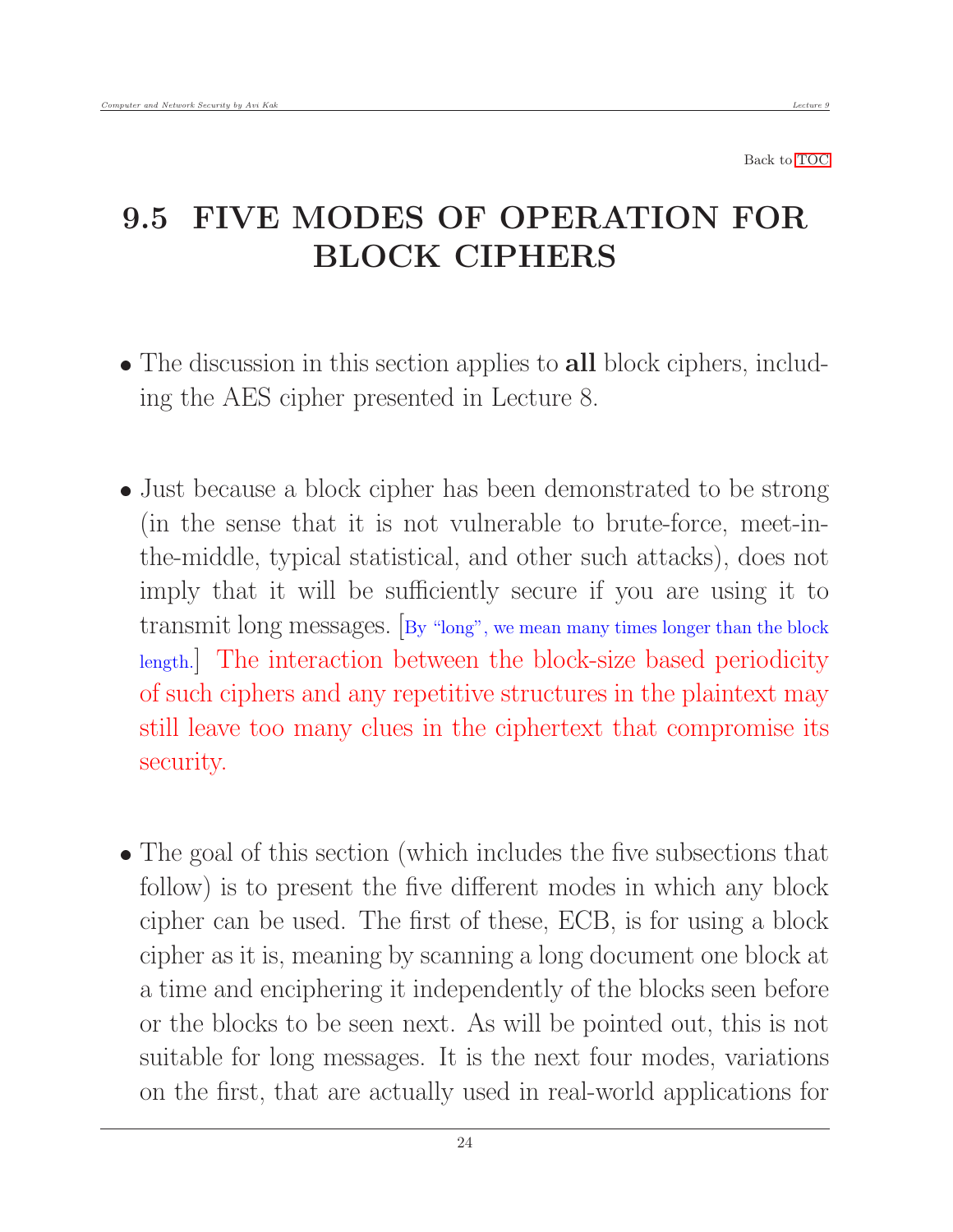the encryption of long messages.

Electronic Code Book (ECB): This method is referred to as the Electronic Code Book method because the encryption process can be represented by a *fixed mapping* between the input blocks of plaintext and the output blocks of cipher text. So it is very similar to the code book approach of the distant past. The code book would list the ciphertext mapping for each plaintext word. For this mode to work correctly, either the message length must be an integral multiple of the block size or you must use padding so that the condition on the length is satisfied.

- Cipher Block Chaining Mode (CBC): The input to the encryption algorithm is the XOR of the next block of plaintext and the previous block of ciphertext. This is obviously more secure for long segments of plaintext. However, this mode also requires that length of the plaintext message be an integral multiple of the block size. When that condition is not satisfied, the message must be suitably padded.
- Cipher Feedback Mode (CFB): Whereas the CBC mode uses all of the previous ciphertext block to compute the next ciphertext block, the CFB mode uses only a fraction thereof. Also, whereas in the CBC mode the encryption system digests b bits of plaintext at a time (where  $b$  is the blocksize used by the block cipher), now the encryption system digests only  $s < b$  number of plaintext bits at a time even though the encryption algorithm itself carries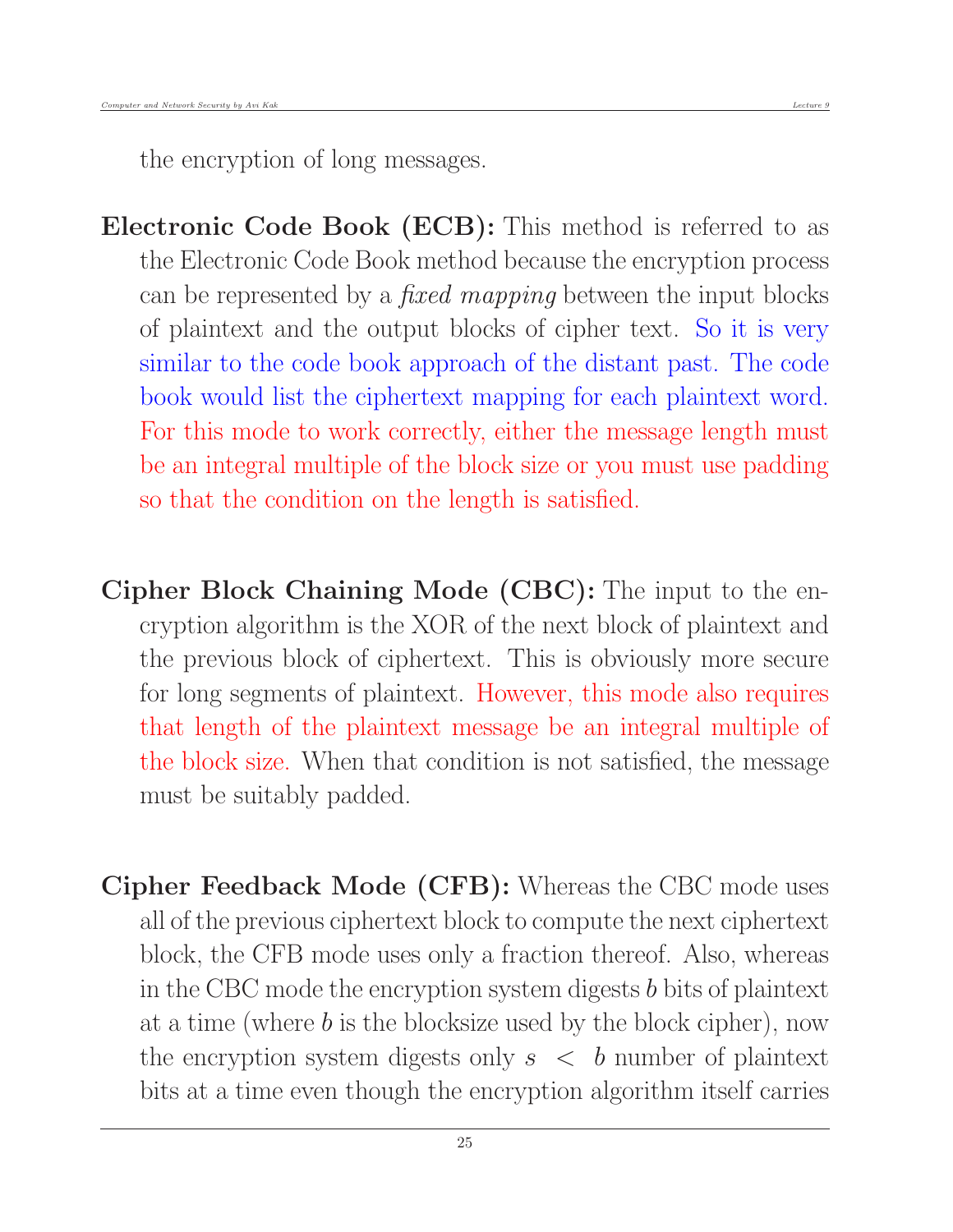out a b-bits to b-bits transformation. Since s can be any number, including one byte, that makes CFB suitable as a stream cipher.

- Output Feedback Mode (OFB): The basic logic here is the same as in CFB, only the nature of what gets fed from stage to stage is different. In CFB, you feed  $s < b$  number of ciphertext bits from the current stage into the b-bits to b-bits transformation carried out by the next-stage encryption. But in OFB, you feed s bits from the output of the transformation itself. This mode of operation is also suitable if you want to use a block cipher as a stream cipher.
- Counter Mode (CTR): Whereas the previous four modes for using a block cipher are intuitively plausible, this new mode at first seems strange and seemingly not secure. But it has been theoretically established that this mode is at least as secure as the other modes. As for CFB and OFB, an interesting property of this mode is that only the encryption algorithm is used at both the encryption end and at the decryption end. The basic idea consists of applying the encryption algorithm not to the plaintext directly, but to a b-bit number (and its increments modulo  $2<sup>b</sup>$  for successive blocks) that is chosen beforehand. The ciphertext consists of what is obtained by XORing the encryption of the number with a b-bit block of plaintext.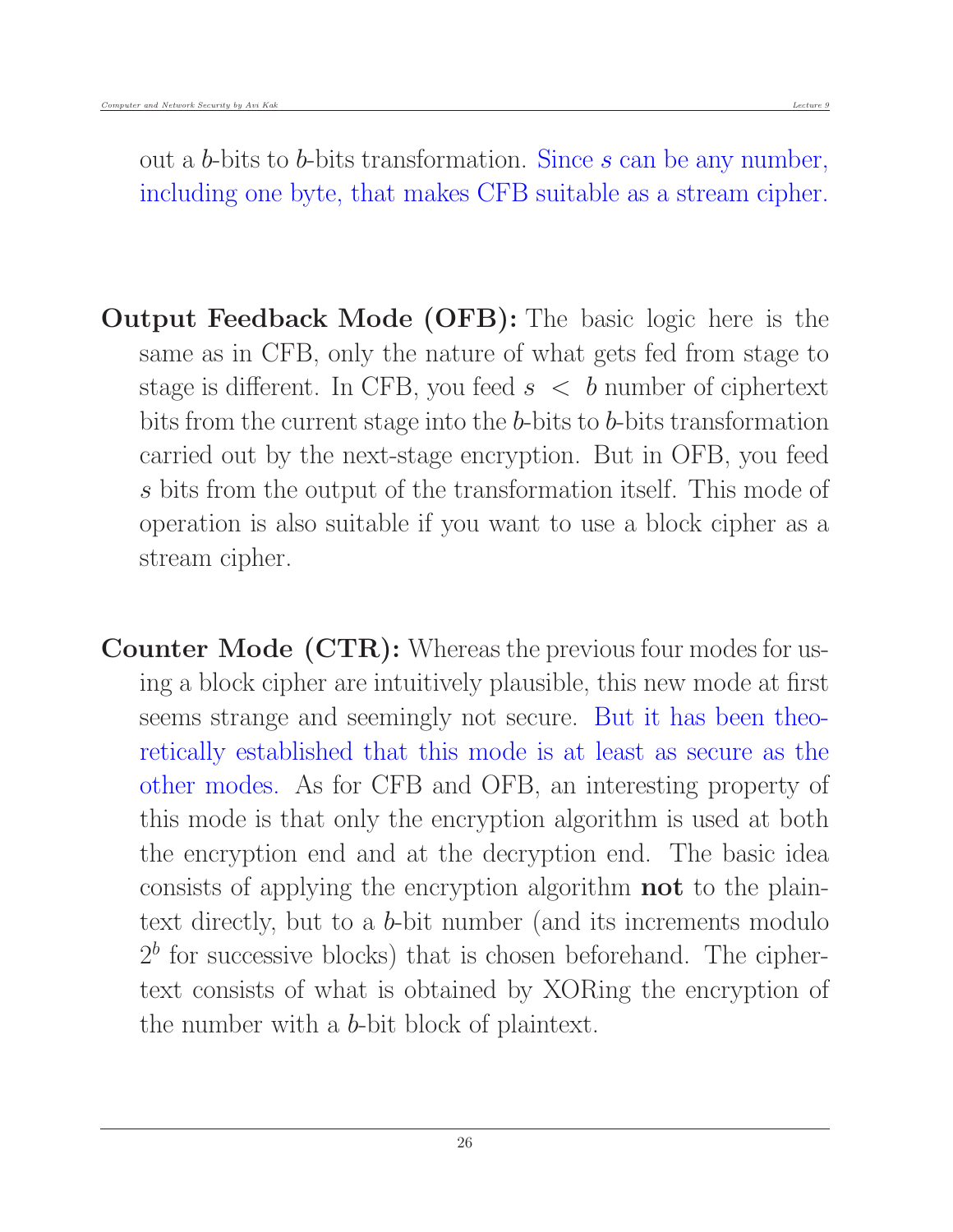In Sections 9.5.1 through 9.5.5 that follow, we will examine in greater detail these five different modes for using a block cipher.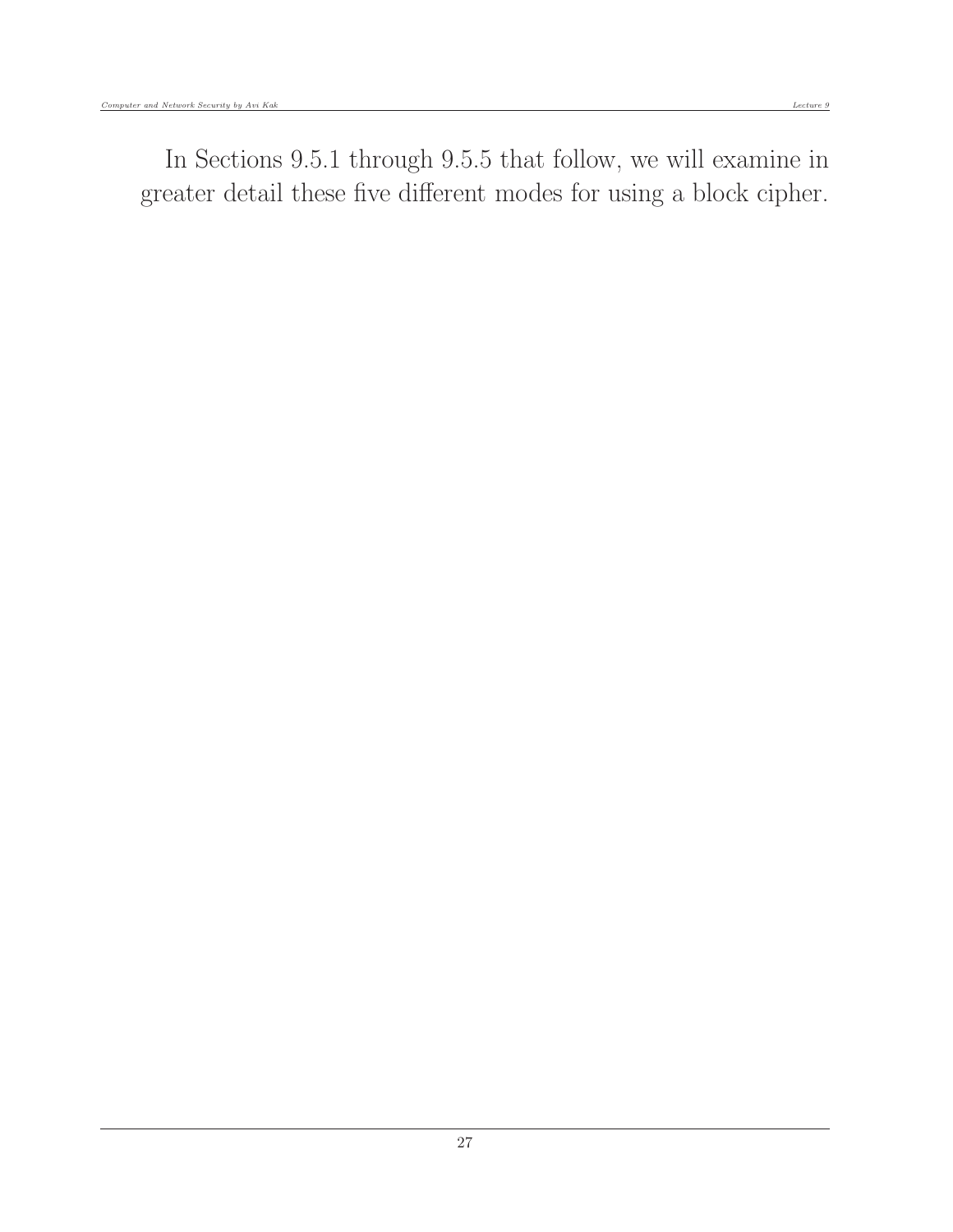# <span id="page-27-0"></span>9.5.1 The Electronic Code Book Mode (ECB)

- When a block cipher is used in ECB mode, each block of plaintext is coded independently. This makes it not very secure for long segments of plaintext, especially plaintext containing repetitive information (particularly if the nature of what is repetitive in the plaintext is known to the attacker). Used primarily for secure transmission of short pieces of information, such as an encryption key.
- I will now demonstrate visually that when each block of a plaintext file is encrypted independently of the other blocks, the "structure" of the information in the ciphertext file can hold important clues to what is in the plaintext file.
- Shown in Figure  $3(a)$  is a gray level image of a rose. Figure  $3(b)$ shows the edge-detected version of the rose in  $(a)$ . [For the images that are shown, I started with a colored jpeg image of a rose that I converted to the black-and-white ppm format with the ImageMagick package using the ' convert -colorspace Gray -equalize americanpride.jpg myimage.ppm ' command, where americanpride.jpg is the name of the original color image and myimage.ppm the name of the output file for the black-and-white image. The '-equalize' option carries out histogram equalization of the gray levels in the output for a superior black-and-white image. Note that you need to carry out the jpeg to ppm conversion because the bytes in the jpeg format do NOT directly represent the pixel brightness values. On the other hand, after the file header, each byte in a ppm file is a grayscale value at a pixel. In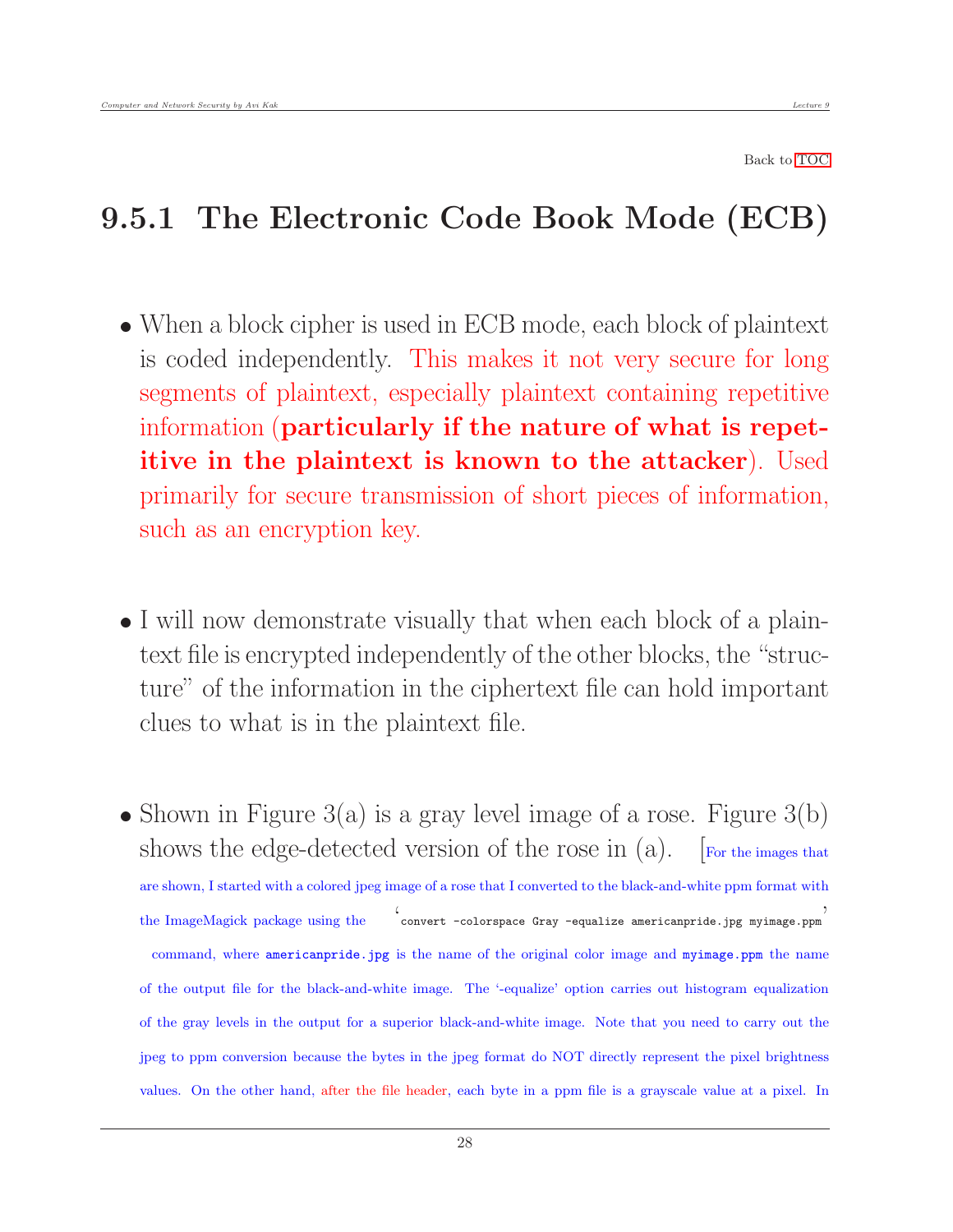other words, after the file header, the bytes in a ppm file are the raw image data. (The file header contains information regarding the size of the image, etc.) The edge-detected version of the rose was produced by the command: convert -blur 5x2 -edge 0 myimage.ppm my edge image.ppm which gives us the result shown in (b). The option '-edge 0' means that we want edges to be one pixel wide and the option '-blur 5x2' means that, prior to edge detection, we want the image to be smoothed by an  $5 \times 5$  Gaussian operator whose variance equals 2 pixels.] When we apply DES block encryption to the data in Figure 3(b) and simply display the ciphertext bytes as image gray levels, we get what is shown in Figure 3(c). The ciphertext bytes that are displayed in Figure 3(c) were generated by the following Perl script  $\lceil$ This script takes two command-line arguments, the name of the ppm file containing the

edge image and the name of the output ppm file into which the ciphertext data will be deposited.

#### #!/usr/bin/env python

```
## ImageDESEcrypt.py
## Avi Kak
## February 11, 2016
## This script uses the DES algorithm in the ECB mode to encrypt an image
## to demonstrate shortcomings of the ECB. It is best to call this script
## on an edge-enhanced image.
## Call syntax:
##
## ImageDESEncrypt.py input_image.ppm output.ppm
import sys
from Crypto.Cipher import DES \#(A)if len(sys.argv) is not 3: \#(B)sys.exit('''Needs two command-line arguments, one for '''
        '''the source image file and the other for the '''
        '''encrypted output file''')
BLOCKSIZE = 64 \#(C)cipher = DES.new(b'hello123', DES.MODE_ECB) #(D)
FROM = open(sys.argv[1], 'rb') #(E)TO = open(sys.argv[2], 'wb') #(F)
```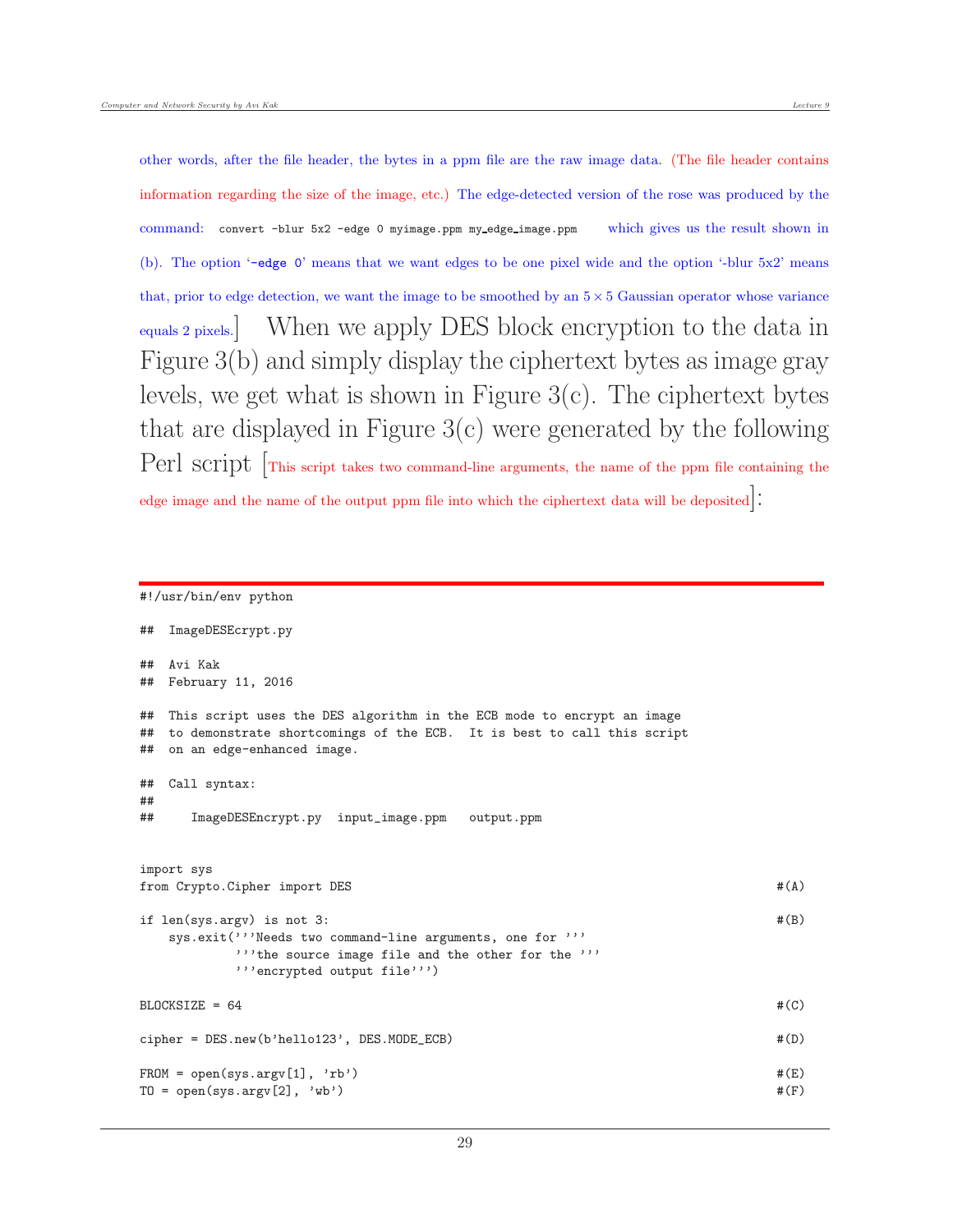```
end of file = None \#(G)total\_bytes\_read = 0 #(H)while True: \#(I)bytestring = '' \#(J)for i in range(BLOCKSIZE // 8): \#(K)byte = FROM.read(1) #(L)if byte == '': \#(M)end_of_file = True #(N)\texttt{break} \hspace{2.5mm} \texttt{\#(0)}else:
    total\_bytes\_read += 1 \#(P)bytestring += byte \#(Q)if end_of_file: #(R)bytestring += '0' * (8 - total_bytes\_read % 8) #(S)
 cipherout = cipher.encrypt(bytestring) if total_bytes_read >= 2048 else bytestring #(T)
 TO.write(cipherout) #(U)
 if end_of_file: break \#(V)if total_bytes_read \frac{0.2048}{0.2048} = 0:
  print ".", \#(Y)sys.stdout.flush() #(Z)TO.close()
```
 Lest you think that our being able to see the outline of the flower in the ciphertext data in Figure  $3(c)$  may have something to do with the DES algorithm, shown in Figure 3(d) is the ciphertext data obtained with a completely different approach to block encryption. Here we carry out block encryption by randomly permuting the 64 bits in each block according to a pseudorandom order specified by the encryption key. This encryption key itself is generated by randomly permuting a list consisting of the first 64 integers. In the Perl based implementation shown later in this section, you can conveniently do that with the help of the Fisher-Yates shuffle. The script that follows is for the Python implementation.

<sup>#!/</sup>usr/bin/env python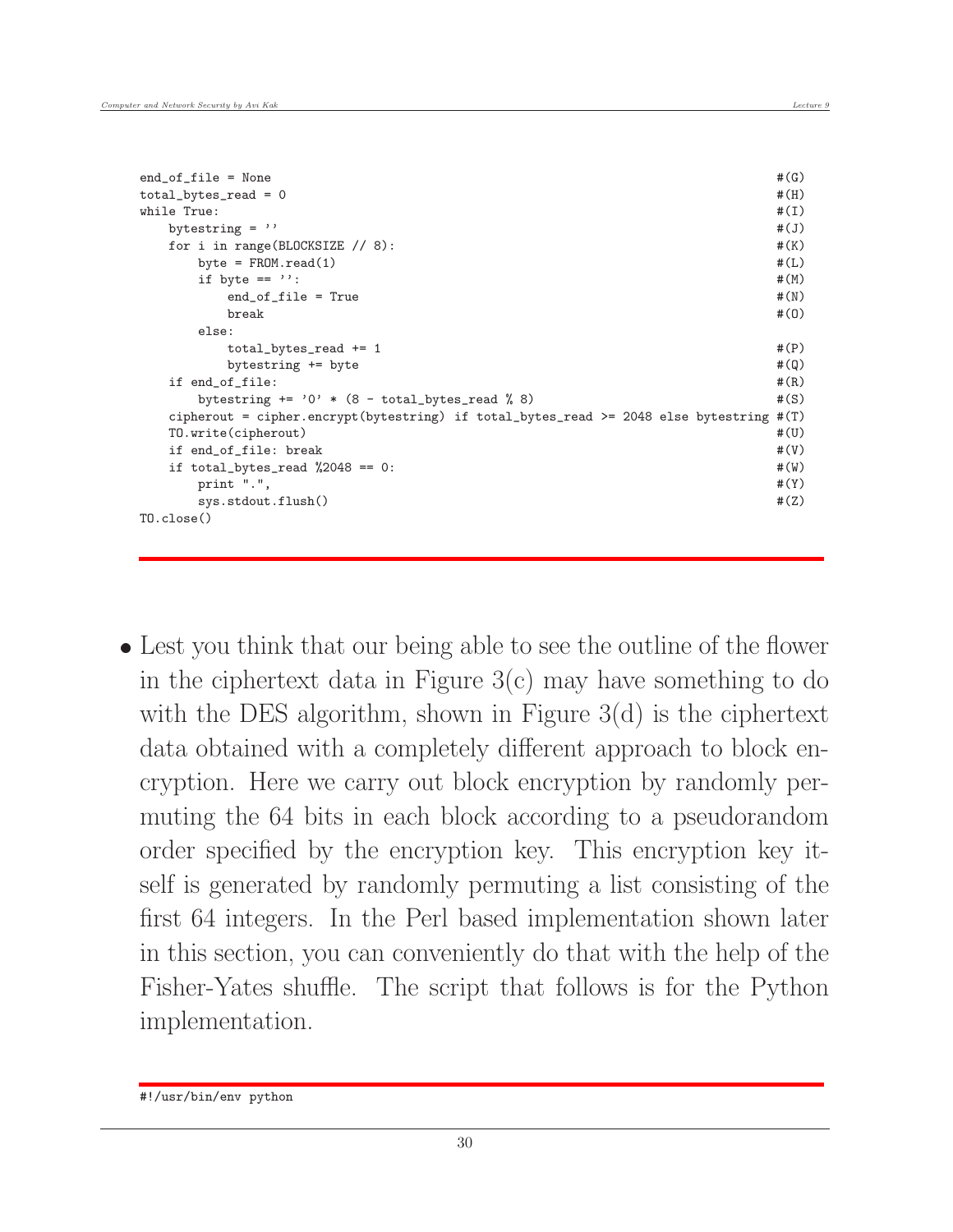

Figure 3: Shown here are the security risks associated with using a block cipher without chaining. What you see in (b) is an edge image for the rose in (a). The DES-ECB encrypted version of  $(b)$  is shown in  $(c)$ , whereas  $(d)$  shows the encrypted output obtained with another block cipher.

(This figure is from Lecture 9 of "Computer and Network Security" by Avi Kak)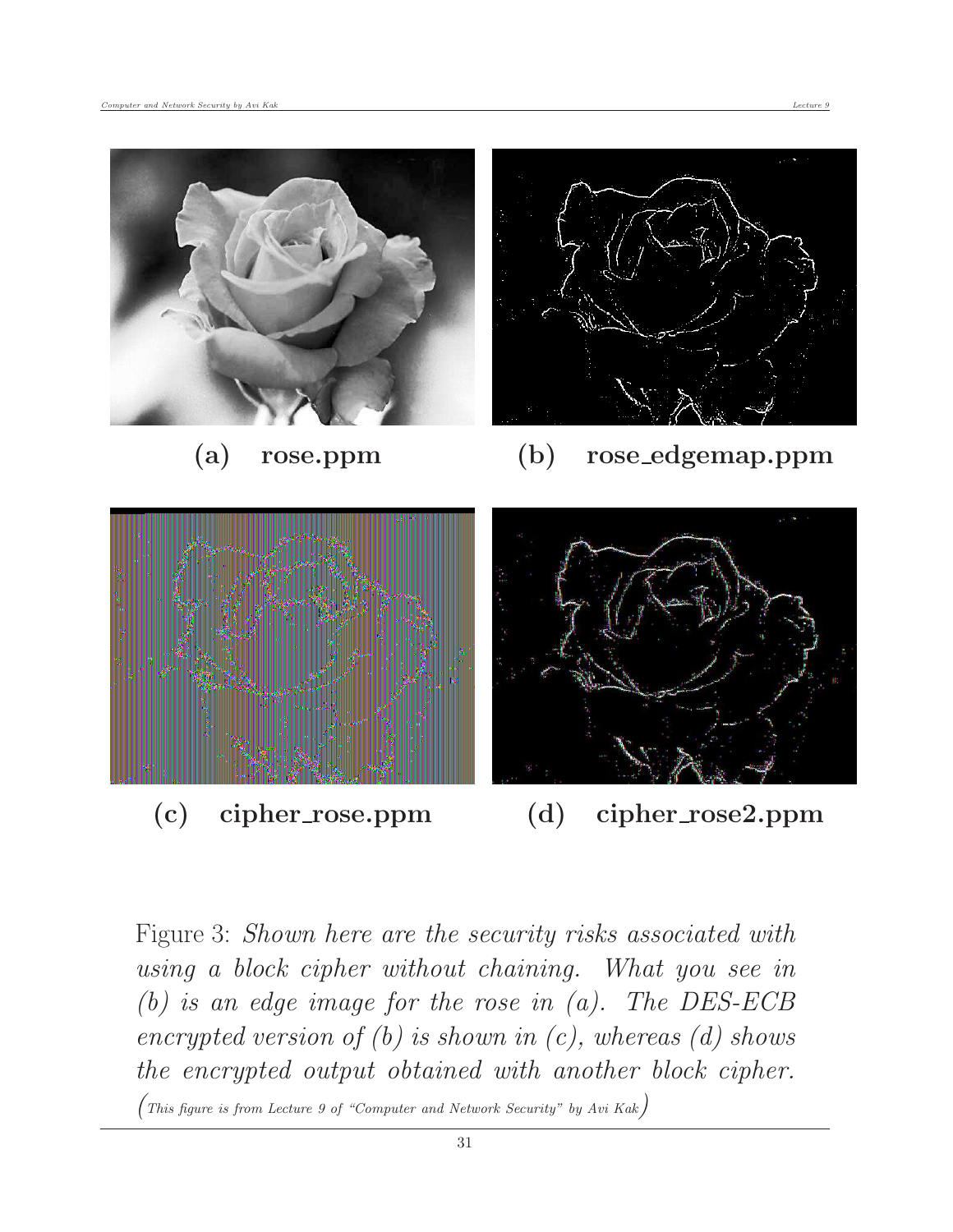```
## ImageBlockEcrypt.py
## Avi Kak (February 11, 2016)
## Each block of bits read from the image file is represented as an instance of the
## Python BitVector class.
## The block encryption used here is based on a random permutation of the bits in
## the source file. For a receiving party to decrypt the information, you will have
## to send them the key file that is created in lines (H), (I), and (J).
## Call syntax:
##
## ImageBlockEncrypt.py input_image.ppm output.ppm
import sys
import random
from BitVector import * # (A)
if len(sys.argv) is not 3: \#(B)sys.exit('''Needs two command-line arguments, one for '''
   '''the source image file and the other for the '''
   '''encrypted output file''')
BLOCKSIZE = 64 \#(C)inputfile = sys.argv[1] #(D)
TO = open(sys.argv[2], 'w') #(E)
# Open 'keyfile.txt' so that you can write the permutaiton order into the
# file (this serves as our "encryption key"):
KEYFILE = open("keyfile.txt", 'w') \#(F)permuted_indices = range(BLOCKSIZE) \#(G)# Now create a random permutation of the bit positions. We will use this
# method for encryption in this script. If you had to represent the
# permutations as an encryption key, that would be a very long key indeed.
random.shuffle(permuted_indices) \#(H)KEYFILE.write(str(permuted_indices)) \#(I)KEYFILE.close() \#(J)# Let's now start scanning the input file and encrypting it by permuting
# the bits in each block:
j = 0 #(K)
b\nu = BitVector( filename = inputfile) \#(L)while bv.more_to_read: \text{\#(M)}if j \text{ % } 1000 == 0: \#(\text{N})\text{print} ".", \text{\#(0)}sys.stdout.flush() \#(P)bv_read = bv.read_bits_from_file( BLOCKSIZE ) \#(Q)j += 1 \#(R)if j < 2048: \#(S)bv_read.write_to_file( TO ) #(T)
     \qquad \qquad \text{continue} \qquad \qquad \text{#(U)}if bv_read.length() < BLOCKSIZE: #(V)
    bv_read.pad_from_right(BLOCKSIZE - bv_read.length()) \#(W)
```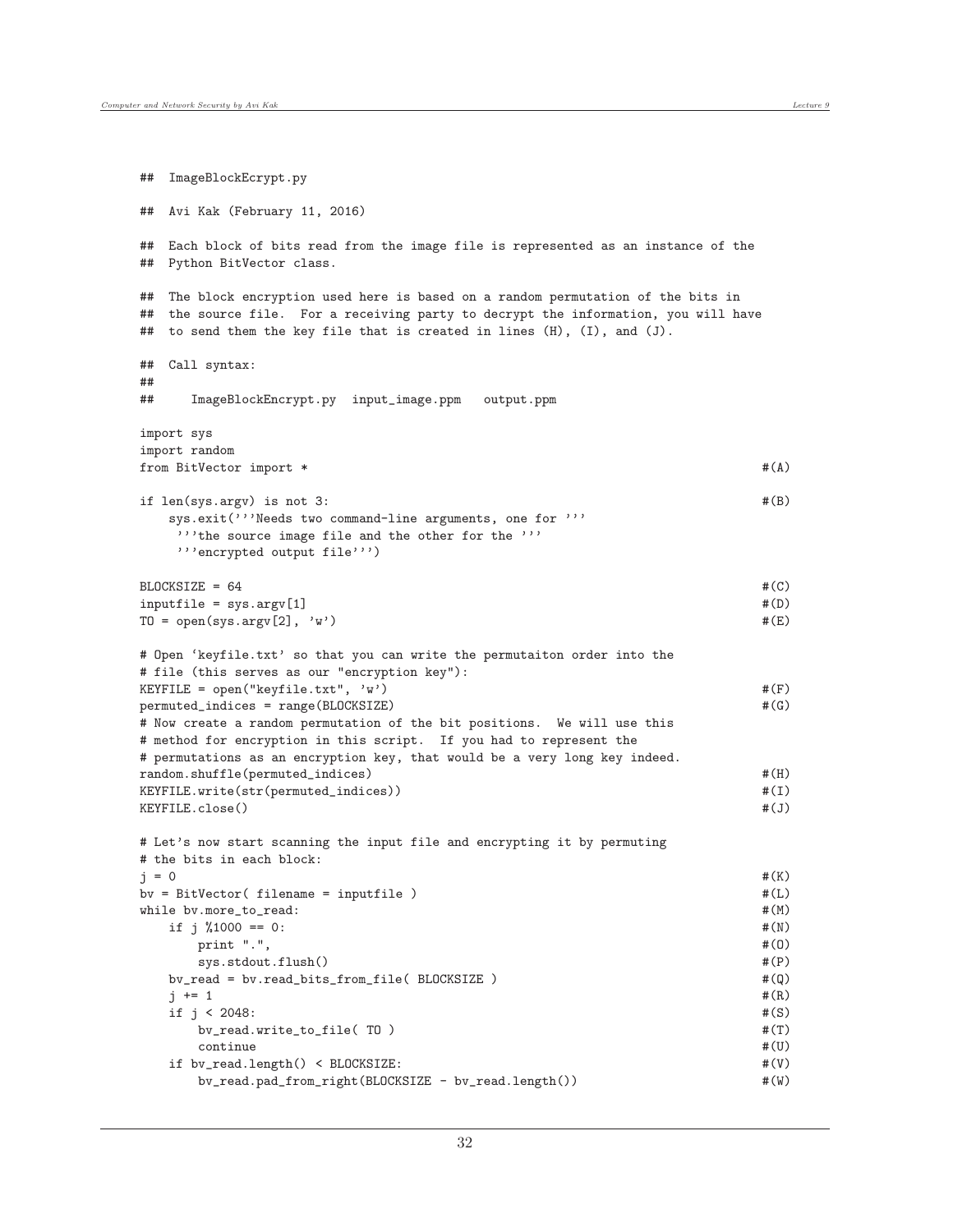| permuted_bitvec = bv_read.permute( permuted_indices ) | #(X) |
|-------------------------------------------------------|------|
| permuted_bitvec.write_to_file(TO)                     | #(Y) |
| bv.close_file_object();                               | #(Z) |
| TO.close()                                            |      |

- As you can see from the results shown, straightforward block encryption can leave too many clues in the ciphertext for an attacker. For this reason, a straightforward approach to block encryption (meaning using it in the ECB mode) is good only for short messages or messages without too much repetitive structure. In the image data that we used in our demonstration here, there was too much repetitiveness in the the background — since most of those pixels were zero — and this repetitiveness was only occasionally broken by sudden appearances of gray values at the edges.
- Another shortcoming of ECB is that the length of the plaintext message must be integral multiple of the block size. When that condition is not met, the plaintext message must be padded appropriately.
- The next three modes presented in Sections 9.5.2 through 9.5.4 provide enhanced security by making the ciphertext for any block a function of all the blocks seen previously. These modes also do not require that the size of the plaintext be an integral multiple of the block size.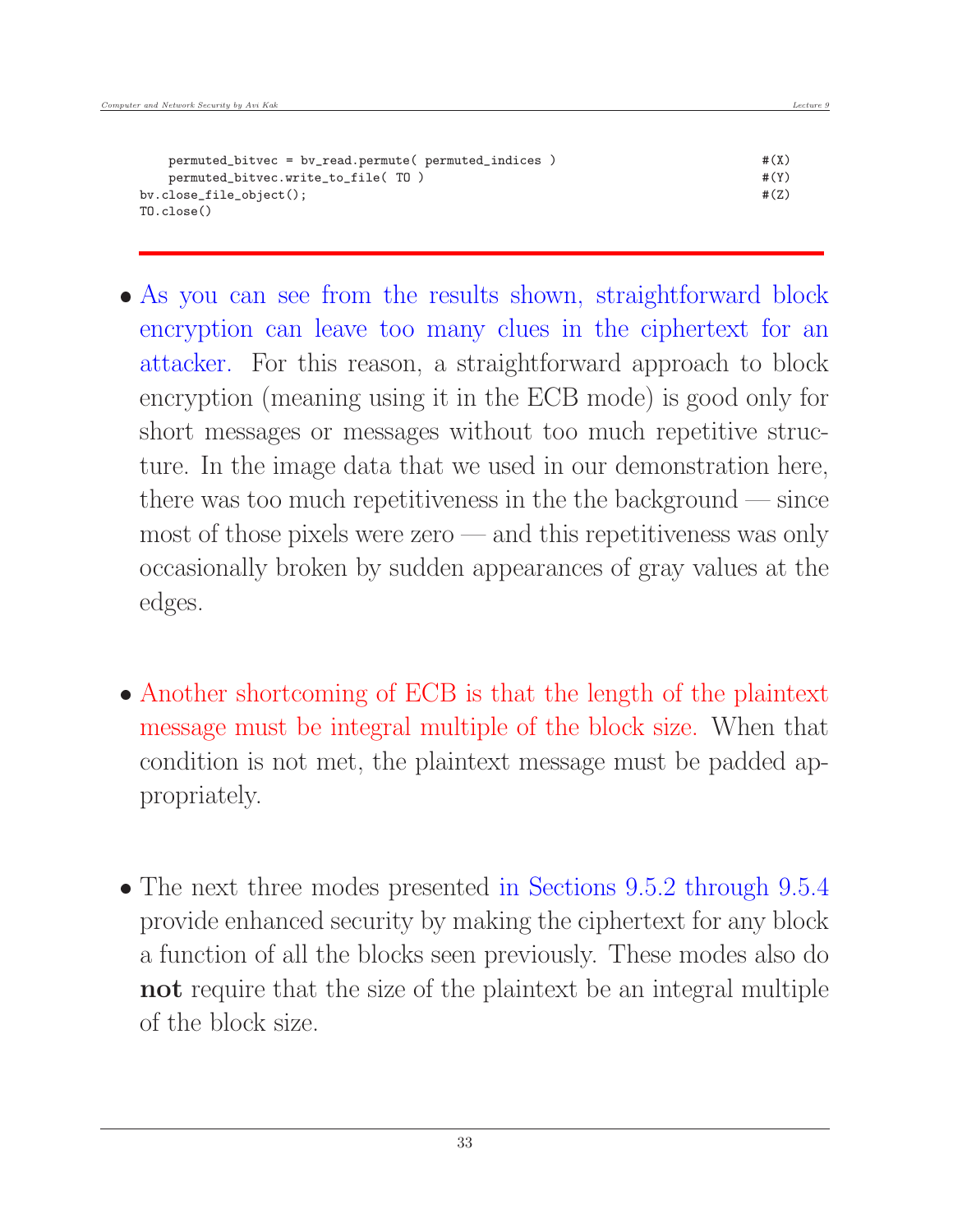• Shown in the rest of this section are the Perl versions of the Python scripts presented earlier. I first present the Python script that carries out DES encryption in the ECB mode.

```
#!/usr/bin/env perl
## ImageDESEcrypt.pl
## Avi Kak
## February 12, 2015
## This script uses the DES algorithm in the ECB mode to encrypt an image
## to demonstrate shortcomings of the ECB. It is best to call this script
## on an edge-enhanced image.
## Call syntax:
##
## ImageDESEncrypt.pl input_image.ppm output.ppm
use strict; \#(\Lambda)use warnings;
use Crypt::ECB; \#(B)use constant BLOCKSIZE => 64; \#(C)die "Needs two command-line arguments for in-file and out-file" \#(D)unless \mathcal{Q}ARGV == 2; \mathcal{H}(E)my $crypt = Crypt::ECB->new; #(F)
# It is important to supply the PADDING_NONE option here. With the other
# option, PADDING_AUTO, it will padd extra 8 bytes to each block of 8 bytes
# I read and feed into the encryption function. This padding, presumably
# all zeros, probably makes sense when you supply the entire file to the
# encrypt function all at once.
$crypt->padding(PADDING_NONE); #(G)
$crypt->cipher('DES') || die $crypt->errstring; #(H)
$crypt->key('hello123'); #(I)
open FROM, shift @ARGV or die "unable to open filename: $!"; #(J)
open TO, ">" . shift @ARGV or die "unable to open filename: $!"; #(K)
binmode (FROM ); \# (L)
```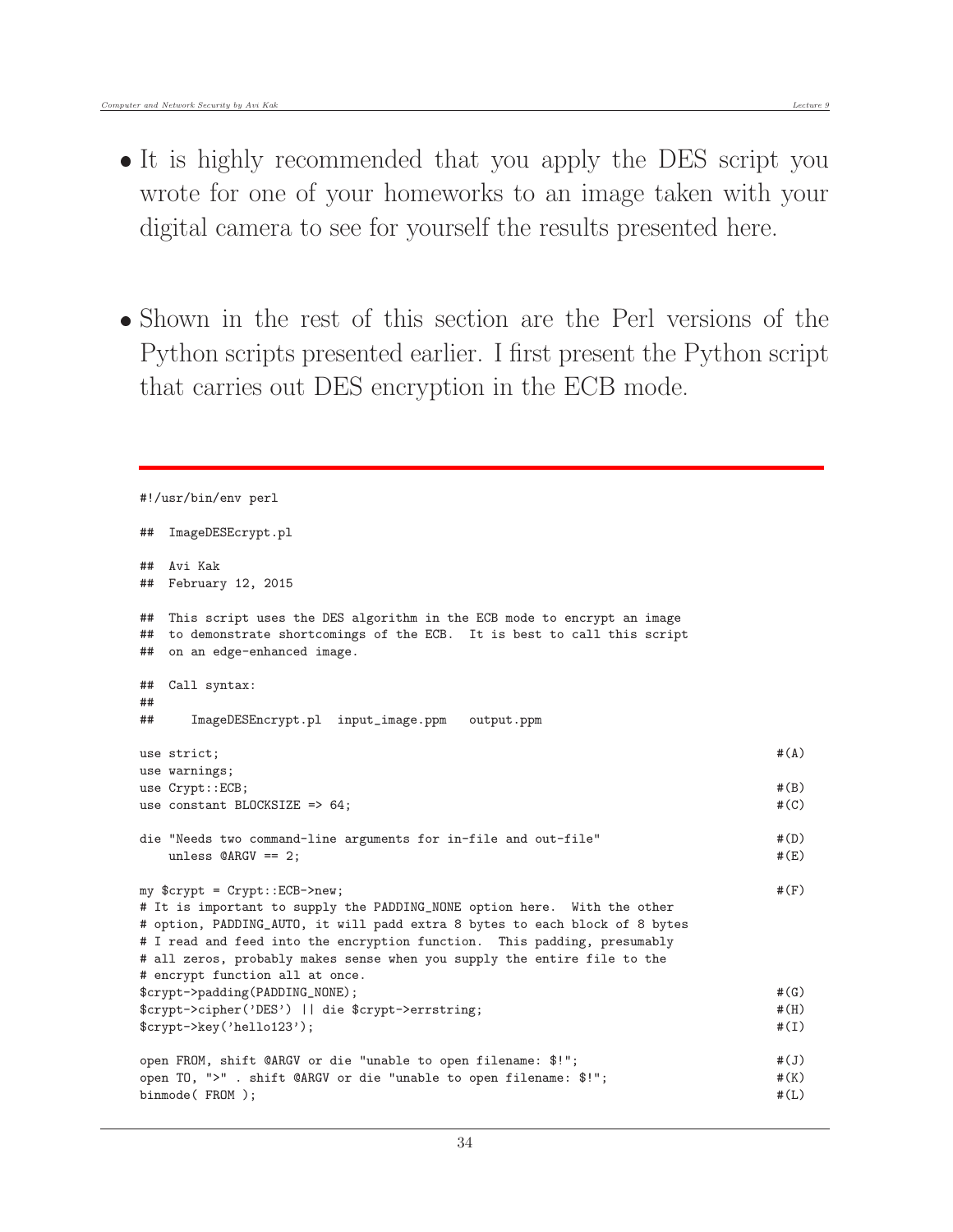| binmode( $T0$ );                                                 | #(M)  |
|------------------------------------------------------------------|-------|
| my $\text{Sencrypted} = \text{""}$ ;                             | #(N)  |
| my $$total_bytes_read = 0;$                                      | #(0)  |
| $$ ++:$                                                          |       |
| while $(1)$ {                                                    | #(Q)  |
| my \$num_of_bytes_read = sysread( FROM, my \$buff, BLOCKSIZE/8); | #(R)  |
| \$total_bytes_read += \$num_of_bytes_read;                       | #(S)  |
| if $($total_bytes_read < 2048)$ {                                | #(T)  |
| $$encrypted = $buff;$                                            | #(U)  |
| next;                                                            | #(V)  |
| ł                                                                |       |
| $$buffer := '0' x (BLOCKSIZE/8 - $num_of_bytes.read)$            |       |
| if $(\text{ $num_of_bytes_read} < \text{BCCKSIZE}/8);$           | #(W)  |
| \$encrypted .= \$crypt->encrypt(\$buff);                         | #(X)  |
| print ". " if \$total_bytes_read % 2048 == 0;                    | # (Y) |
| last if \$num_of_bytes_read < BLOCKSIZE/8;                       | #(Z)  |
| $\mathcal{F}$                                                    |       |
| syswrite(TO, \$encrypted);                                       |       |

- Starting in line  $(Q)$ , note in the "while" loop how we do not encrypt the first 2048 bytes in the image file that is subject to encryption. These initial bytes are transferred directly to the output ciphertext file. This is done to preserve the file header so that the display program would recognize the ciphertext data as a ppm image. Also note that in the script shown above, the Crypt::ECB module is asked to use no padding and to use the DES algorithm for block encryption. It is important to turn off automatic padding, as I have done in line (G), for this demonstration to work.
- You would call the script shown above in exactly the same way as you did for the Python script ImageDESEncrypt.py presented earlier. In other words, your call will look like

ImageDESEncrypt.pl your\_edge\_enhanced\_image.ppm output\_image.ppm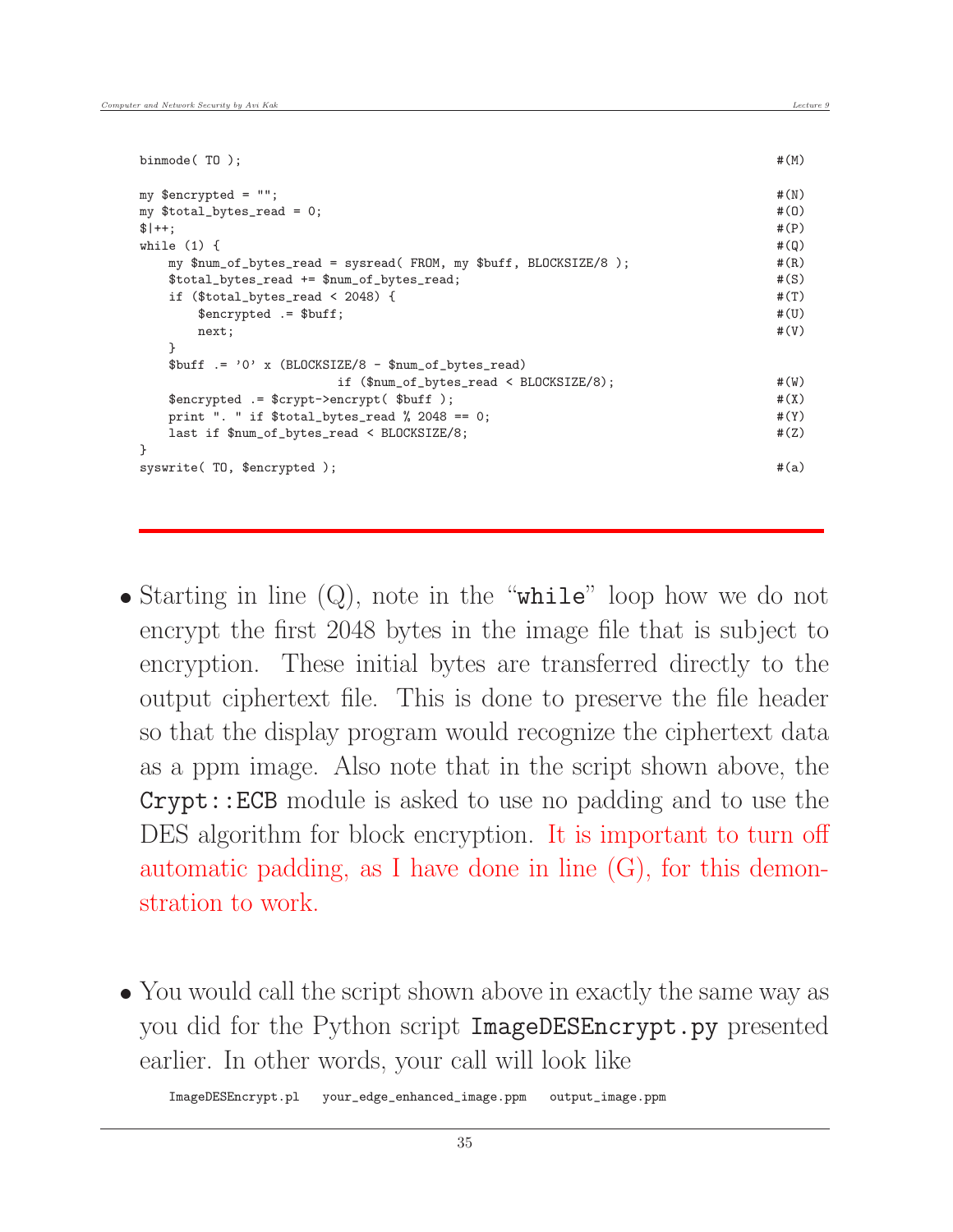• Finally, here is ImageBlockEncrypt.pl as the Perl version of the Python script ImageBlockEncrypt.py presented earlier:

```
#!/usr/bin/env perl
## ImageBlockEcrypt.pl
## Avi Kak (February 13, 2015)
## Each block of bits read from the image file is represented as an instance
## of the following class:
##
## Algorithm::BitVector
##
## that you can download from the CPAN archive at
##
## http://search.cpan.org/~avikak/Algorithm-BitVector-1.21/lib/Algorithm/BitVector.pm
## The block encryption used here is based on a random permutation of the
## bits in the source file. For a receiving party to decrypt the
## information, you will have to send them the key file that is created in
## line (K).
## Call syntax:
##
## ImageBlockEncrypt.pl input_image.ppm output.ppm
use strict;
use warnings;
use Algorithm::BitVector; \#(A)use constant BLOCKSIZE \Rightarrow 64; \#(B)
die "Needs two command-line arguments for in file and out file" \#(C)unless \mathcal{Q}ARGV == 2; \mathcal{H}(D)\text{#}(E) + + ;
my \text{S inputfile} = \text{shift}; \#(F)open my $TO, ">" . shift @ARGV or die "unable to open filename: $!"; #(G)
# Open 'keyfile.txt' so that you can write the permutaiton order into the
# file (this serves as our "encryption key"):
open KEYFILE, "> keyfile.txt"; #(H)
my @permute_indices = 0..BLOCKSIZE-1; \#(I)# Now create a random permutation of the bit positions. We will use this
# method for encryption in this script. If you had to represent the
# permutations as an encryption key, that would be a very long key indeed.
fisher_yates_shuffle( \@permute_indices ); #(J)
print KEYFILE "@permute_indices"; #(K)
close KEYFILE; \#(L)
```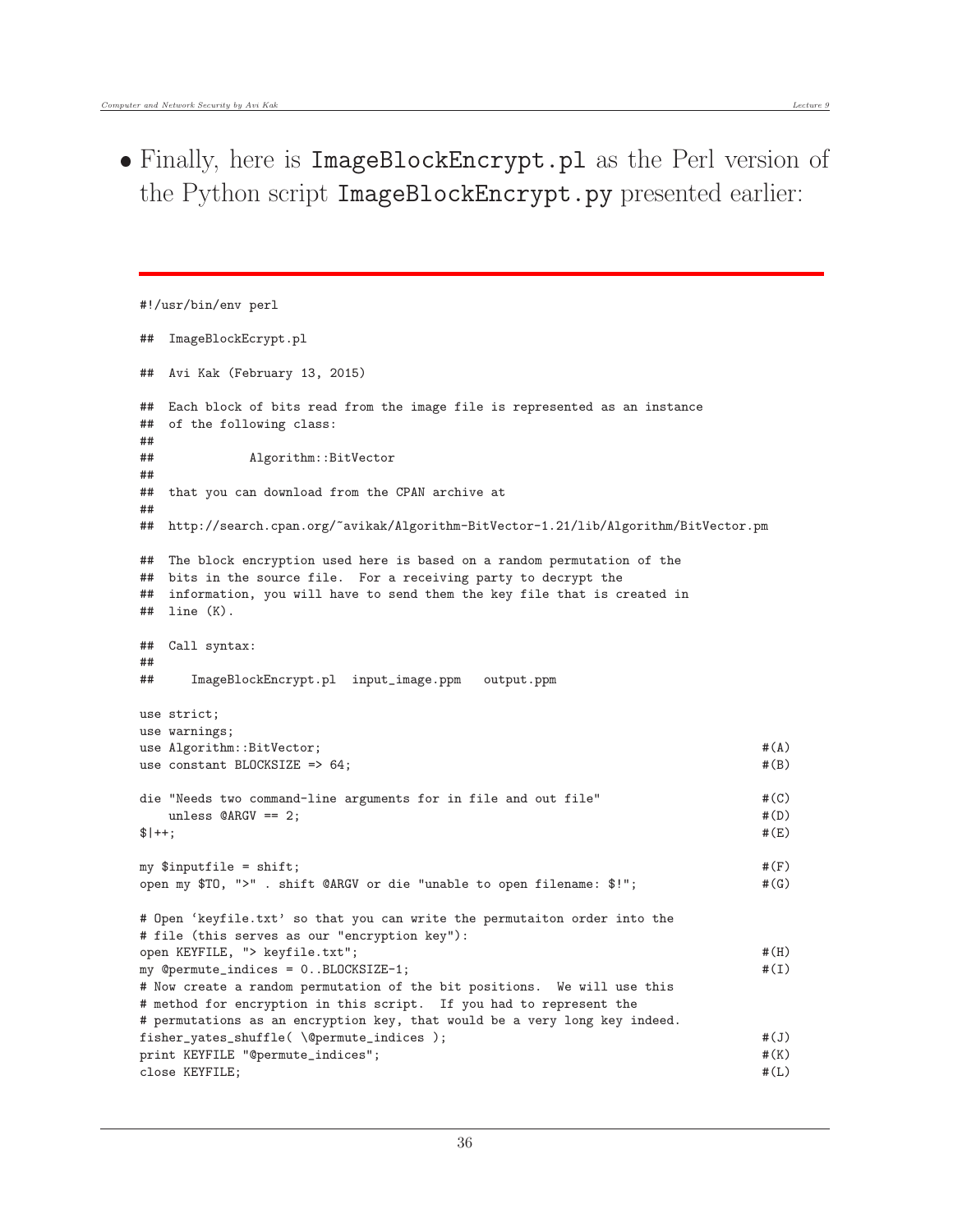```
# Let's now start scanning the input file and encrypting it by permuting
# the bits in each block:
my $j = 0;
my $bv = Algorithm::BitVector->new( filename => $inputfile ); #(M)
while ($bv->{more_to\_read}) { \#(N)print "." if \frac{4}{3} % 1000 == 0; #(0)
  my $bv_read = $bv->read_bits_from_file( BLOCKSIZE ); #(P)
  if (\frac{1}{2})^{++} < 2048 { \qquad$bv\_read->write_to_file( $TO ); \#(R)next;
  }
  if ($bv_read->length() < BLOCKSIZE) { #(S)
     $bv_read->pad_from_right(BLOCKSIZE - $bv_read->length()); #(T)
  }
  my $permuted_bitvec = $bv_read->permute(\@permute_indices ); #(U)
  $permuted_bitvec->write_to_file( $TO ); #(V)
\} #(W)
$b-v>close_file\_handle(); \#(X)sub fisher_yates_shuffle { \#(Y)my \text{Sarr} = \text{shift}; \#(Z)my $i = @$arr; \qquad \qquad \qquad \qquad \qquad \qquad \qquad \qquad \qquad \qquad \qquad \qquad \qquad \qquad \qquad \qquad \qquad \qquad \qquad \qquad \qquad \qquad \qquad \qquad \qquad \qquad \qquad \qquad \qquad \qquad \qquad \qquad \qquad \qquad \qquadwhile (--\$i) { \#(b)my \hat{s} = int rand(\hat{s} + 1); \#(c)@5arr[$i, $j] = @5arr[$j, $i];}
}
```
 The call syntax for the script shown above is the same as what you saw earlier:

ImageBlockEncrypt.pl your\_edge\_enhanced\_image.ppm output\_image.ppm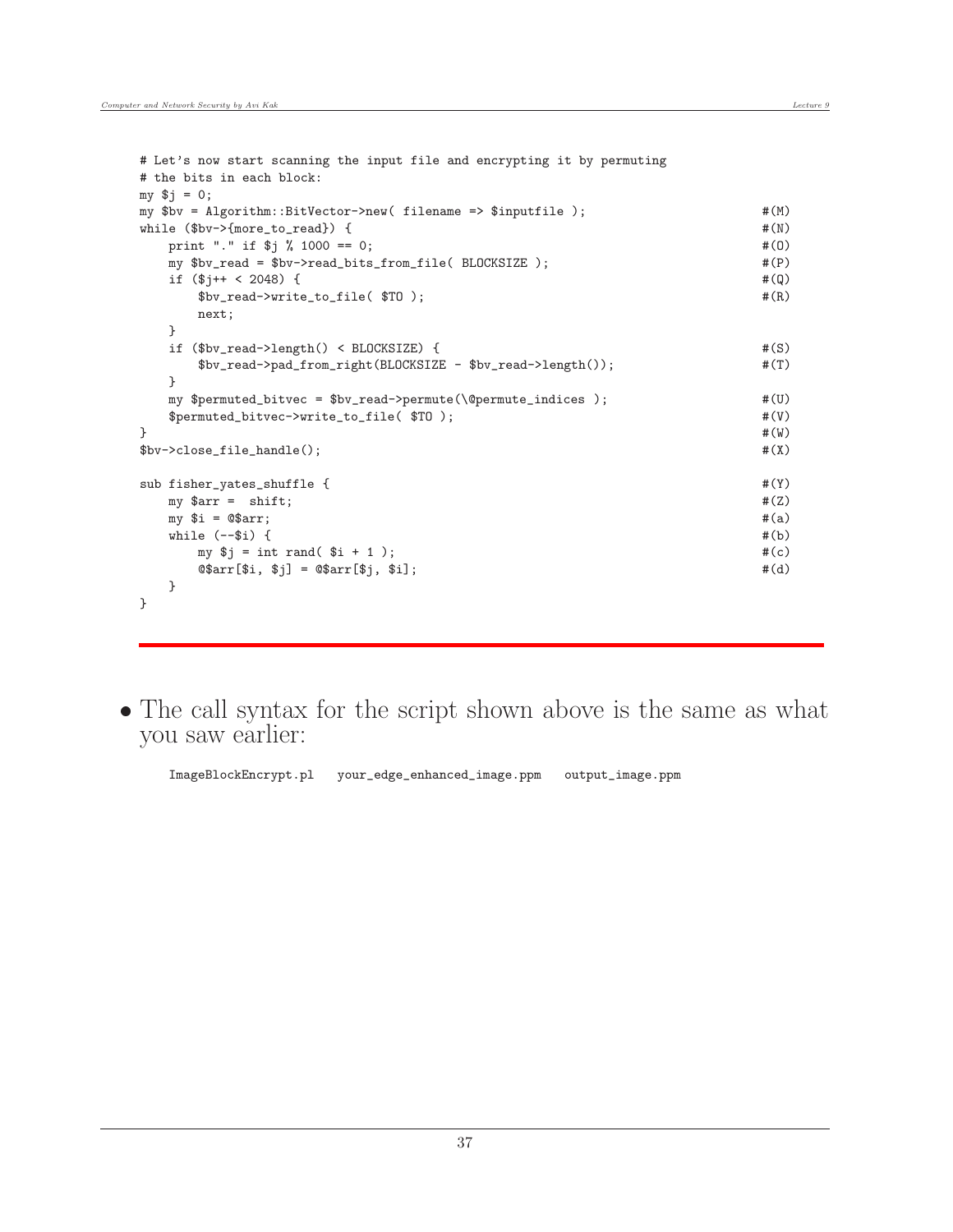# 9.5.2 The Cipher Block Chaining Mode (CBC)

- To overcome the security deficiency of the ECB mode, the input to the encryption algorithm consists of the XOR of the plaintext block and the ciphertext produced from the previous plaintext block. See Figure 4.
- This makes it more difficult for a cryptanalyst to break the code using strategies that look for patterns in the ciphertext, patterns that may correspond to the known structure of the plaintext.
- To get started, the chaining scheme shown in Figure 4 obviously needs what is known as the **initialization vector** for the first invocation of the encryption algorithm.
- The initialization vector, denoted IV, is sent separately as a short message using the ECB mode.
- With this chaining scheme, the ciphertext block for any given plaintext block becomes a function of all the previous ciphertext blocks.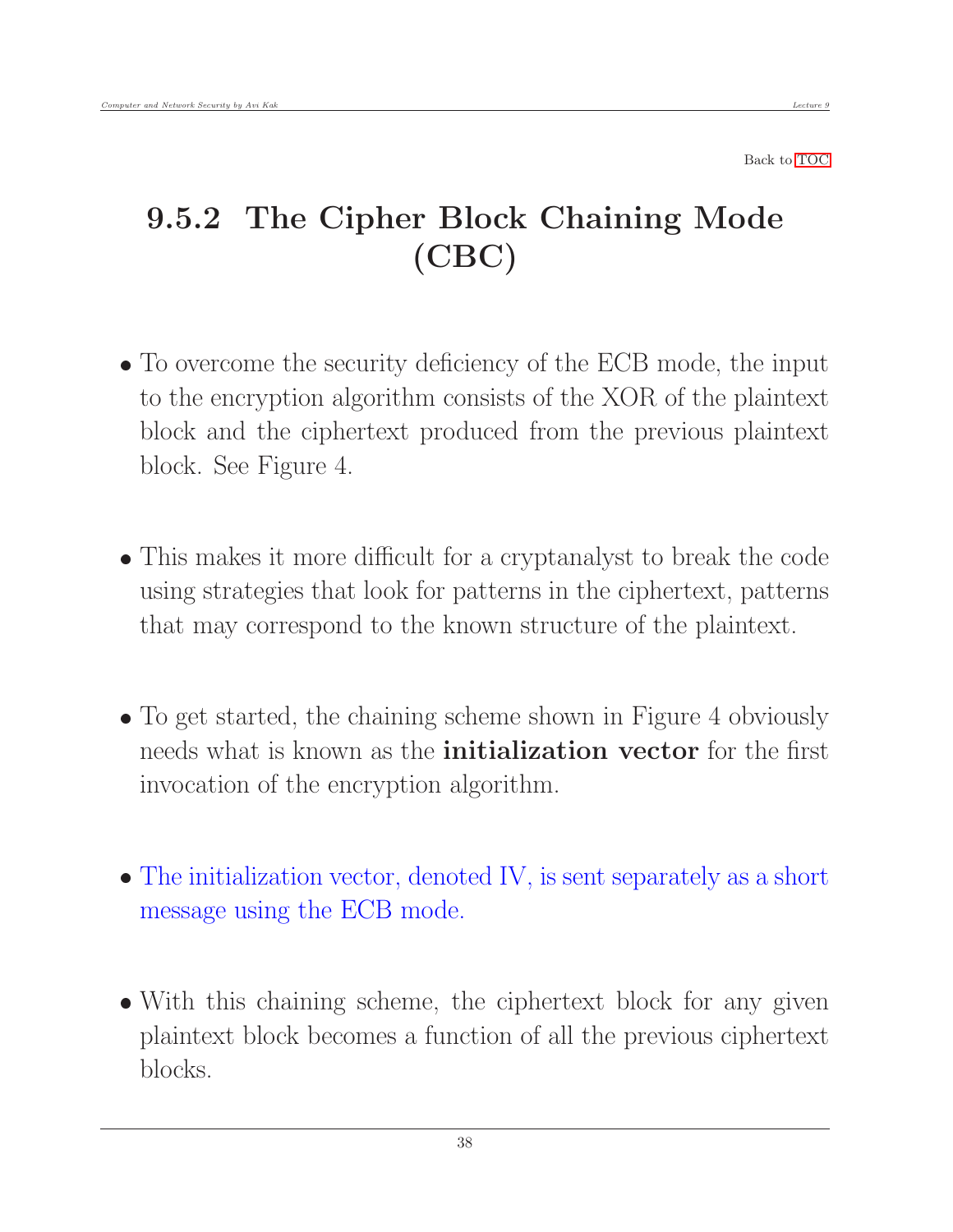

CBC Decryption

Figure 4: The Cipher Block Chaining Mode for using a block cipher. (This figure is from Lecture 9 of "Computer and Network Security" by Avi Kak)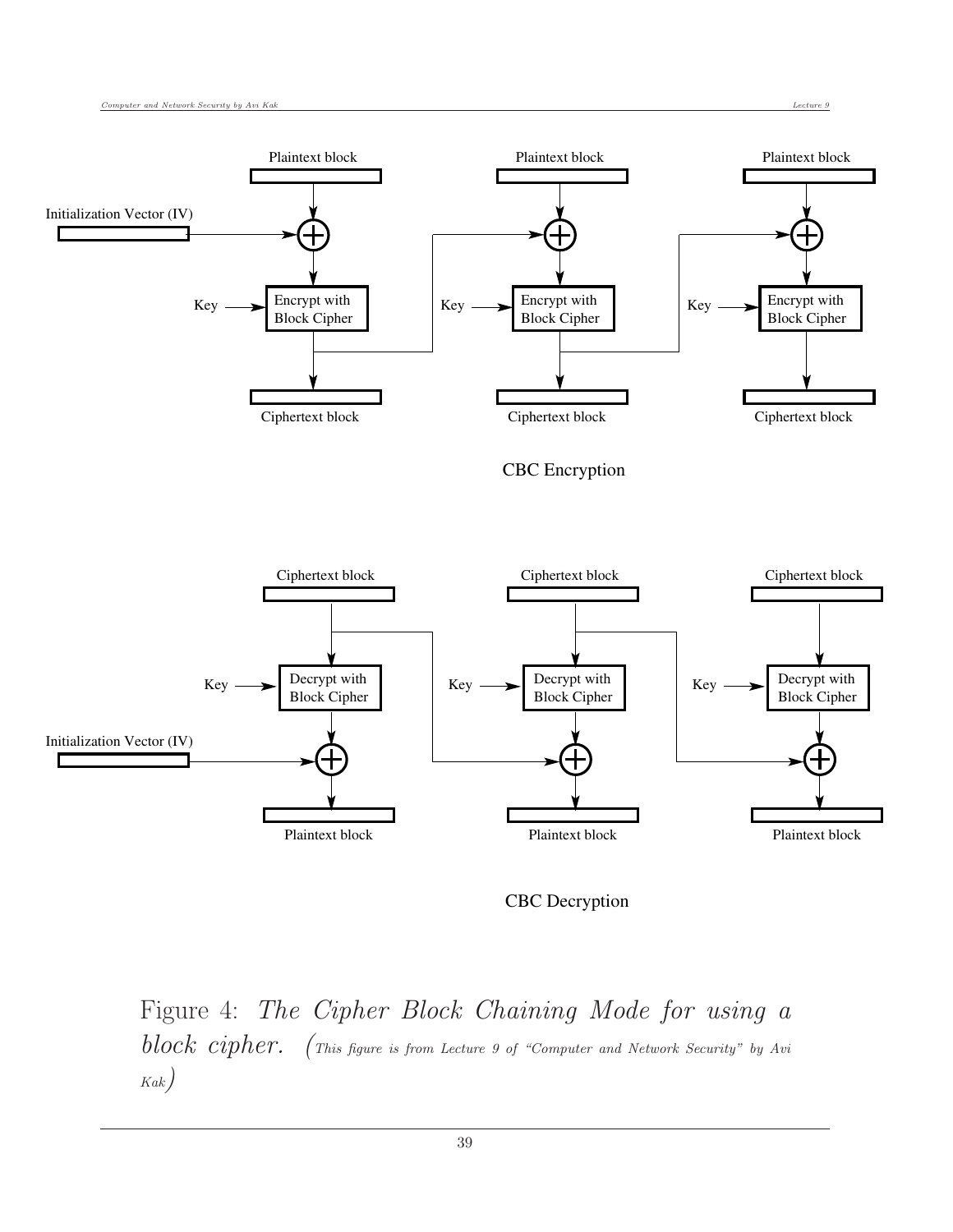#### 9.5.3 The Cipher Feedback Mode (CFB)

- This approach. illustrated in Figure 5, allows a block cipher to be used as a **stream cipher**. With a block cipher, if the length of the message is not an integral number of blocks, you must pad the message. It is not necessary to do so with a stream cipher.]
- This mode works as follows:
	- $-$  Start with an **initialization vector**, IV, of the same size as the blocksize expected by the block cipher. The IV is stored in shift register for reasons that will shortly be clear.
	- Encrypt the IV with the block cipher encryption algorithm.
	- Retain only one byte from the output of the encryption algorithm. Let this be the most significant byte. Discard the rest of the output.
	- XOR the byte retained with the byte of the plaintext that needs to be transmitted. Transmit the output byte produced.
	- Shift the IV one byte to the left (discarding the leftmost byte) and insert the ciphertext byte produced by the previous step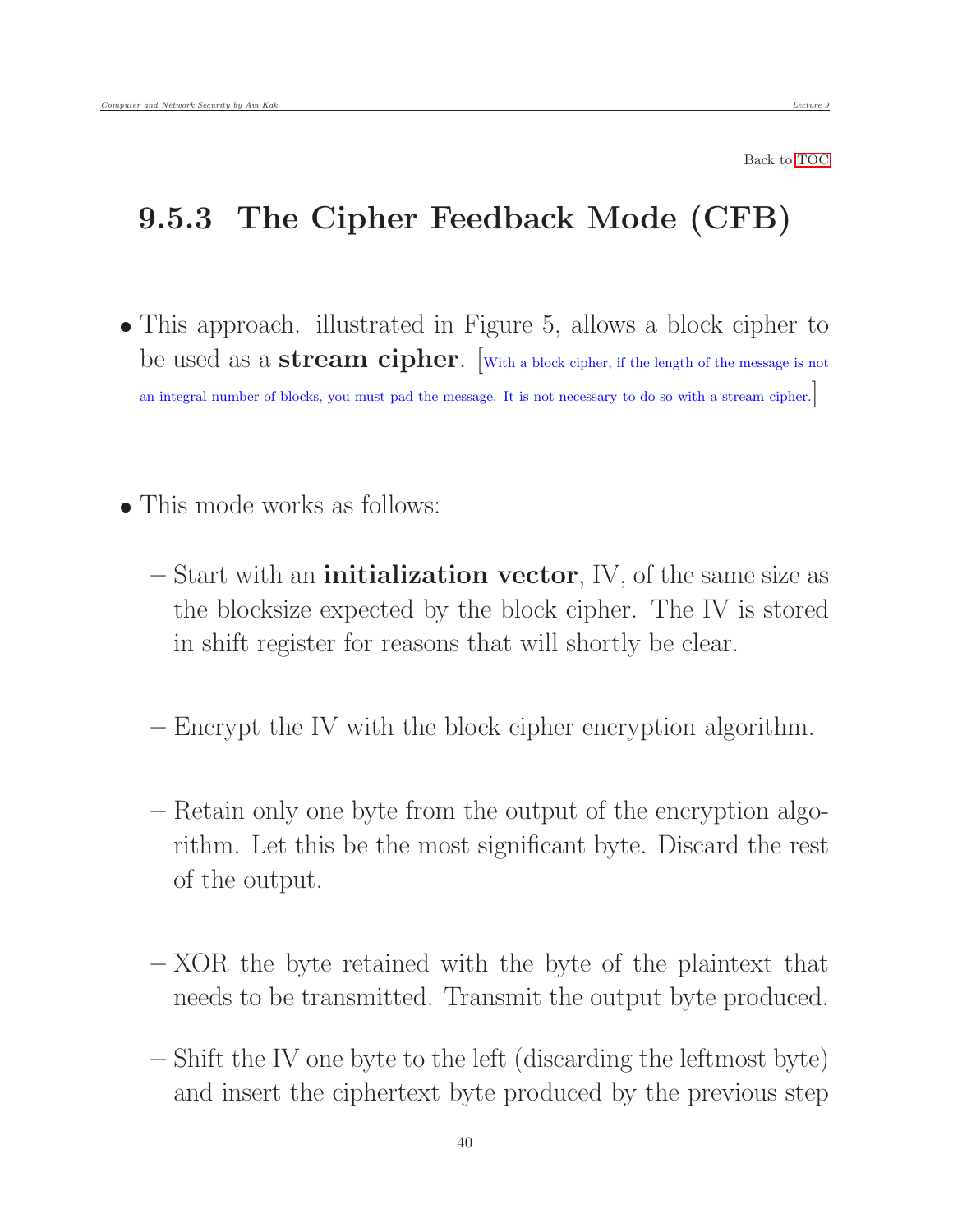as the rightmost byte. So the new IV is still of the same length as the block size expected by the encryption algorithm.

- Go back to the step "Encrypt the IV with the block cipher encryption algorithm".
- Figure 5 shows these steps on a recurring basis for both encryption and decryption. The figure is slightly more general than the description above because it assumes that you want the unit of transmission to be s bits, as opposed to 1 byte. But it is typically the case that  $s = 8$ .
- A most important thing to note about the scheme in Figure 5 is that only the encryption algorithm is used in both encryption and decryption. This can be an important implementation-level detail for those block ciphers for which the encryption and the decryption algorithms are significantly different. AES is a case in point.
- Note that the ciphertext byte produced for any plaintext byte depends on all the previous plaintext bytes in the CFB mode.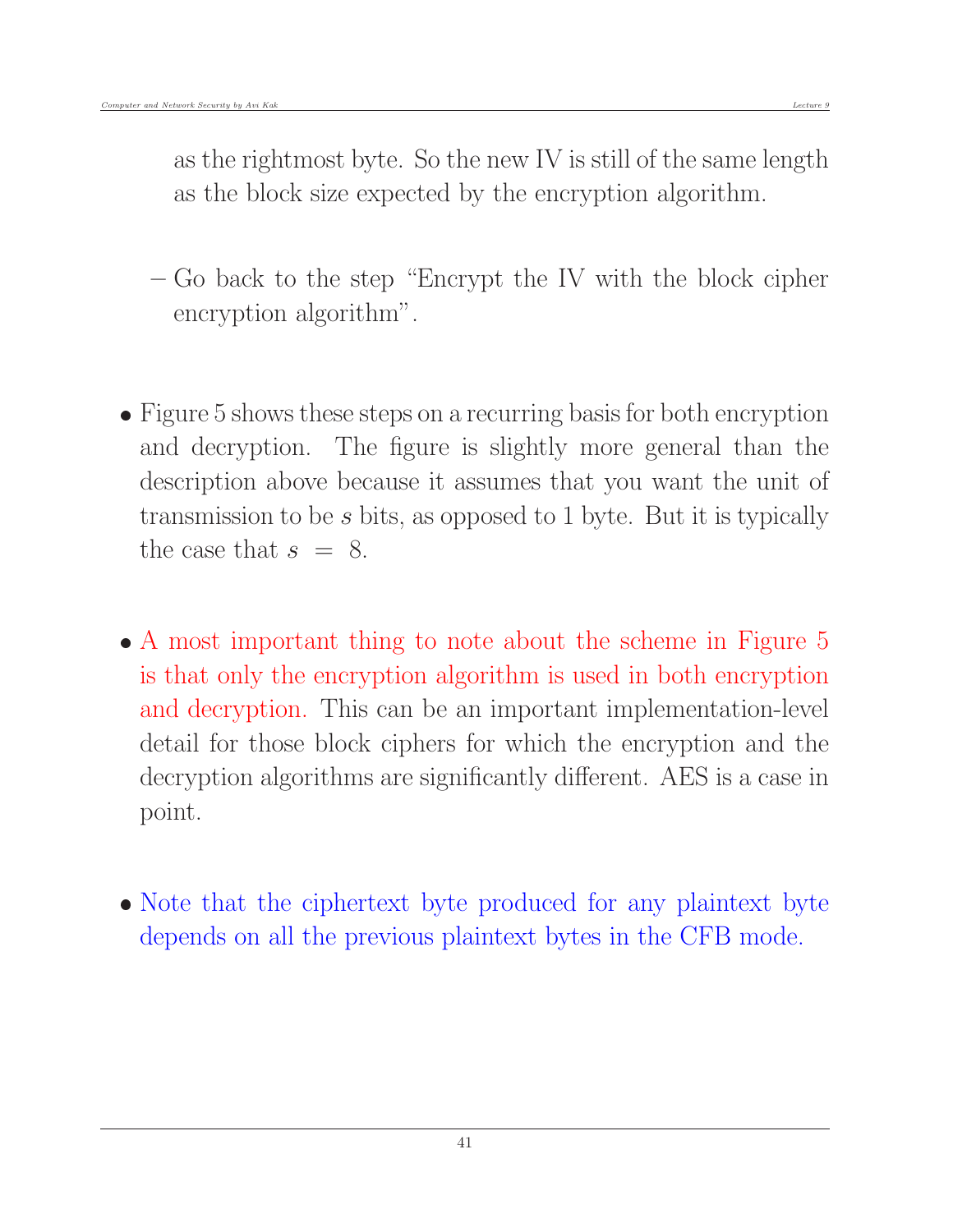

Figure 5: The Cipher Feedback Mode for using a block  $cipher.$  (This figure is from Lecture 9 of "Computer and Network Security" by Avi Kak)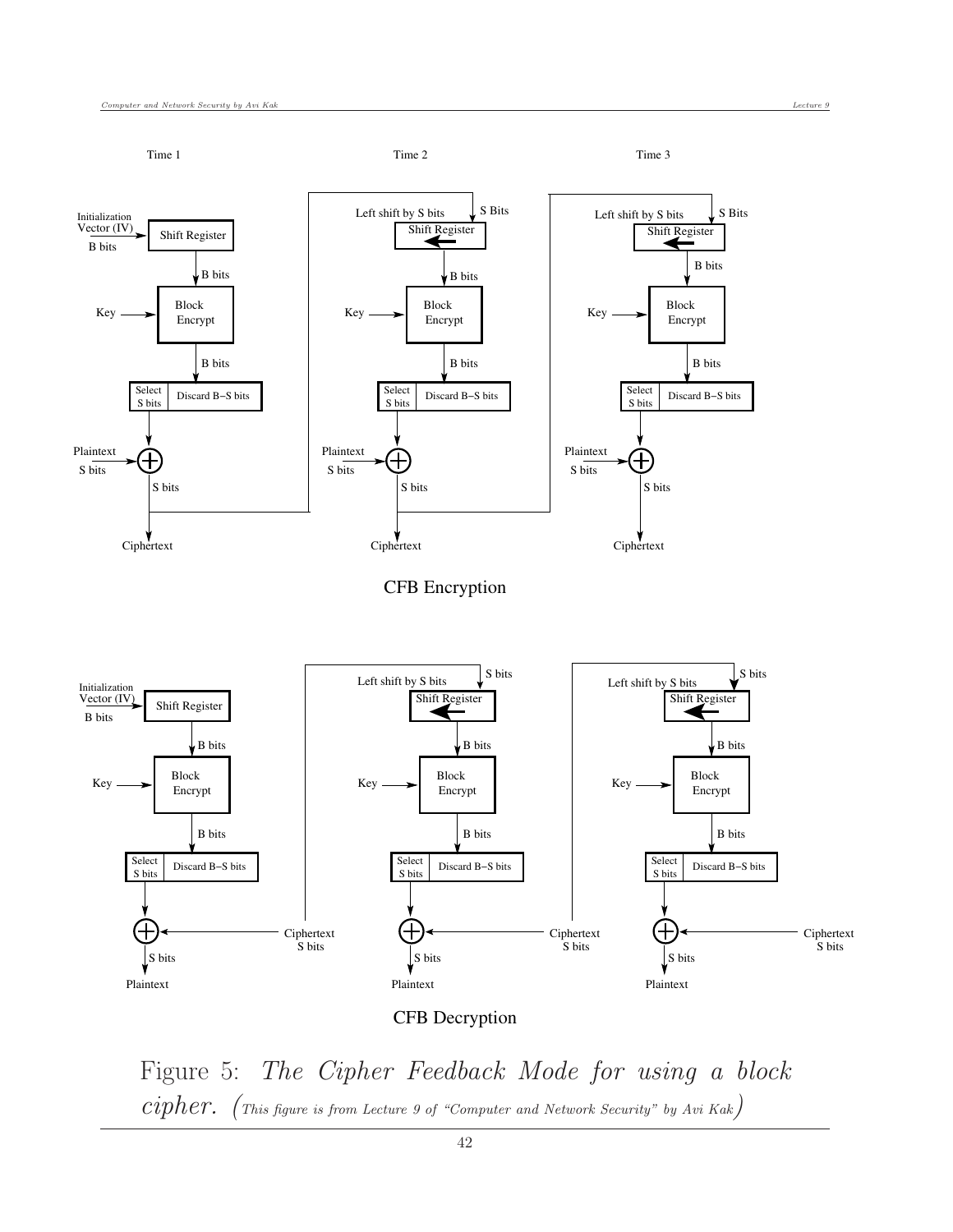# 9.5.4 The Output Feedback Mode (OFB)

- Very similar to the CFB mode. Therefore, this scheme can also be used as a stream cipher.
- The only difference between CFB and OFB is that, as shown in Figure 6, now we feed back one byte (the most significant byte) from the output of the block cipher encryption algorithm, as opposed to feeding back the actual ciphertext byte. This, as further explained below, makes OFB more resistant to transmission bit errors.
- Considering CFB, let's say that you have encrypted and transmitted the first byte of plaintext. Now suppose this byte is received with a one or more bit errors. In addition to producing an erroneous decryption for the first byte, that error will also propagate to downstream decryptions because the received ciphertext byte is also fed back into the decryption of the next byte.
- On the other hand, what is fed back in OFB is completely locally generated at the receiver. That is, the information that is fed back is not exposed to the possibility of transmission errors in OFB.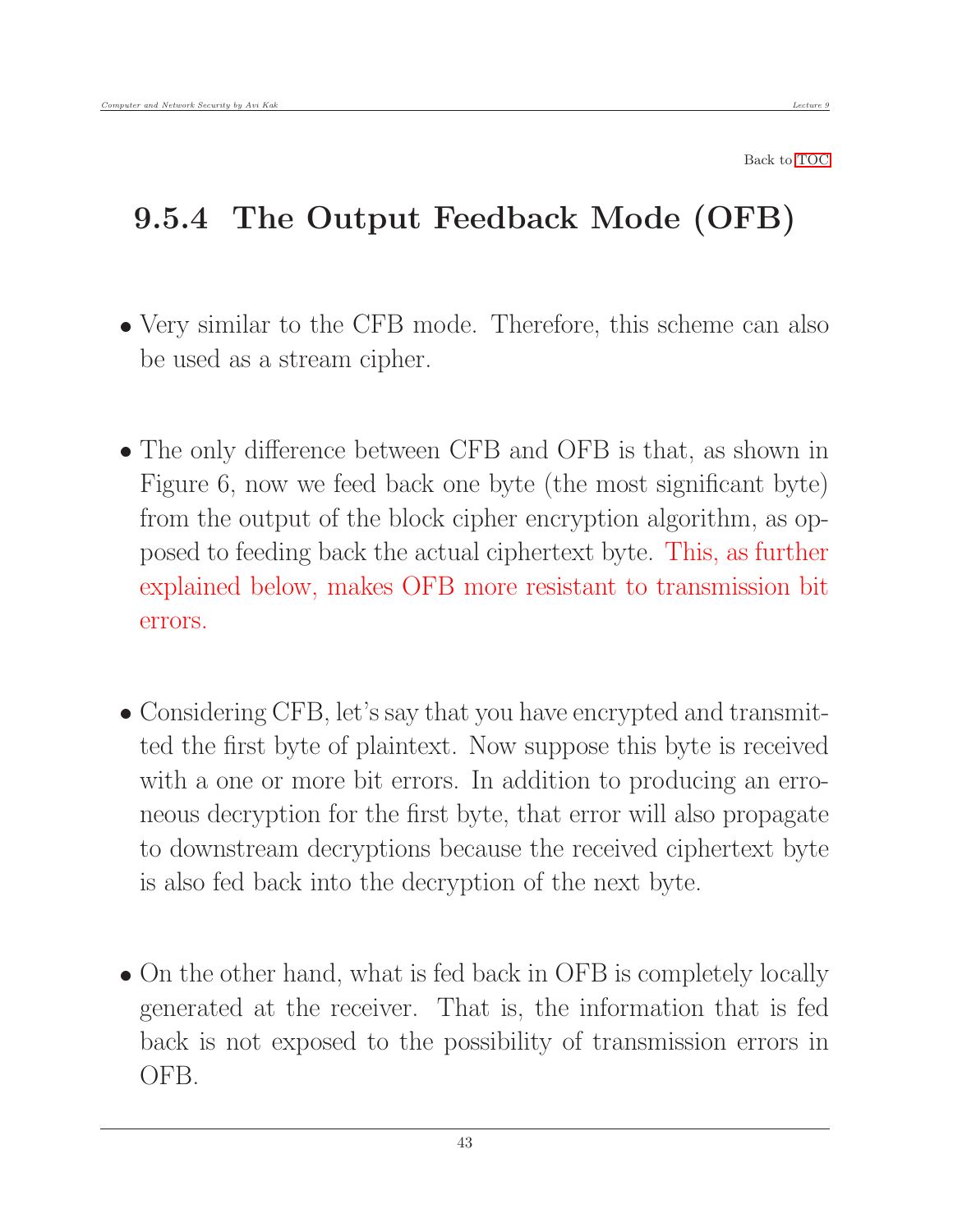

Figure 6: The Output Feedback Mode for using a block  $cipher.$  (This figure is from Lecture 9 of "Computer and Network Security" by Avi Kak)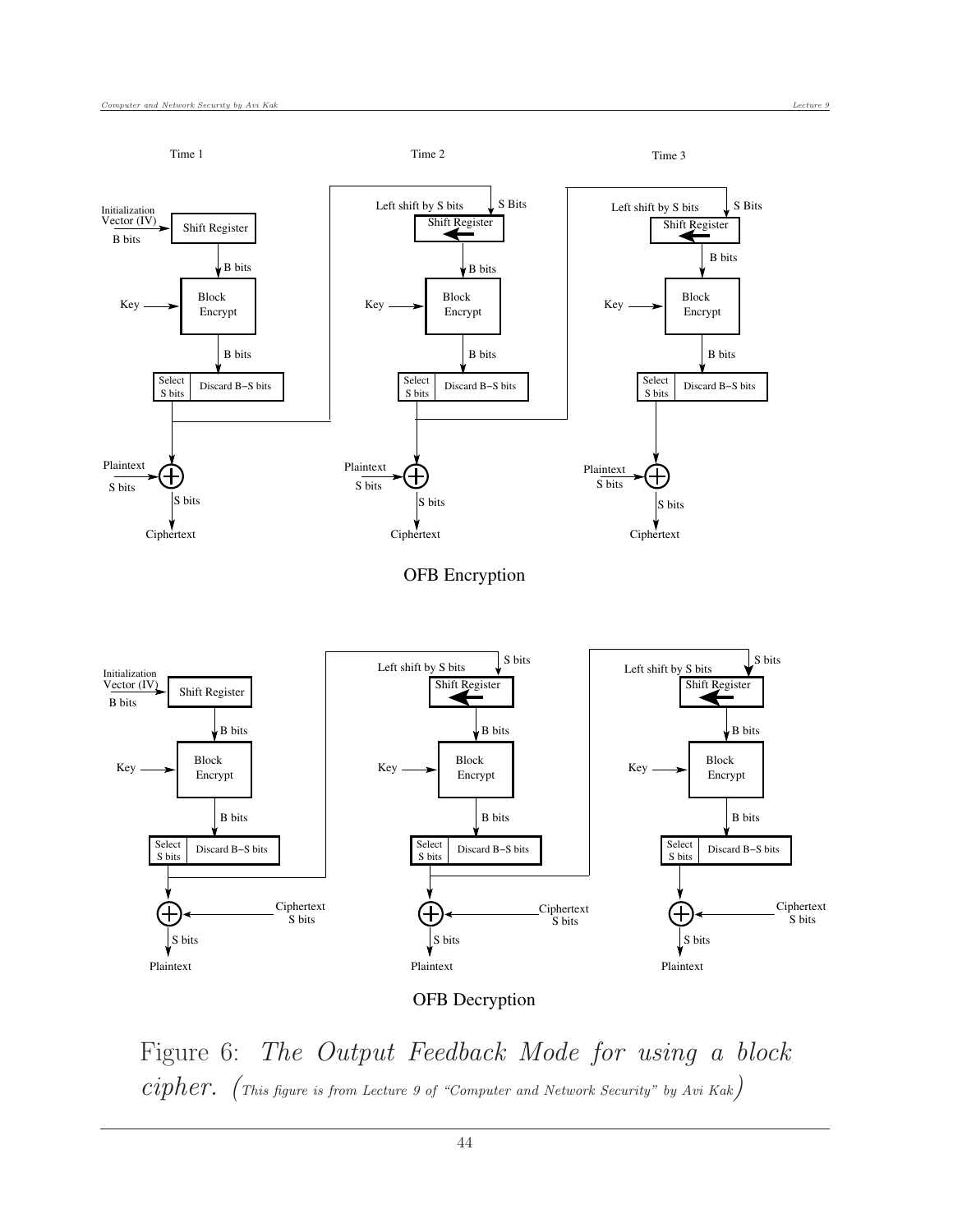## 9.5.5: The Counter Mode (CTR)

- Whereas the previous two modes, CFB and OFB, are intended to use a block cipher as a stream cipher, the counter mode (CTR) retains the pure block structure relationship between the plaintext and ciphertext.
- In other words, for each *b*-bit input plaintext block, the scheme produces an b-bit ciphertext block. Furthermore, the block cipher encryption algorithm that is used carries out a b-bits to b-bits transformation.
- In CFB and OFB, on the other hand, whereas the block-cipher encryption algorithm did carry out a b-bits to b-bits transformation, only s bits of plaintext, with  $s < b$ , were converted into s bits of ciphertext at one time. Moreover, s is typically 8 for the 8 bits of a byte in CFB and OFB.
- As shown in Figure 7 (and as is also true for the OFB mode, but not for the CFB mode), no part of the plaintext is directly exposed to the block encryption algorithm in the CTR mode. The encryption algorithm encrypts only a b-bit integer **produced by** the counter. What is transmitted is the XOR of the encryption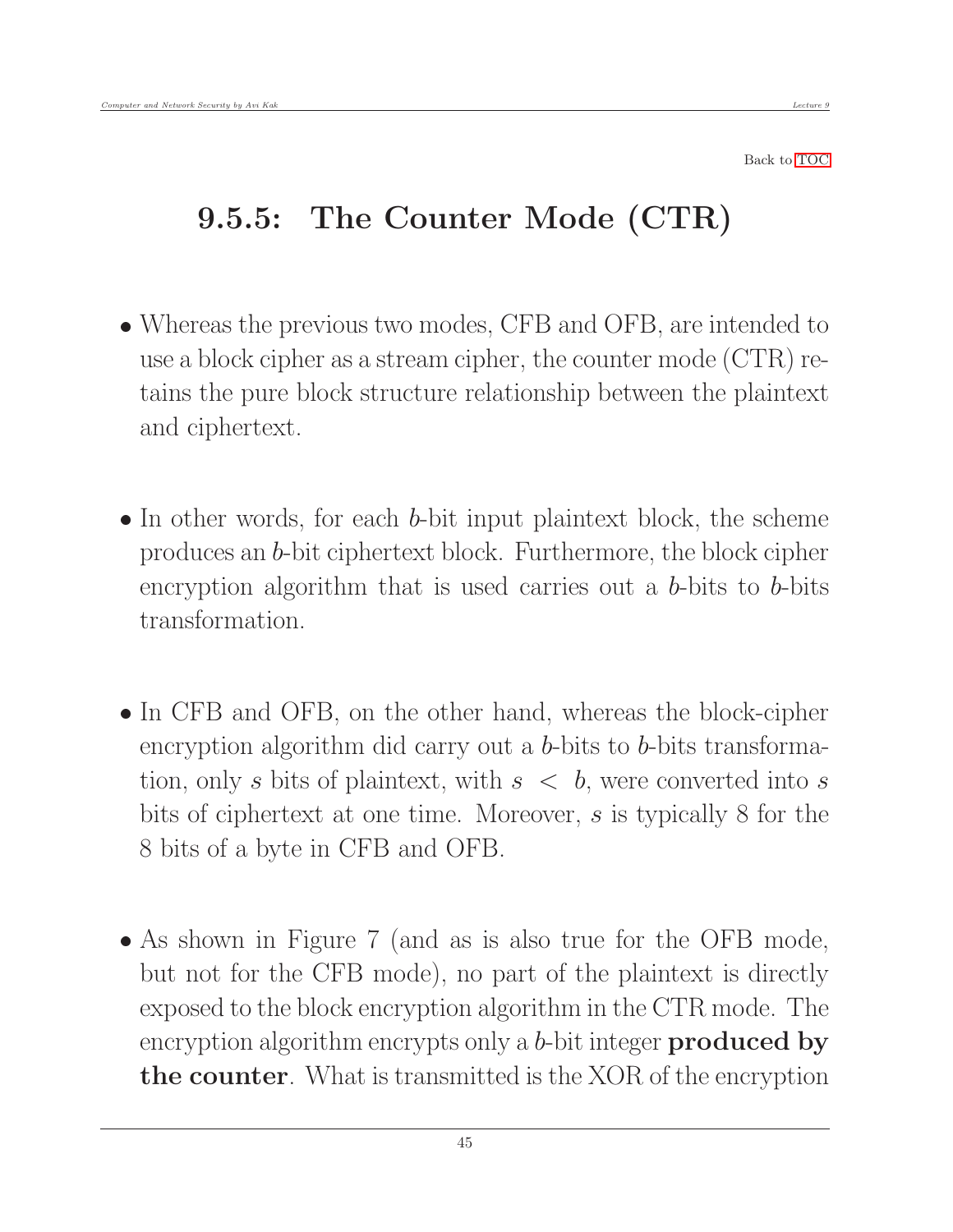of the integer and the b bits of the plaintext.

- For the counter value, we start with some number for the first plaintext block and then increment this value modulo  $2<sup>b</sup>$  from block to block, as shown in Figure 7.
- Note that, as shown in Figure 7, only the forward encryption algorithm is used for both encryption and decryption. (This is of significance for block ciphers for which the encryption algorithm differs substantially from the decryption algorithm. AES is a case in point.) (This property of CTR is also true for CFB and OFB modes.)
- Here are some advantages of the CTR mode for using a block cipher:
	- Fast encryption and decryption. If memory is not a constraint, we can precompute the encryptions for as many counter values as needed. Then, at the transmit time, we only have to XOR the plaintext blocks with the pre-computed b-bit blocks. The same applies to fast decryption.
	- It has been shown that the CTR is at least as secure as the other four modes for using block ciphers.
	- Because there is no block-to-block feedback, the algorithm is highly amenable to implementation on parallel machines. For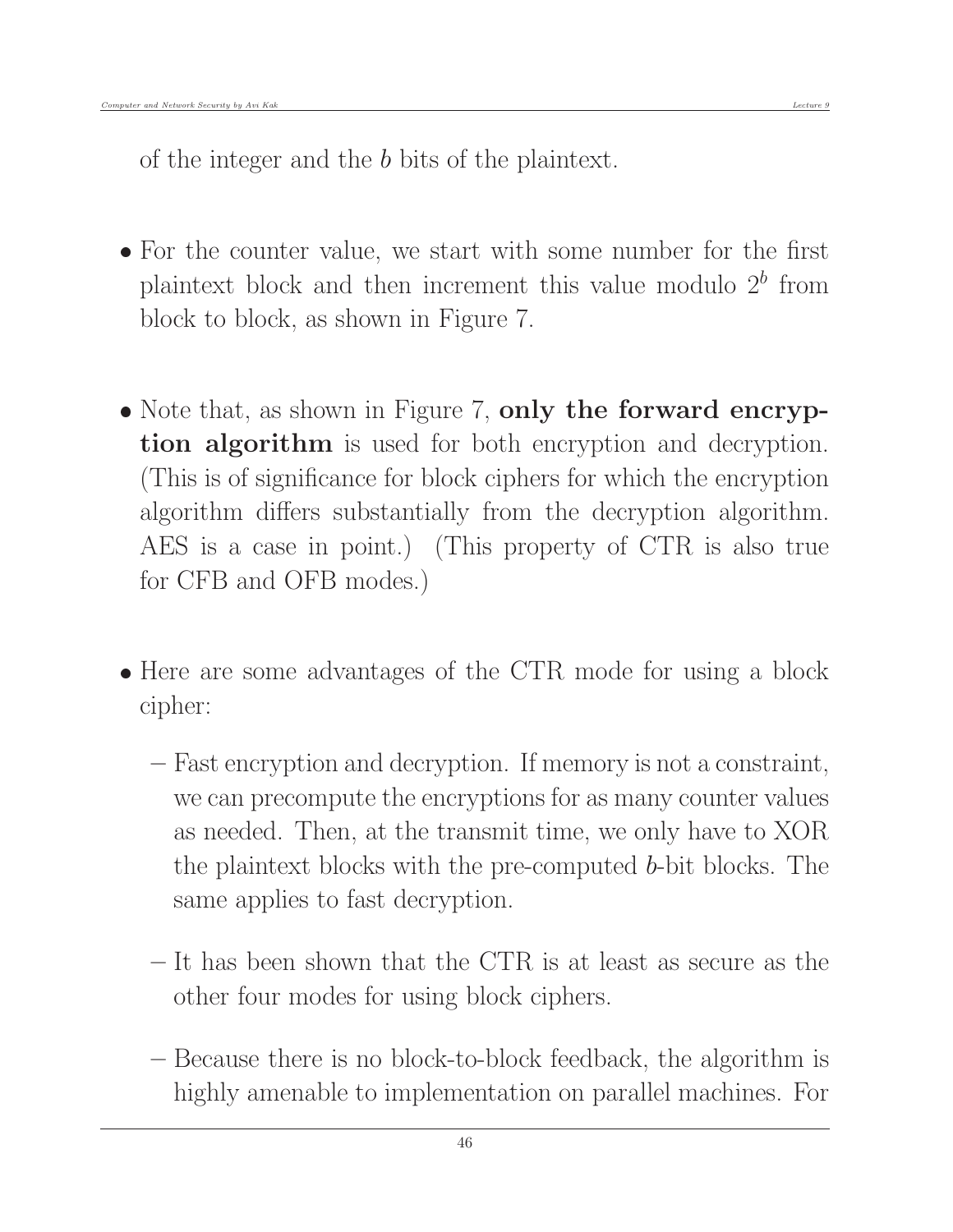the same reason, any block can be decrypted with random access.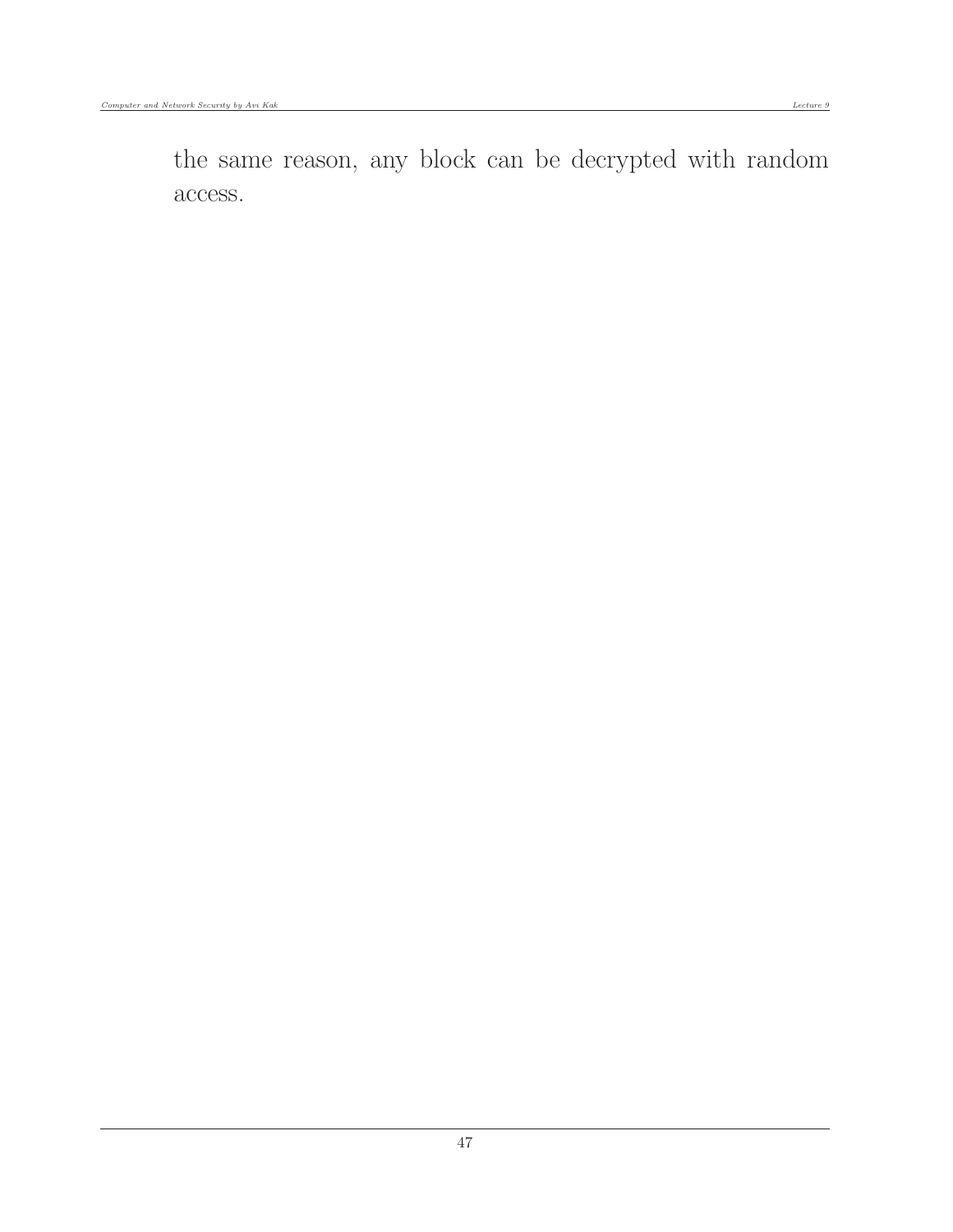

#### CTR Decryption

Figure 7: The Counter Mode for using a block cipher. (This figure is from Lecture 9 of "Computer and Network Security" by Avi Kak)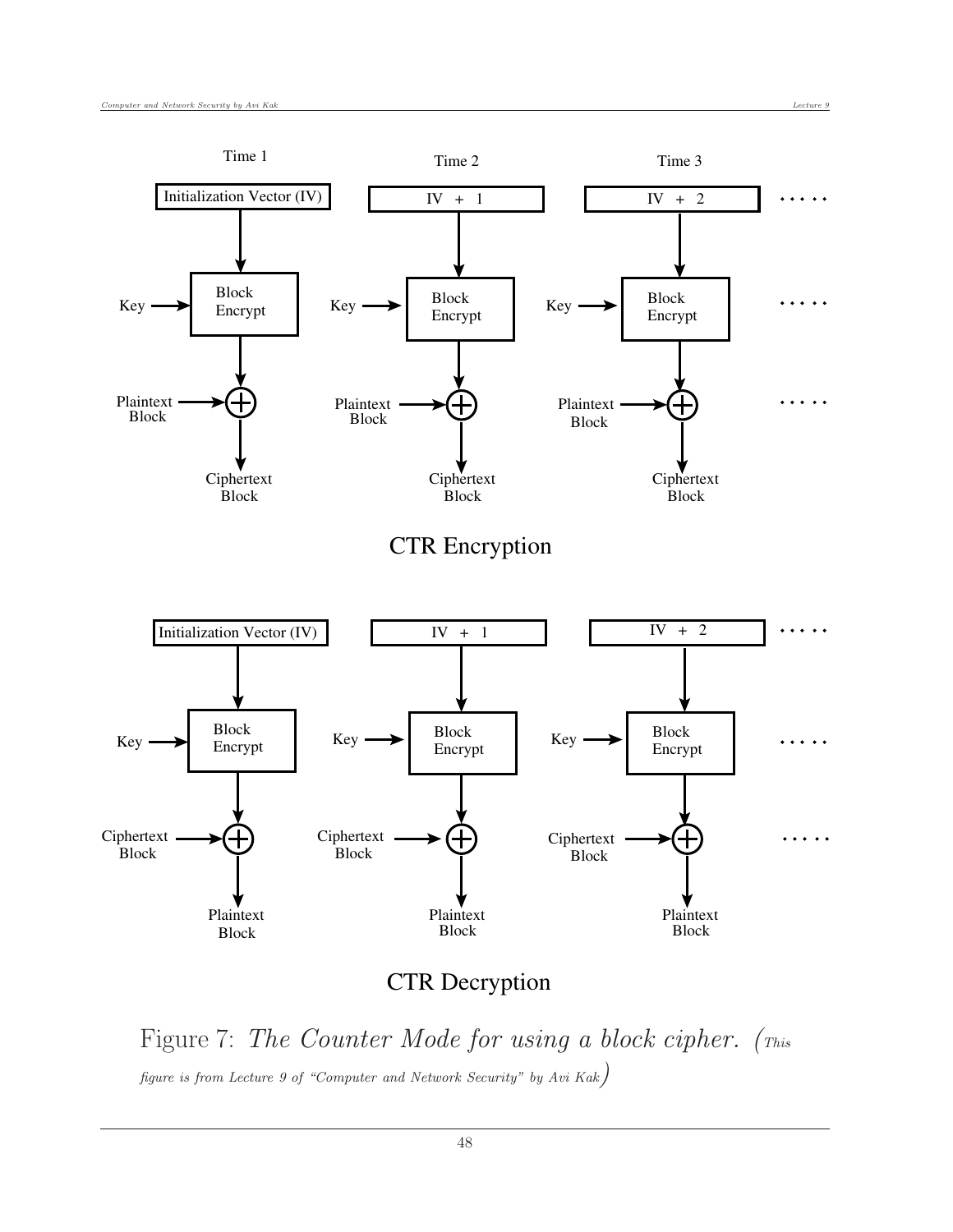## 9.6 STREAM CIPHERS

- Previously I showed how a block cipher, when used in the CFB and OFB modes, can be deployed as a stream cipher. I'll now focus on ciphers that are designed explicitly to work as stream ciphers. As you already know, a typical stream cipher encrypts the plaintext one byte at a time.
- The main processing step in a true stream cipher is the generation of a stream of pseudorandom bytes that depend on the encryption key.
- As a new byte of plaintext shows up for encryption, a new byte of the pseudorandom stream also becomes available at the same time and this happens on a continuous basis.
- Obviously, each different encryption key will result in a different stream of pseudorandom bytes. But for a given encryption key, the stream of pseudorandom bytes will be the same at the both the encryption end and the decryption end of a data link.
- Encryption itself is as simple as it can be. You just XOR the byte from the pseudorandom stream with the plaintext byte to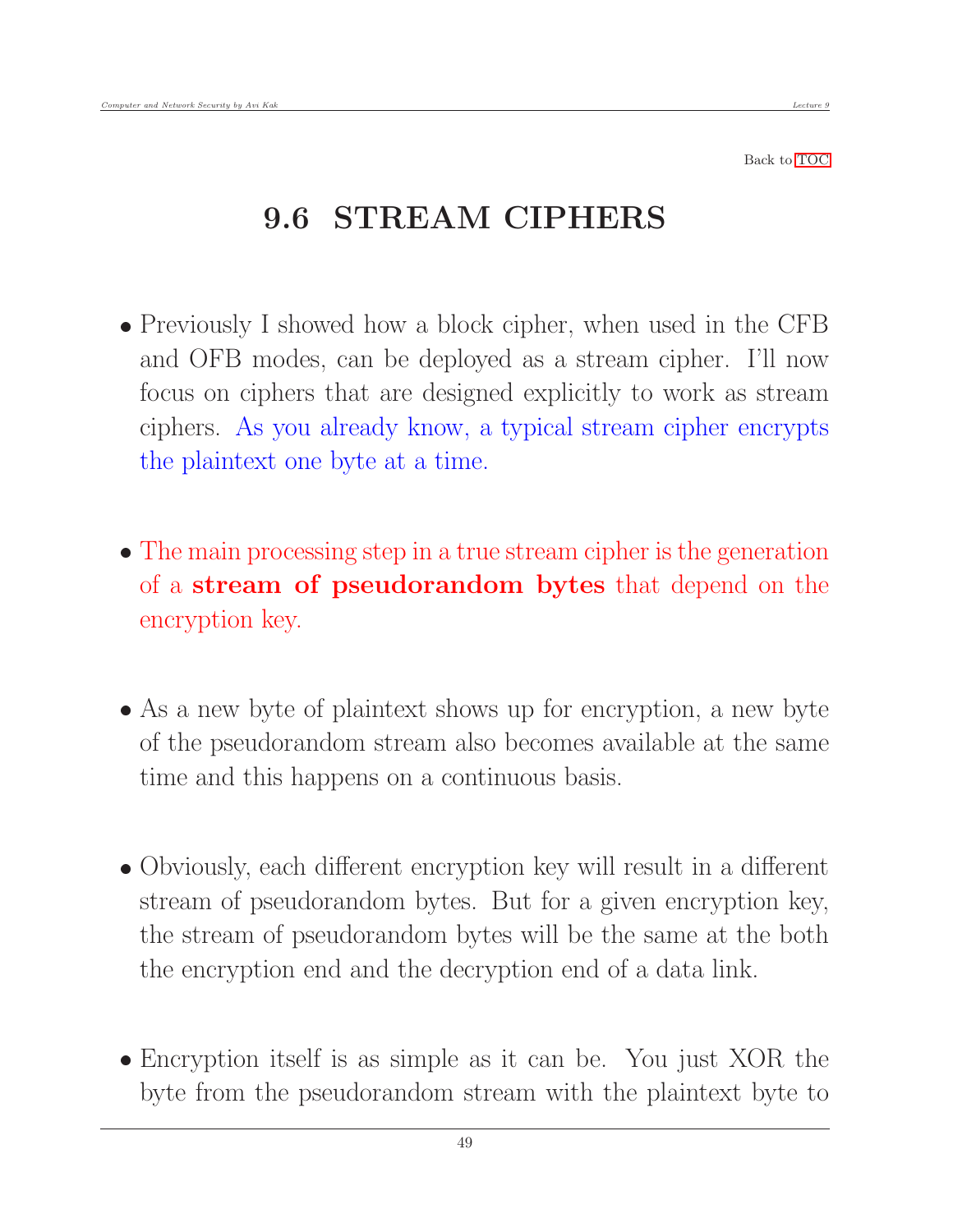get the encrypted byte.

- You generate the same pseudorandom byte stream for decryption. The decryption itself consists of XORing the received byte with the pseudorandom byte.
- The encryption is shown in the left half and the decryption in the right half of Figure 8.
- For a stream cipher to be secure, the pseudorandom sequence of bytes should have as long a period as possible. Note that every pseudorandom number generator produces a seemingly random sequence that eventually repeats. The longer the period, the more difficult it is to break the cipher.
- Within the periodicity limitations of a pseudorandom byte sequence generator, the sequence should be as random as possible. From a statistical point, that means that all of the 256 8-bit patterns should appear in the sequence equally often. Additionally, the byte sequence should be as uncorrelated as possible. This means, for example, that for any two given bytes, the probability of their appearing together should be no greater than what is dictated by their appearance as individual bytes.
- The pseudorandom byte sequence is a function of the encryption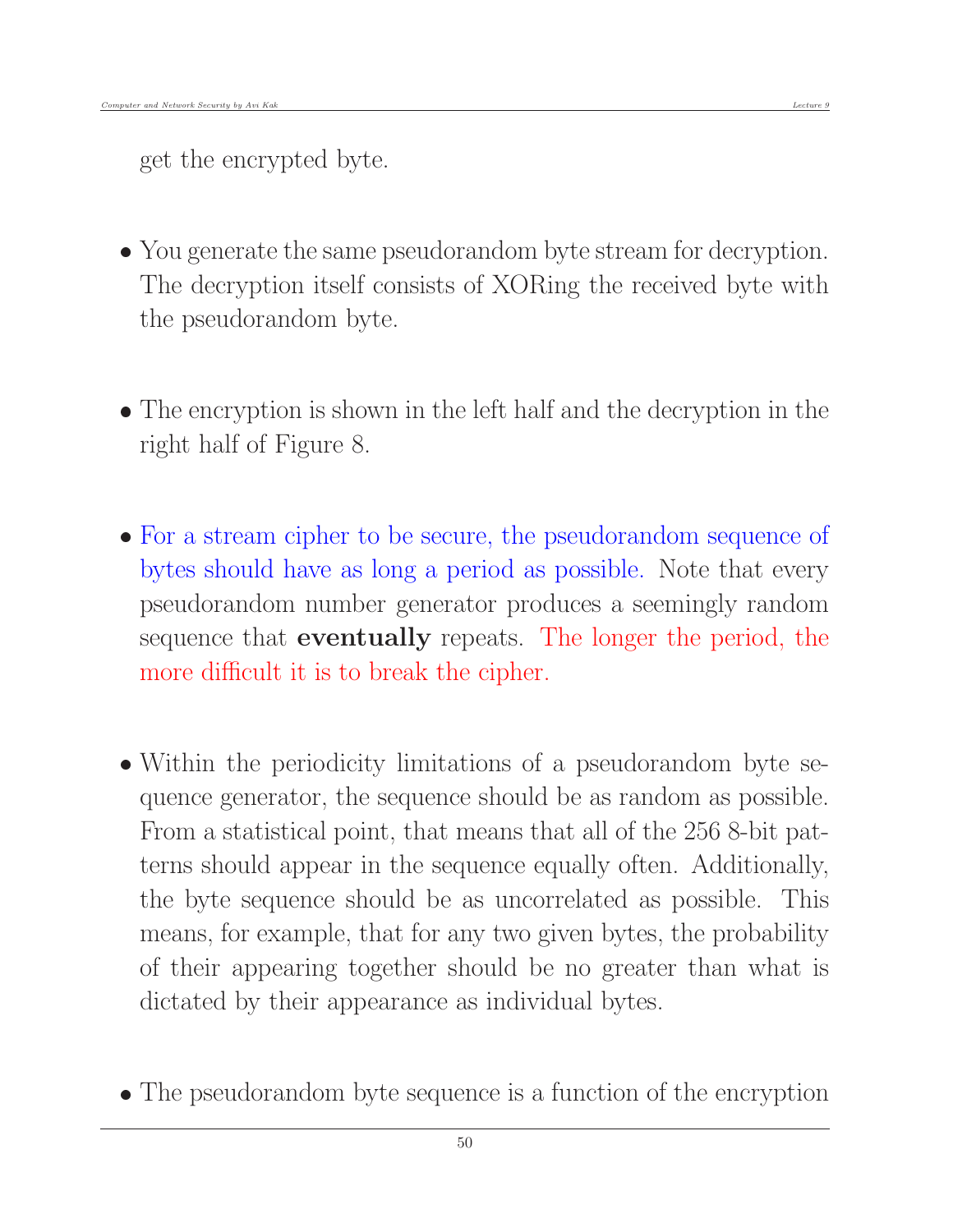key. To foil brute-force attacks, the encryption key should be as long as possible, subject to, of course, all the other practical constraints. A desirable key length these days is 128 bits.

- With a properly designed pseudorandom byte generator, a stream cipher for a given key length can be as secure as a block cipher using keys of the same length.
- The next section presents pseudorandom byte generation for the RC4 stream cipher. (Lecture 10 will go into the subject of pseudorandom number generation for general cryptographic applications.)
- As you would expect, a stream cipher is particularly appropriate for audio and video streaming. A stream cipher is also frequently used for browser – web-server links. A block cipher, on the other hand, is more appropriate for file transfer, etc.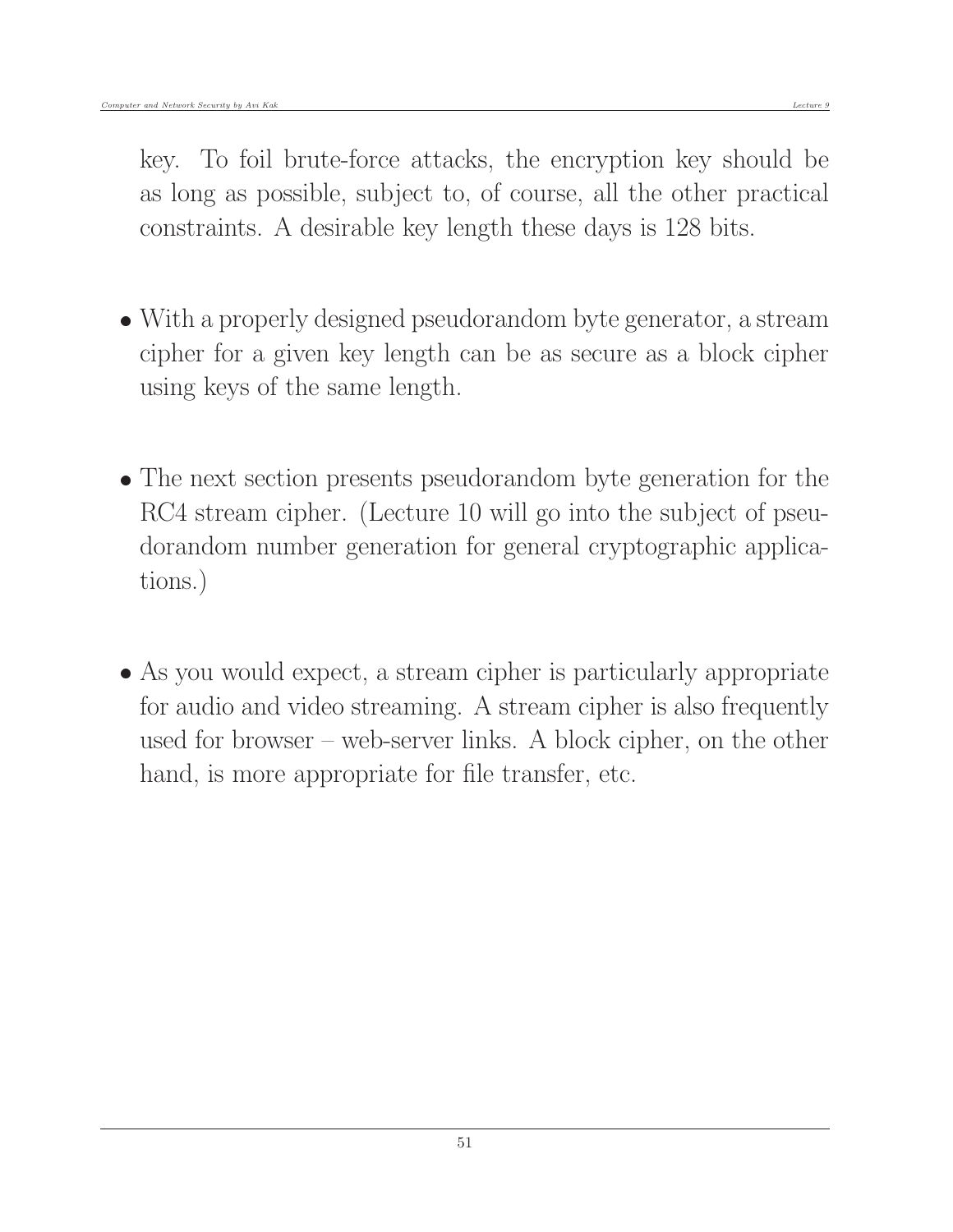

Figure 8: Operation of a stream cipher. (This figure is from Lecture 9) of "Computer and Network Security" by Avi Kak)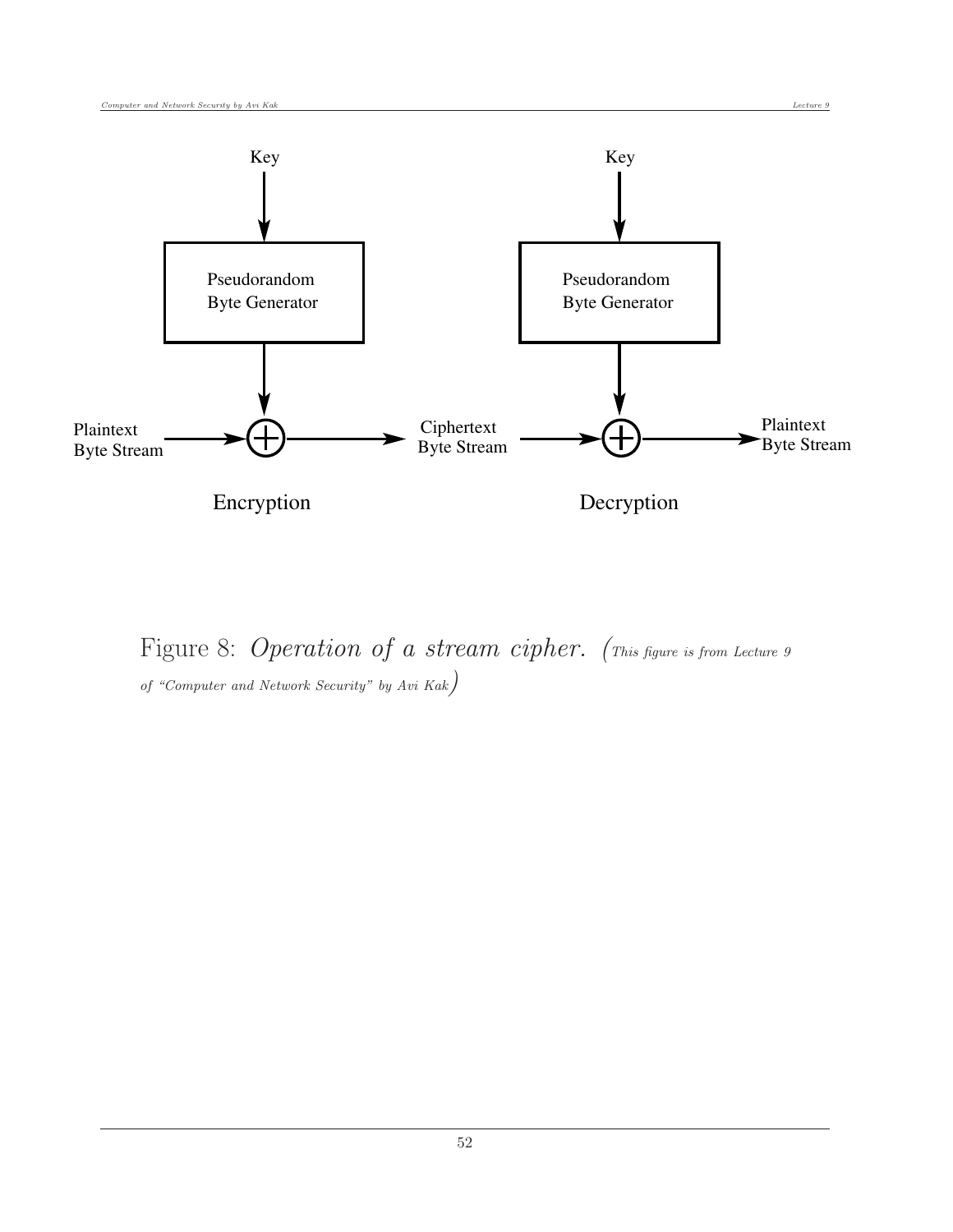# 9.7 THE RC4 STREAM CIPHER ALGORITHM

- As mentioned earlier in Section 9.6, a key component of a stream cipher is the pseudorandom byte sequence generator.
- We will now go through the pseudorandom byte sequence generator in the RC4 algorithm.
- RC4 is a variable key length stream cipher with byte-oriented operations.
- Fundamental to the RC4 algorithm is a 256 element array of 8-bit integers. It is called the **state vector** and denoted  $S$ .
- The state vector is initialized with the encryption key. The exact initialization steps are as follows:
	- The state vector  $S$  is initialized with entries from 0 to 255 in the ascending order. That is

$$
S[0] = 0x00 = 0
$$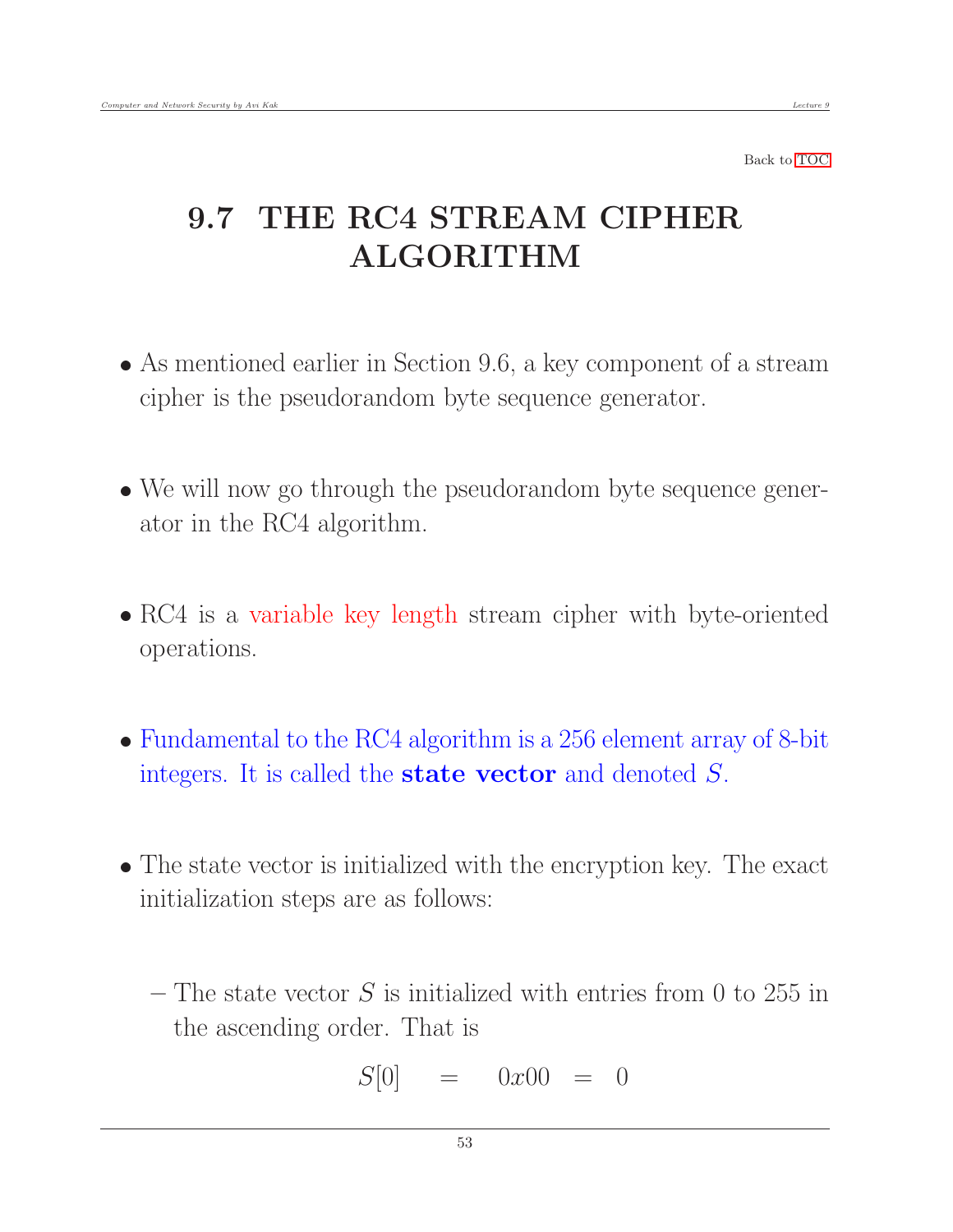| S[1]   | $=$      | $0x01 =$ |          |                |  |
|--------|----------|----------|----------|----------------|--|
| S[2]   | $\equiv$ | $0x02 =$ |          | $\overline{2}$ |  |
| S[3]   | $\equiv$ | $0x03 =$ |          | 3              |  |
|        |          |          |          |                |  |
|        |          |          |          |                |  |
| S[255] | $=$      | 0xFF     | $\equiv$ | 255            |  |

- The state vector  $S$  is further initialized with the help of another temporary 256-element vector denoted T. This vector also holds 256 integers. The vector  $T$  is initialized as follows
	- $*$  Let's denote the encryption key by the vector K of 8-bit integers. Suppose we have a 128-bit key. Then  $K$  will consist of 16 non-negative integers whose values will be between 0 and 255.
	- $*$  We now initialize the 256-element vector T by placing in it as many repetitions of the key as necessary until  $T$  is full. Formally,

$$
T[i] = K[i \mod keylen] \qquad for \ 0 \le i \le 255
$$

where *keylen* is the number of bytes in the encryption key. In other words,  $keylen$  is the size of the key vector  $K$  when viewed as a sequence of non-negative 8-bit integers.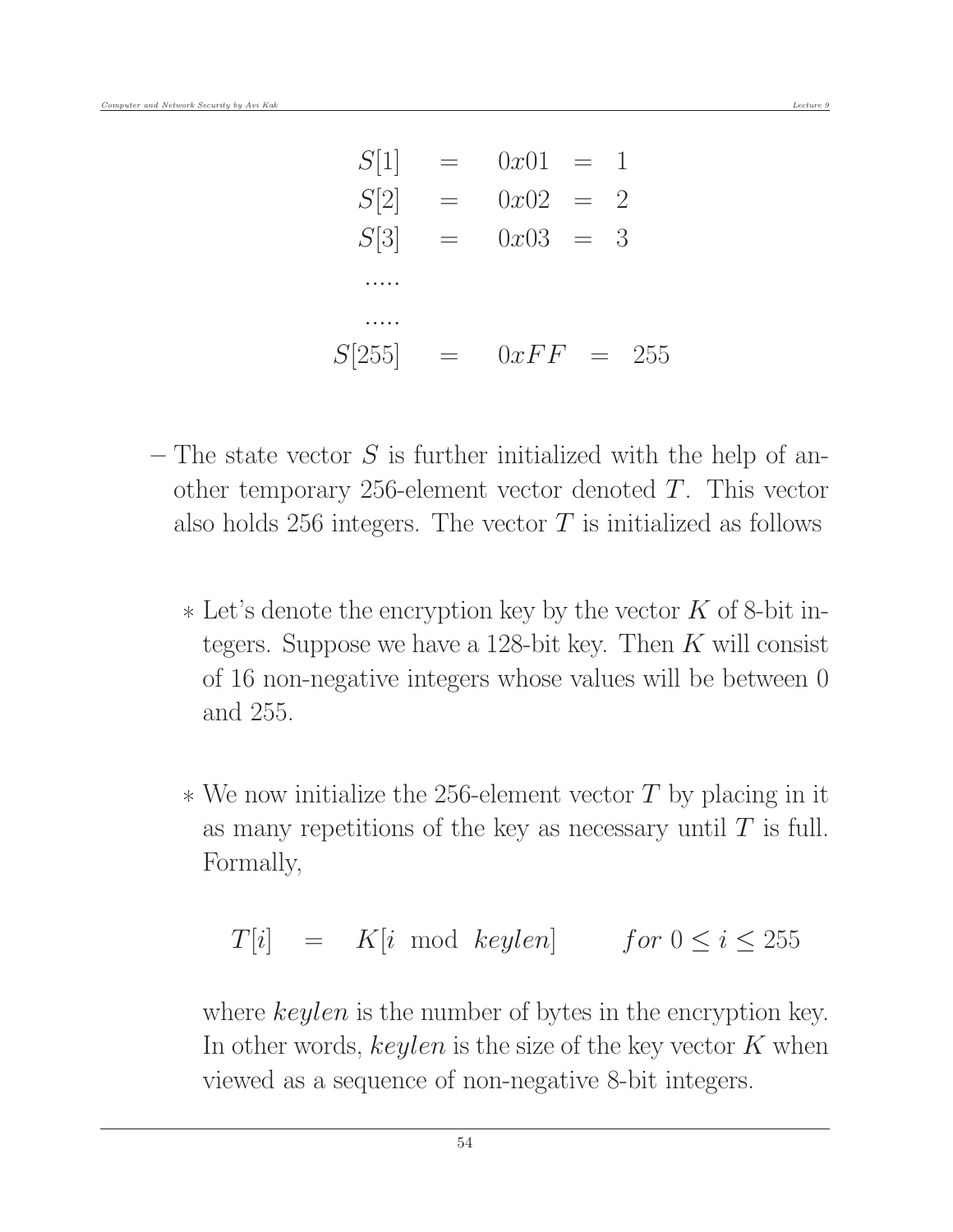– Now we use the 256-element vector  $T$  to produce the **initial** permutation of S. This permutation is according to the following formula that first calculates an index denoted j and then swaps the values  $S[i]$  and  $S[j]$ :

```
i = 0for i = 0 to 255
   j = ( j + S[i] + T[i] ) mod 256
   SWAP S[i], S[j]
```
This algorithm is generally known as the **Key Scheduling** Algorithm (KSA).

- The addition operation in the second statement of the forloop above is simply ordinary arithmetic addition of one-byte integers modulo 256. So the answer returned is again a onebyte integer.
- There is no further use for the temporary vector  $T$  after the state vector S is initialized as described above.
- Note that the encryption key is used only for the initialization of the state vector  $S$ . It has no further use in the operation of the stream cipher.
- Note also that initialization procedure for the state  $S$  is just a permutation of the integers from 0 through 255. Each in-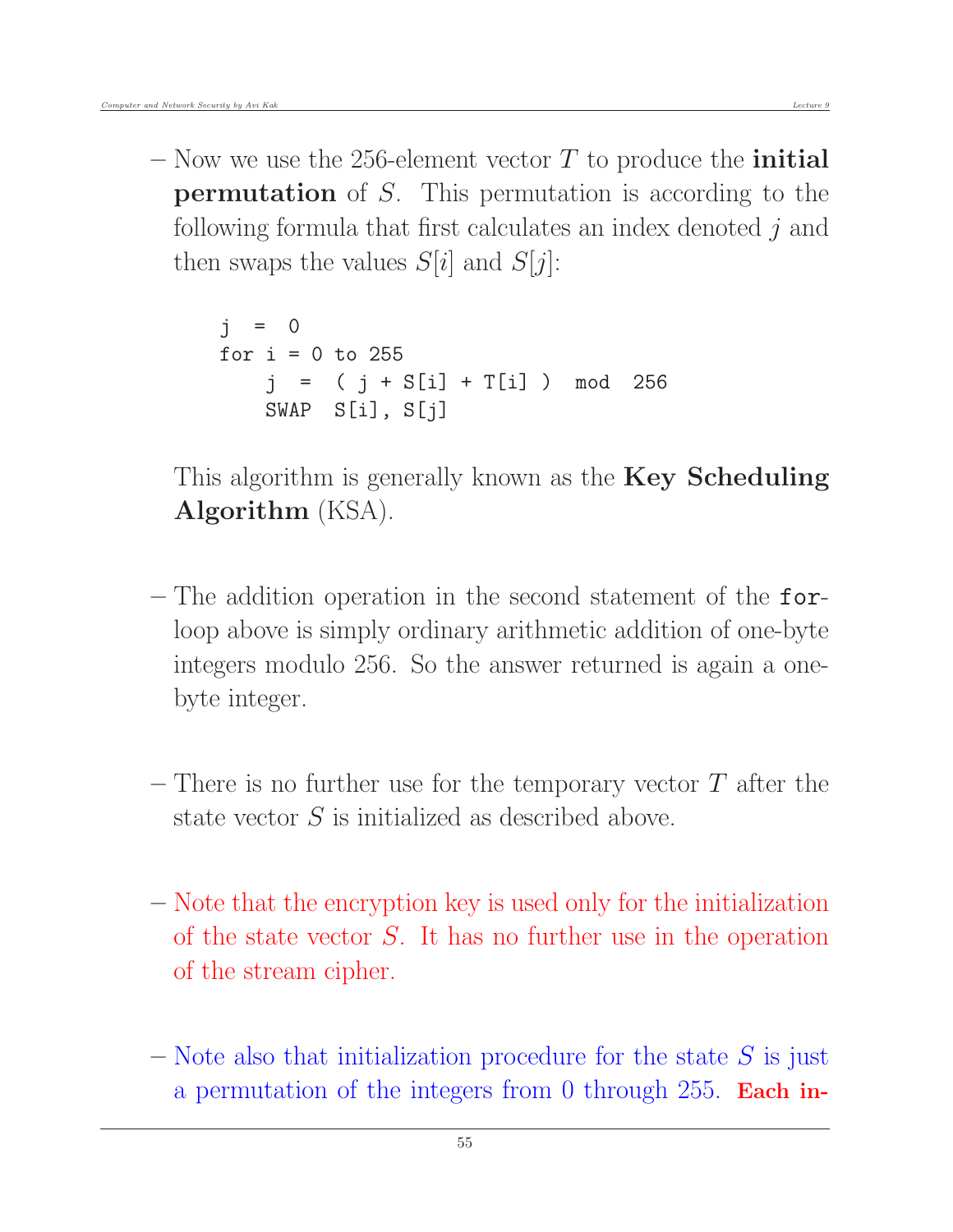teger in this range will be in one of the elements of  $S$  after initialization. This happens because, in the for-loop shown above, it is only the third statement that changes the state array S. And all that is accomplished by that statement is to swap some two elements of the array. It does not matter even if the same two elements are swapped multiple times.

- $\bullet$  Now that the state vector S is initialized, we are ready to describe how the **pseudorandom byte stream** is generated from the state vector. Recall that when you are using a stream cipher, as each byte of the plaintext becomes available, you XOR it with a byte of the pseudorandom byte stream. The output byte is what is transmitted to the destination.
- The following procedure generates the pseudorandom byte stream from the state vector

```
i, j = 0while ( true )
   i = (i + 1) \mod 256j = (j + S[i]) mod 256
   SWAP S[i], S[j]
   k = (S[i] + S[j]) mod 256
   output S[k]
```
Note how the state vector  $S$  changes continuously by the swapping action at each pass through the while loop. In other words, the state of the pseudorandom number generator changes dynamically as the the numbers are being generated.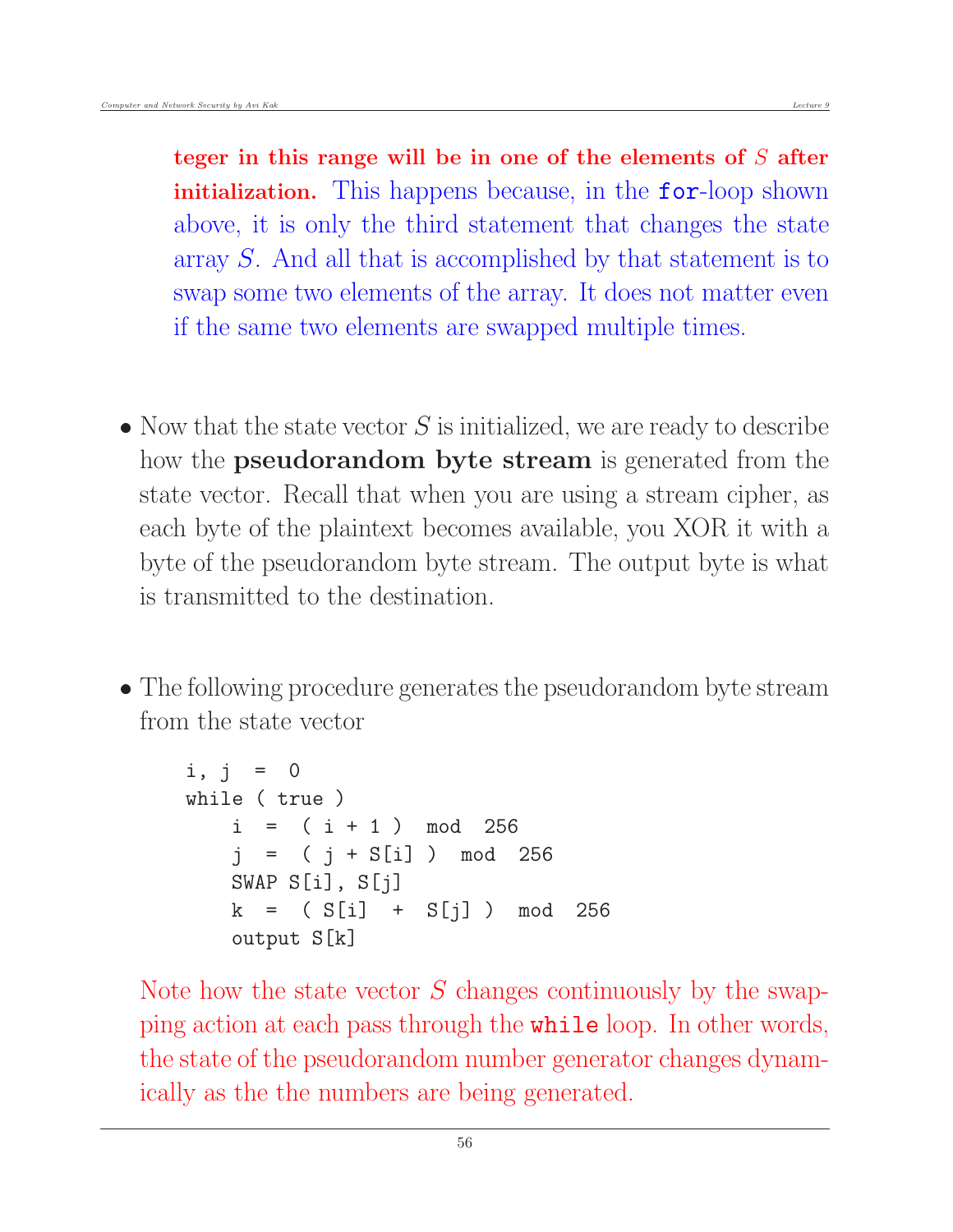- The above procedure spits out  $S[k]$  for the pseudorandom byte stream. The plaintext byte is XORed with this byte to produce an encrypted byte.
- The pseudorandom sequence of bytes generated by the above algorithm is also known as the keystream.
- Theoretical analysis shows that for a 128 bit key length, the period of the pseudorandom sequence of bytes is likely to be greater than  $10^{100}$ .
- Because all operations are at the byte level, the cipher possesses fast software implementation. For that reason, RC4 was the software stream cipher of choice for several years. More recently though, RC4 was shown to be vulnerable to attacks especially if the beginning portion of the output pseudorandom byte stream is not discarded. For that reason, the use of RC4 in the SSL/TLS protocol is now prohibited.
- As you will see in the next section, WiFi security started with RC4 in the WEP protocol. After it was discovered that the encryption key used in WEP could be acquired by an adversary in almost no time, WiFi security has now moved on to the WPA2 protocol that uses AES for encryption.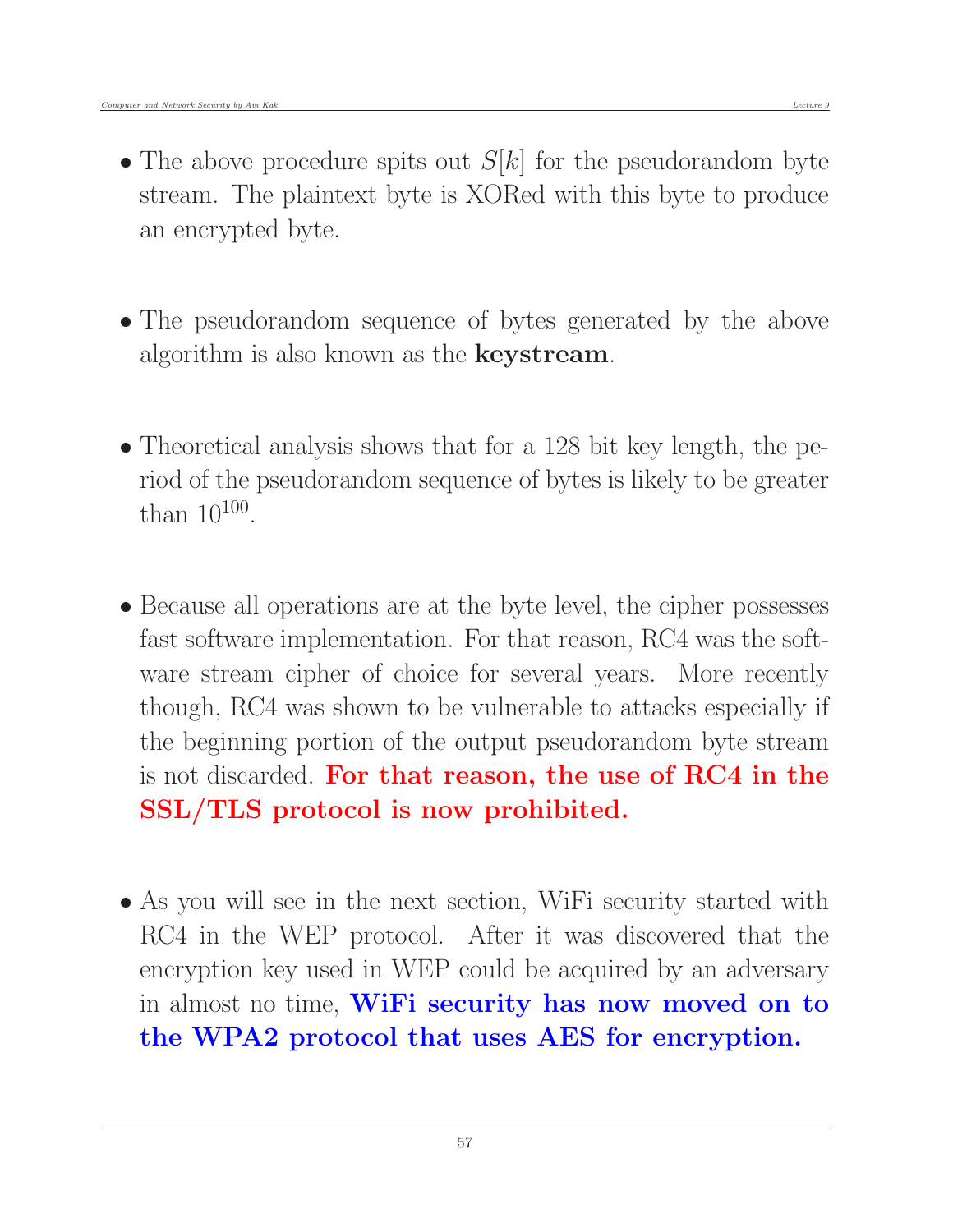RC4 used to be used in wireless network communications.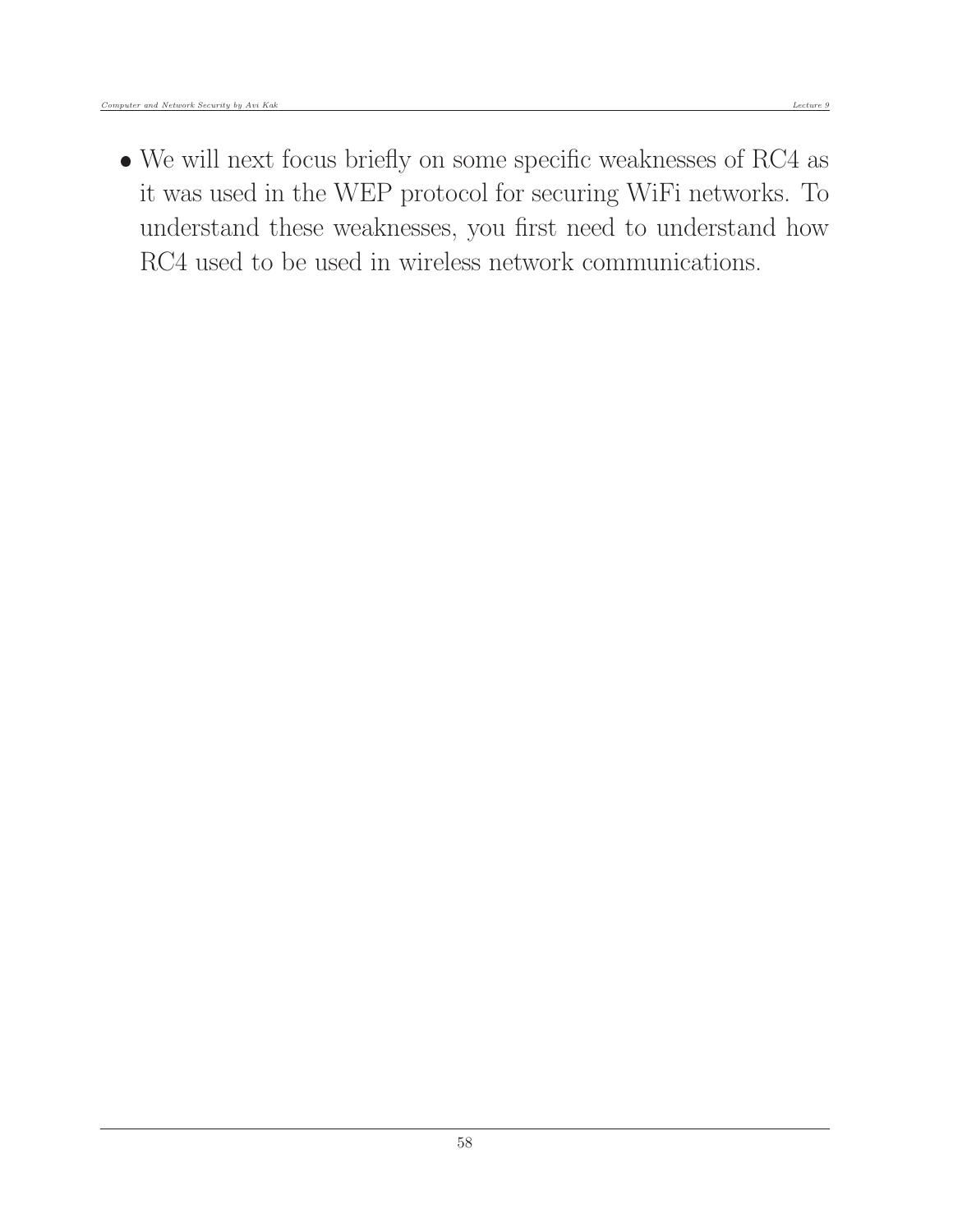#### 9.8 WEP, WPA, and WPA2 FOR WiFi Security

 WiFi is a popular name for WLAN (Wireless Local Area Network). With WiFi, computers connect wirelessly to the internet through an *Access Point* (AP). A single AP, also referred to as a hotspot, typically has a range of around 30 meters indoors. Wider coverage (such as campus wide coverage) can be achieved by using multiple APs that are connected through a wired distribution system. All the APs working together in this manner constitute a WLAN that in internet parlance constitutes a subnet. It is a subnet because, logically speaking, it is **bounded** by a single router. A network identifier, called as SSID (Service Set Identifier) is associated with each WLAN. SSID is also known as a network name. At Purdue, you now have two networks, PAL2 and PAL3, operating simultaneously. The acronym PAL stands for Purdue Air Link. [Your home WiFi, likely to be driven by a LinkSys, NetGear, D-Link, etc., router, constitutes a LAN in which the router doles out Class-C addresses in the 192.168.0.0 – 192.168.255.255 range. The campus-wide WiFi at Purdue also constitutes a LAN that uses Class-A addresses in the 10.0.0.0 – 10.255.255.255 range. Note that Class-C networks typically use a 24-bit subnet mask — which is the number of leading bits reserved for network addressing. That leaves only 8-bits for host addressing, which makes for a maximum of 254 hosts (since one address must be reserved for the router itself and one is used as a broadcast address by the router) that you can have in such a network. Finally, in the context of SOHO (Small Office and Home) WiFi, "router" and "AP" are used interchangeably. For a campus-wide WiFi, on the other hand, you'll obviously have multiple APs for a single logical router. Note that it is the router's job to assign an IP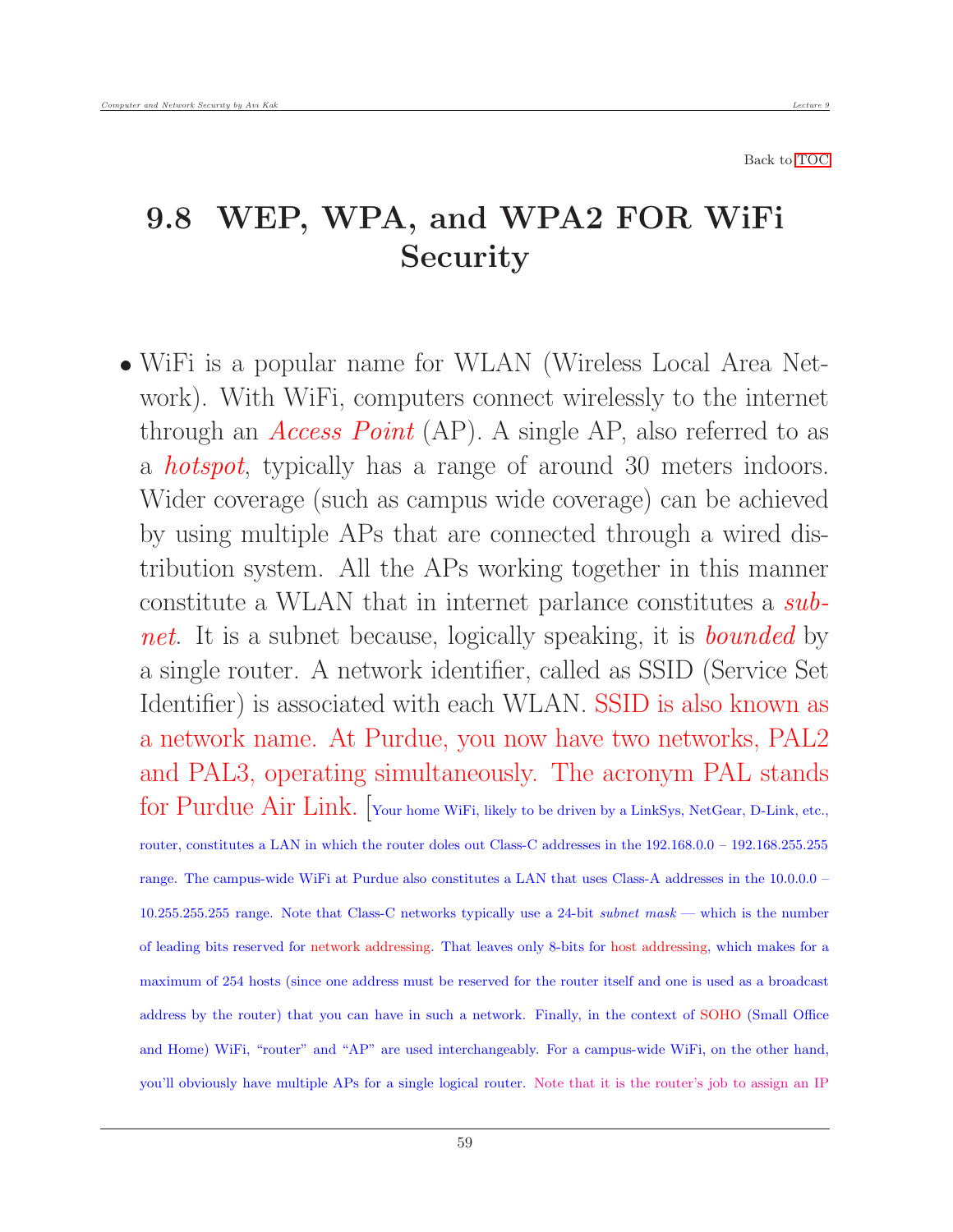- It is not uncommon for someone who is learning about WiFi security for the first time to wonder as to what "Fi" in "WiFi" stands for. Such an individual is likely to think that the portion "Wi" must stand for "Wireless". As it turns out, neither "Wi" nor "Fi" stand for anything by themselves. "WiFi" is simply a trademark owned by an industry body known as the "WiFi Alliance". Having said that, it is not unlikely that "WiFi" started out as a short form for "Wireless Fidelity".
- WiFi communications are based on a set of standards commonly referred to as the IEEE 802.11 standards. WiFi uses a set of bands, consisting of 20 MHz channels, at the 2.4 GHz and 5 GHz frequencies.
- WiFi communications are encrypted with WEP, WPA, and WPA2 protocols. [As previously mentioned, the acronym WEP stands for Wired Equivalent Privacy and the acronym WPA for WiFi Protected Access] WEP was introduced in 1997 standard. That was followed with WPA in 2003, and, shortly thereafter, by WPA2 in 2004. All of these protocols are included in the IEEE 802.11 standard for wireless communications.
- RC4 is used for packet-based data encryption in both WEP and WPA. WPA2, on the other hand, uses the AES block cipher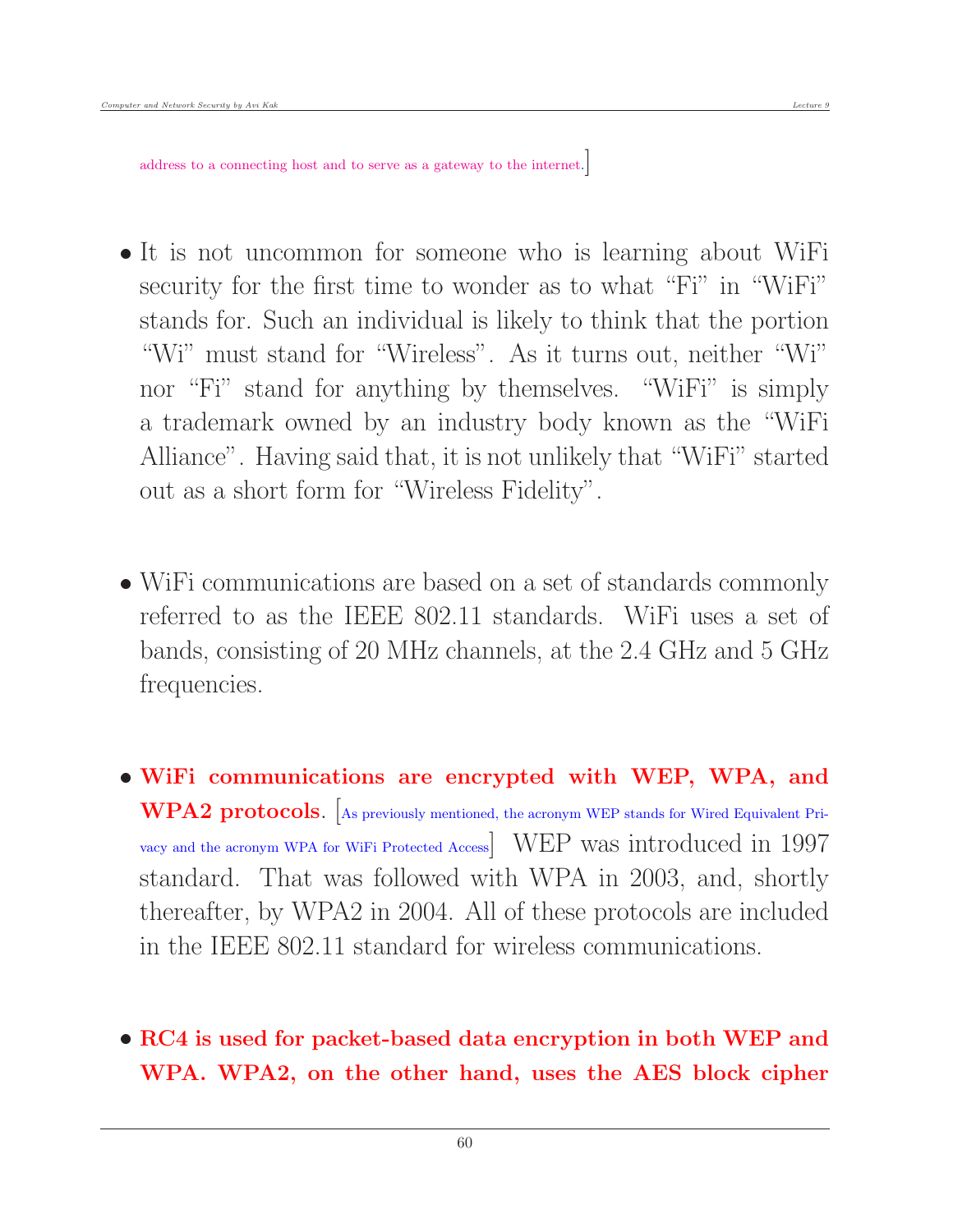- By any measure, WEP would be considered to be a highly unsafe protocol for use today in practically any context. And WPA is only marginally better. Nowadays, unless a WiFi access point was set up a decade ago and has not been updated/upgraded since then, you are unlikely to see either WEP or WPA in much use.
- In addition to data encryption, the WiFi protocols also provide user authentication services. These services determine how a client (which would normally be a laptop, smartphone, etc) would be allowed to join the WLAN.
- All three WiFi security protocols allow for authentication to be carried out with what is known as a Pre-Shared Key (PSK). A PSK can be as simple as 10 manually specified hex digits for the case of WEP or, for the case of WPA and WPA2, derived with a key derivation function from a shared secret passphrase. [When you install a WiFi router at home, the first thing you do is to log into the AP as an admin through your browser and set its security settings. One of the settings you will be prompted for would normally be for a passphrase that the AP uses for deriving the encryption key. Subsequently, this passphrase would become the shared secret amongst the allowed users of your WiFi router. Instead of a passphrase, it may also be called just a password. Informally, most folks refer to whatever it is they have to supply to their mobile device before it can make a connection with a new WiFi access point simply as the *security code* for the hotspot. Informally, you may think of the shared secret in the form of a passphrase,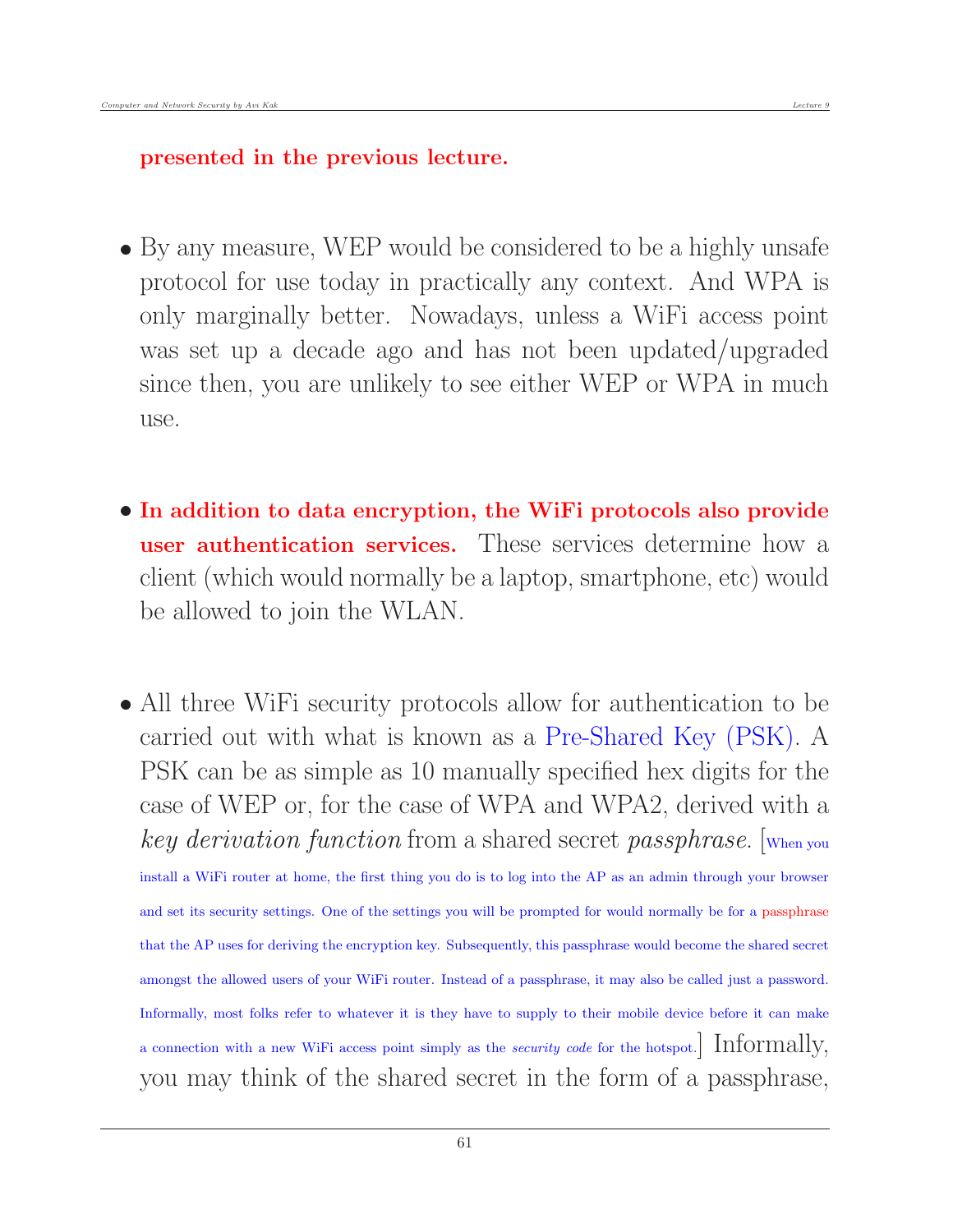- When a shared secret is used for client authentication, the WPA and WPA2 protocols are also referred to as WPA-PSK and WPA2- PSK. As mention earlier, PSK refers to a Pre-Shared Key.
- WPA2-PSK is also referred to as WPA2-Personal, meaning that it is meant for be used for SOHO (small office and home) applications where one may assume that it is safe to have a shared secret passphrase for the clients to connect with the WLAN.
- In addition to the WPA2-Personal mode, WPA2 can also be used in a more secure enterprise mode, in which case it is referred to as WPA2-Enterprise. [When you use PAL2 or PAL3 at Purdue for network connectivity, your mobile device is using the the WPA2-Enterprise protocol for connecting with the WLAN. Client authentication in WPA2-Enterprise is carried out on a per user basis. That is, each user in WPA2-Enterprise has a separate secret for connecting with the WLAN. If needed, WPA2-Enterprise also allows for 2-factor authentication and authentication with certificates.
- The authentication services in WPA2-Enterprise are based on the IEEE 802.1x standard. This standard involves three agents: a *supplicant* (which is the same thing as a client) that wishes to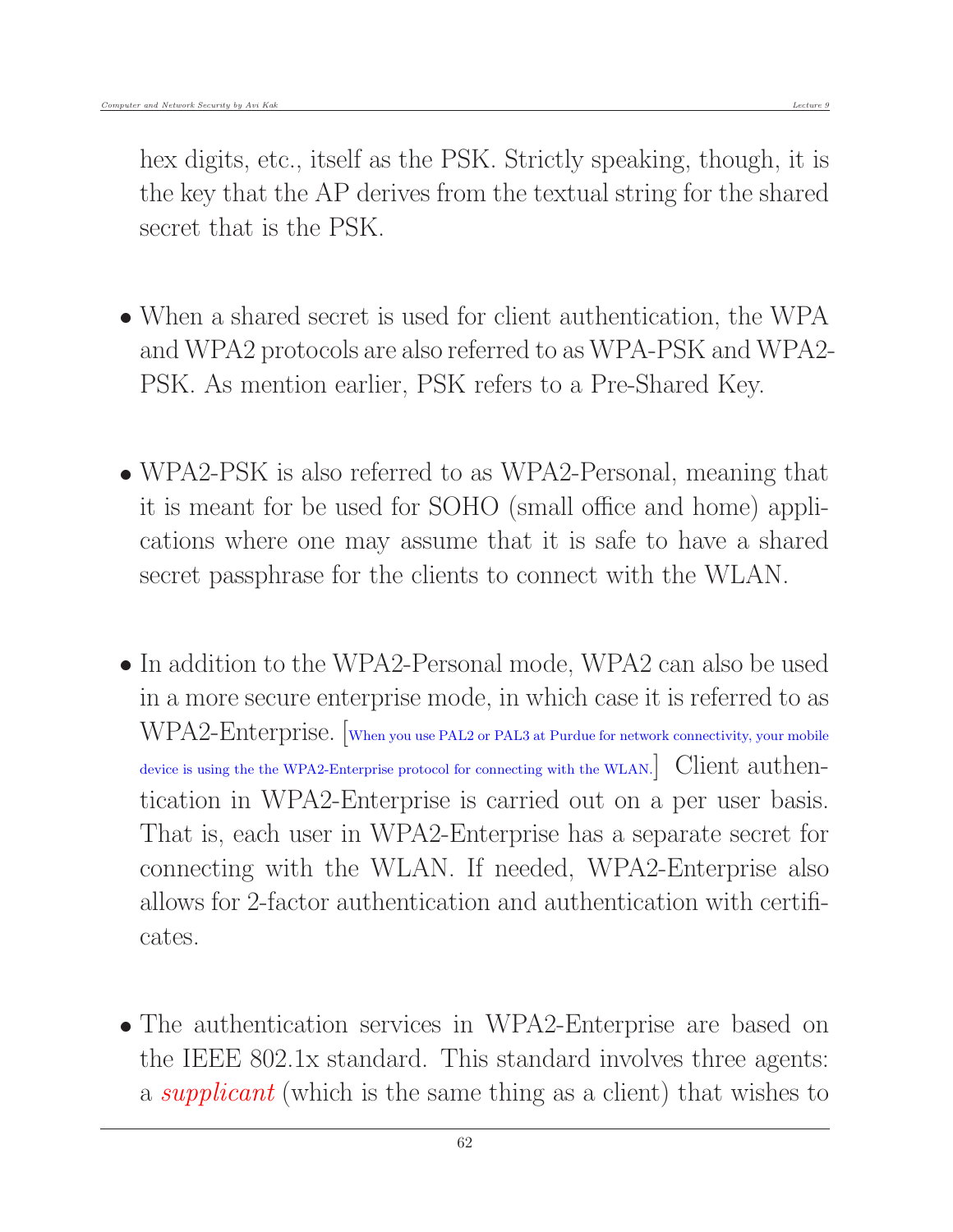join a WLAN, an *authenticator* (which in our context would be an AP, and an *authentication server* that typically is based on the EAP protocol for verifying the login credentials supplied by the supplicant to the authenticator. EAP stands for Extensible Authentication Protocol.

• Mid 2017 saw the discovery of a serious vulnerability in the WPA2-PSK protocol by Mathy Vanhoef and Frank Piessens of Belgium's KU Leuven university. The attack that exploits this vulnerability is known as KRACK: Key Reinstallation AttaCK. What made this attack particularly serious was that the cause of the vulnerability was NOT a bug in an implementation of the protocol, but in the WiFi standard itself. This vulnerability is in the 4-way handshake that is used in WPA2-PSK to establish a randomly generated key for AES based encryption of the communications between the WiFi access point and a client digital device. The attack was found to be particularly effective against unpatched Linux and Android platforms — these could be "tricked into (re)installing an all-zero encryption key." For further information regarding the KRACK attack, visit <http://www.krackattacks.com>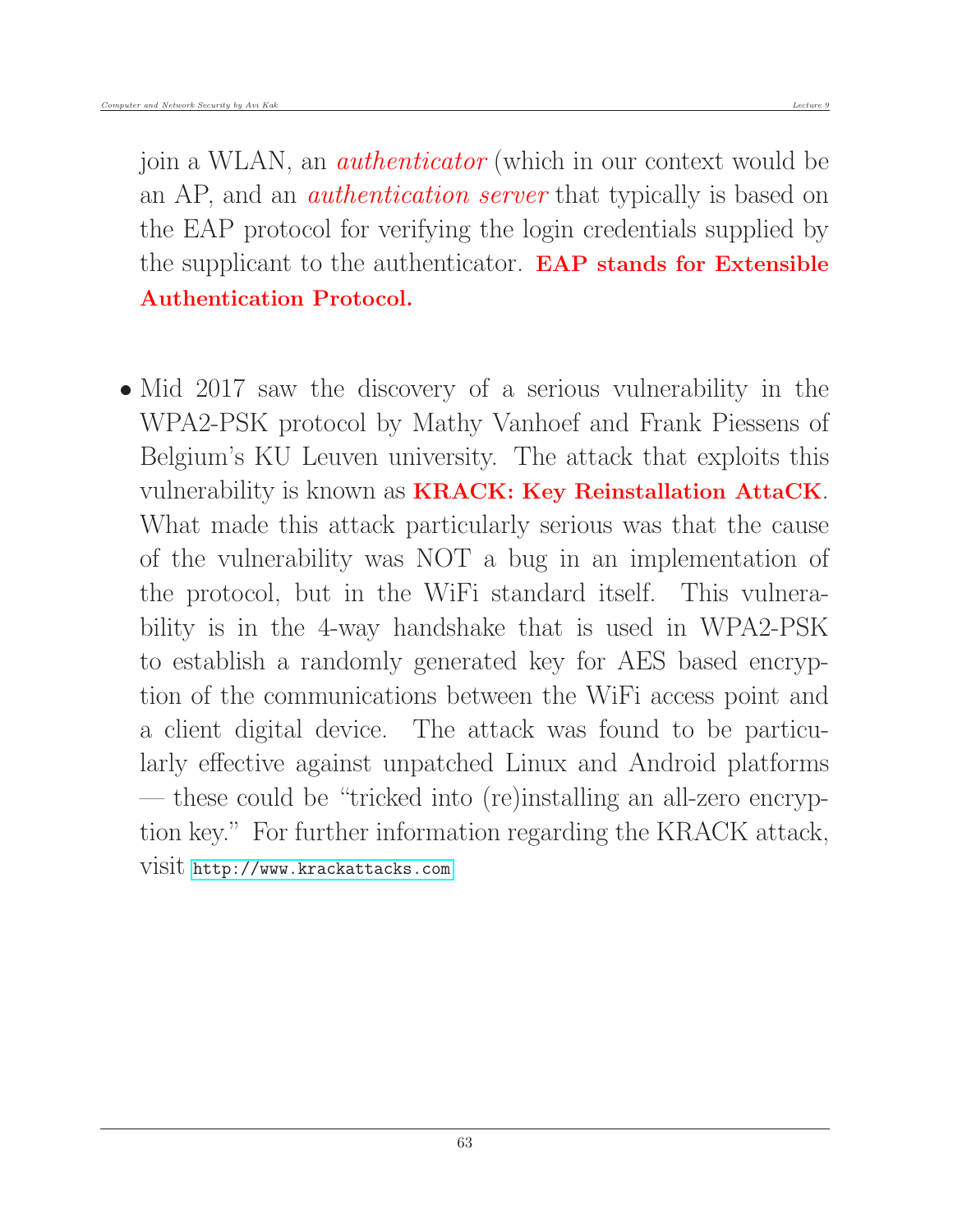# 9.8.1 RC4 Encryption in WEP and WPA and Why You Must Switch to WPA2

- As previously mentioned, WEP is the old protocol for encrypting the packets that are transmitted over a wireless communication link according to the IEEE 802.11 standards. On account of its security problems, it was first superseded by the WPA protocol and, eventually, by the WPA2 protocol. Although WPA2 is now the preferred protocol for securing wireless communications, it is nonetheless educational to see how RC4 was used in WEP and why that led to the demise of WEP.
- The WEP protocol requires each packet to be encrypted separately with its own RC4 key. So if an 802.11 packet contains, say, a payload of 1024 bytes, those bytes would be encrypted by RC4 using a key specific to that packet.
- As made clear by the next bullet, there is a very important reason for why no two packets should be encrypted with the same RC4 key.
- $\bullet$  If the same keystream S is used for two different plaintext byte streams  $P_1$  and  $P_2$ , an XOR of the corresponding ciphertext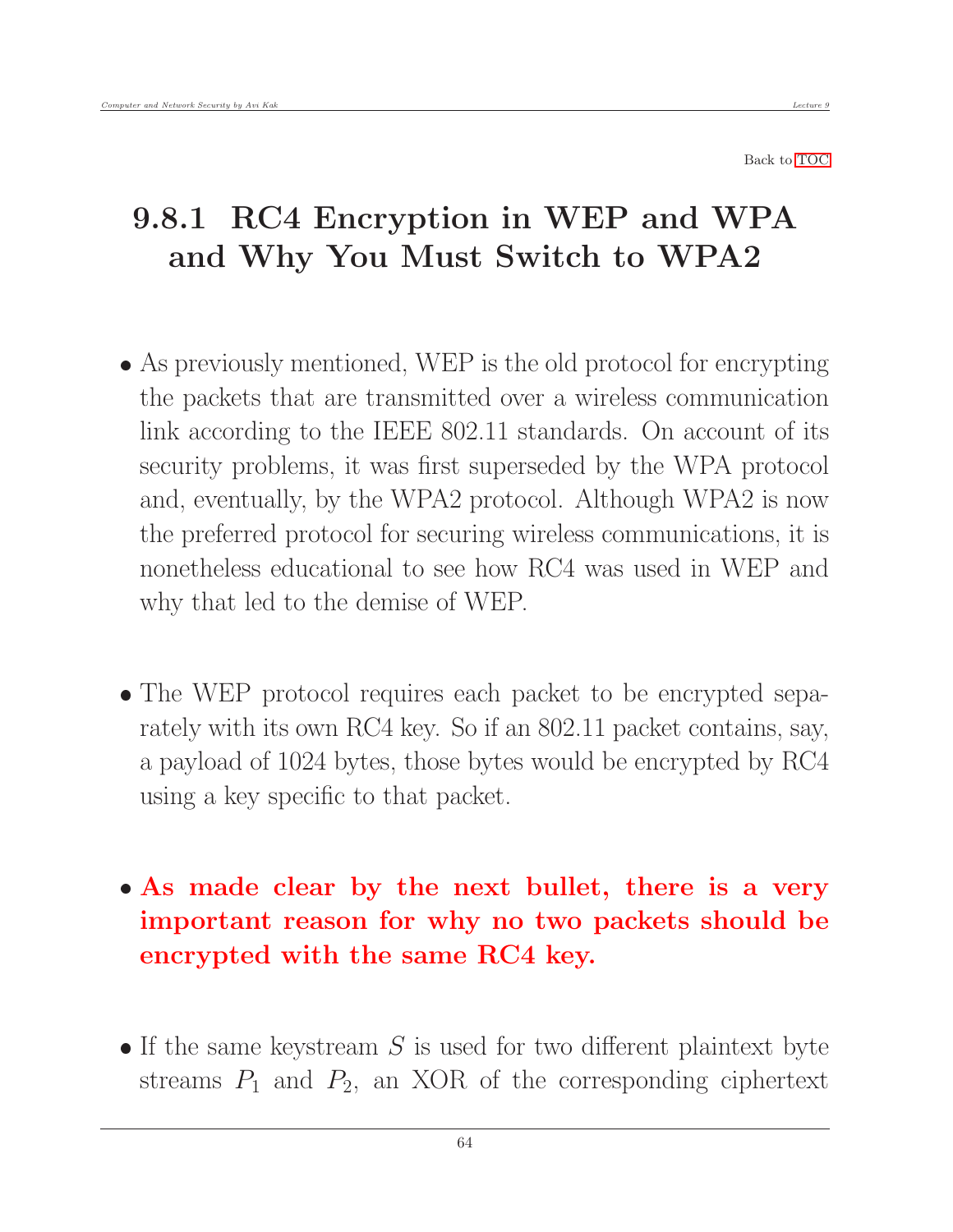streams becomes independent of the keystream because

$$
C_1 \oplus C_2 = (P_1 \oplus S) \oplus (P_2 \oplus S) = P_1 \oplus P_2
$$

This can create a backdoor to extracting the plaintext stream from the ciphertext stream. All you have to do is to XOR the ciphertext in each packet with the ciphertext stream in a packet in which a reasonably large number of bytes are set to 0.

- The RC4 key for each packet is a simple concatenation of a 24-bit Initialization Vector (IV) and the root key, which, at least in the context of home wireless networks, is sometimes referred to as the  $AP$ 'S  $security\ code$ . Tou'd either specify the root key directly through a certain number of hex digits, or it would be derived from the passphrase you would be asked to enter when you set up your home wireless router. While the root key remains fixed over all the packets, you increment the value of IV from one packet to the next.  $r_{\text{The}}$ most commonly used WEP encryption is based on 40-bit root keys, although many AP vendors also support 104-bit WEP encryption. The official WEP standard only calls for 40-bits for the root key. The root key for my home wireless AP consists of 10 hex characters, meaning it is a 40-bit key. While we are on the subject of root keys, note that there are AP vendors who advertise 128-bit WEP encryption. It is a misleading claim that is meant to create the impression that their APs support superior encryption — their 128 bits are merely a sum of a 24-bit IV that all APs must use for WEP and a 104-bit root key.]
- WEP then computes the CRC32 checksum of the data to be encrypted in the packet.  $|{\rm CRC\, stands\, for\, Cyclic\, Redundancy\, Check. It is a generalization$ of the commonly used parity check that is used to guard against data corruption during transmission. CRC32 gives us a 32-bit checksum. Think of it as a 32-bit digital signature. In WEP, this CRC32 signature is called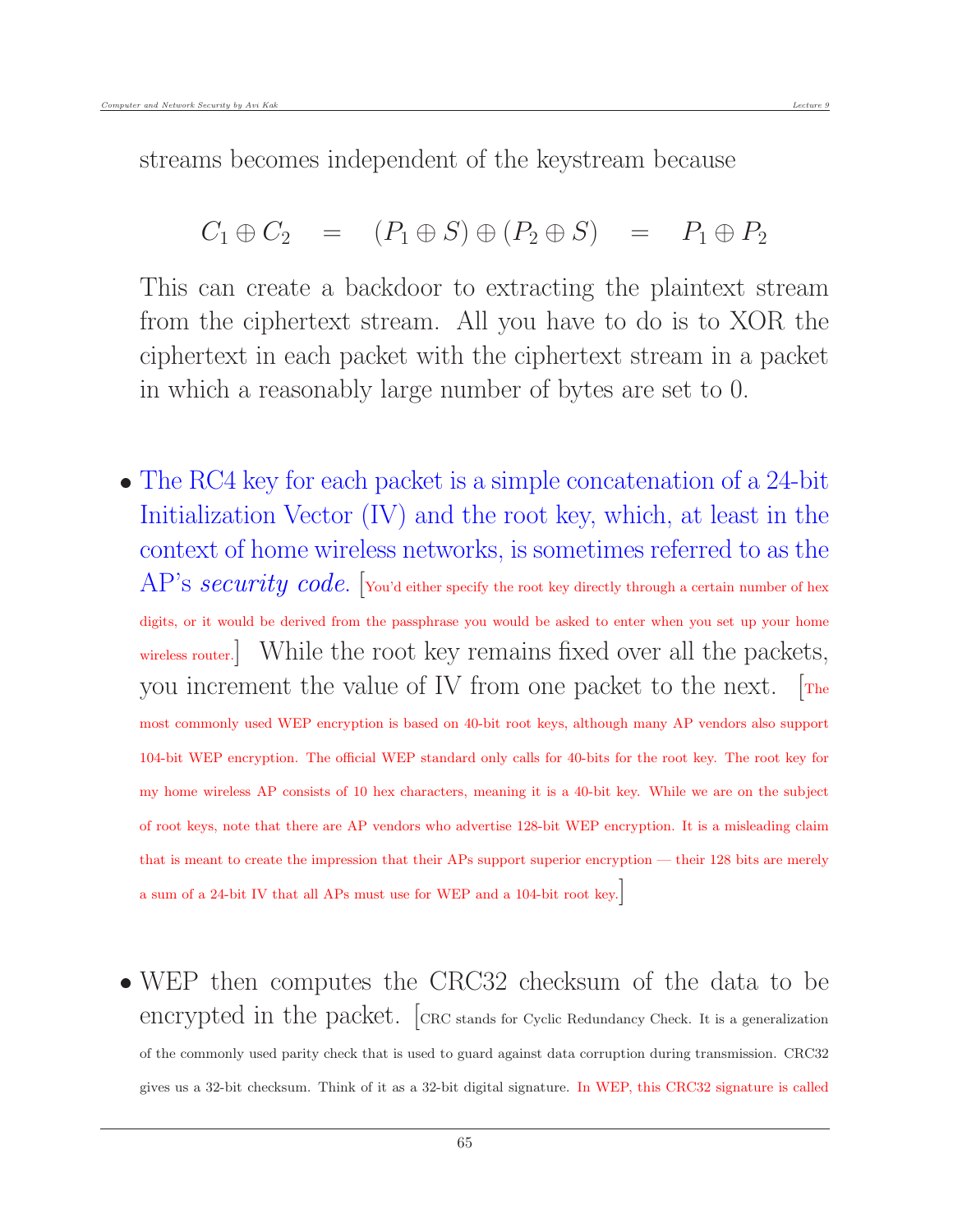Integrity Check Value (ICV). Finding CRC32 of a binary data stream amounts to dividing the data bit pattern (which could be the bits in an entire file) by an irreducible (or sometimes reducible) polynomial of degree 32. This would obviously leave a residue polynomial whose highest degree would only be 31. The bit pattern corresponding to the residue would therefore only be 32 bits long. Note also CRC1, which is the same thing as using a parity bit for error detection, amounts to using  $x + 1$  as the divisor polynomial. While it is possible (and fairly common) to use reducible polynomials, their error detection capabilities are less effective.]

- The RC4 key for a packet is then used to encrypt the data followed by its ICV value mentioned in the small-font note above.
- The biggest problem with WEP in a typical usage scenario is that the root key remains fixed for long periods of time (in home use, people almost never change their root keys) and the IV has only 24 bits in it. This implies that distinct keystreams can be generated for only  $2^{24}$  (around 16 millions) different packets. This implies that the same keystream will be used for different packets in a long session. How frequently that can happen depends on how the IVs are generated.
- As mentioned earlier, the 3-byte IV is prepended to the root key. Since the IV is sent in plaintext, anyone with a packet sniffer can directly see the first three bytes of the RC4 key used for a packet. An 802.11 frame that is encrypted with WEP looks like:

| 802.11 Header |                                                    |  |  |  |           |
|---------------|----------------------------------------------------|--|--|--|-----------|
|               |                                                    |  |  |  | Plaintext |
|               | BSSID   Initialization Vector (IV)   Dest. Address |  |  |  |           |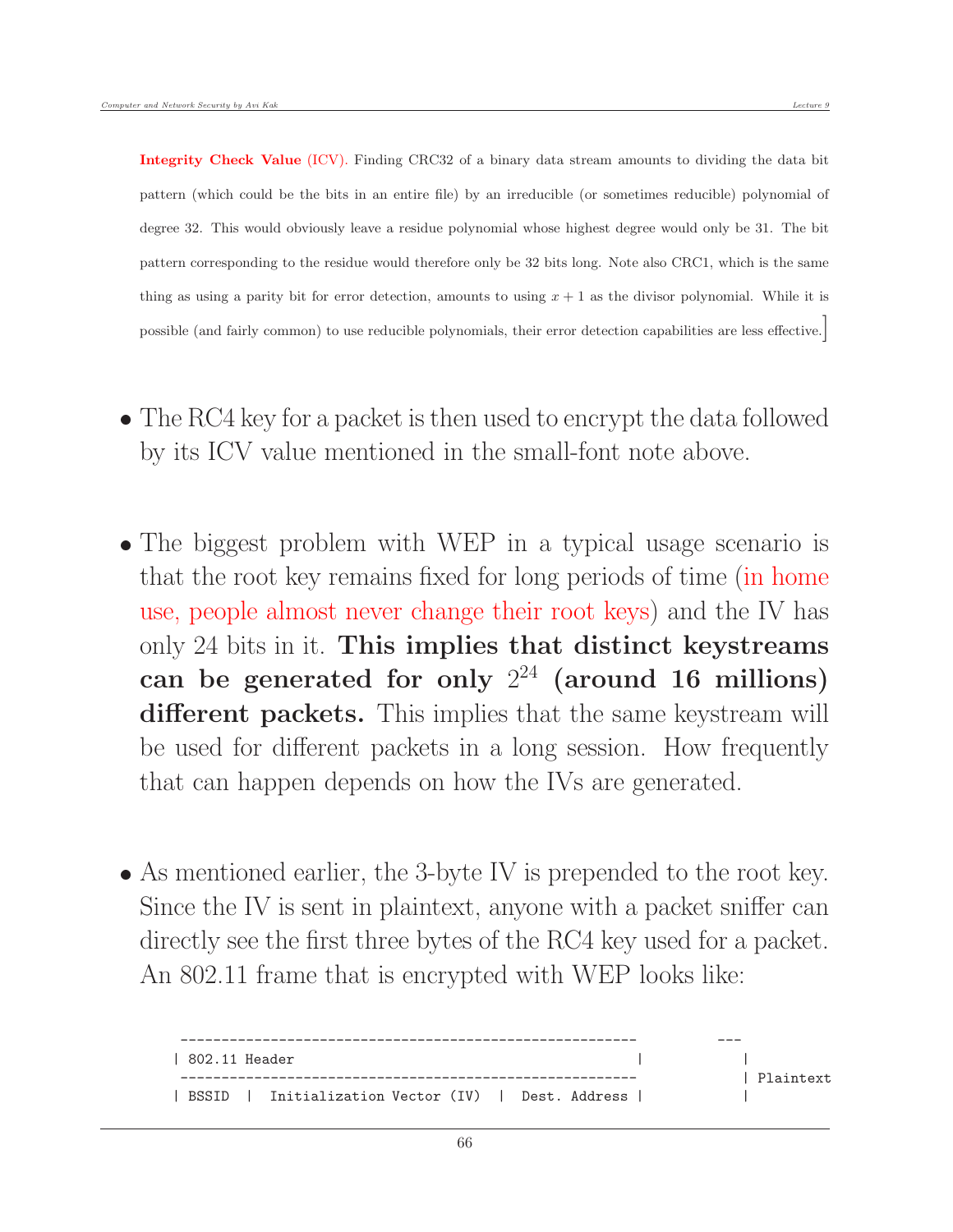

- Note that WPA, the protocol that was advanced to address the shortcomings of WEP, also uses RC4. WPA provides enhanced security because it uses a 48-bit Initialization Vector.
- In addition to the 48-bit Initialization Vector, WPA also uses a Message Integrity Check (MIC) for message authentication at the receiving endpoint. The MIC feature was added to WPA in order to protect the packets against tampering that could be caused by an adversary who had successfully broken the WEP encryption and who changed both the packet payload and its ICV value. [As

you would guess, in WEP, if an adversary changed both the packet payload and its ICV value, the receiver of the packet would not suspect any foul play.] Also note that MIC is an integrity check on both the packet header and the payload. Furthermore, for additionally security, MIC adds a sequence number field to the wireless frames. This allows the receiving endpoint to simply discard a frame that is received out of sequence. MIC consists of an 8-byte value that is placed between the data payload and the 4-byte ICV in an IEEE 802.11 frame. The MIC field is encrypted together with the payload and the ICV.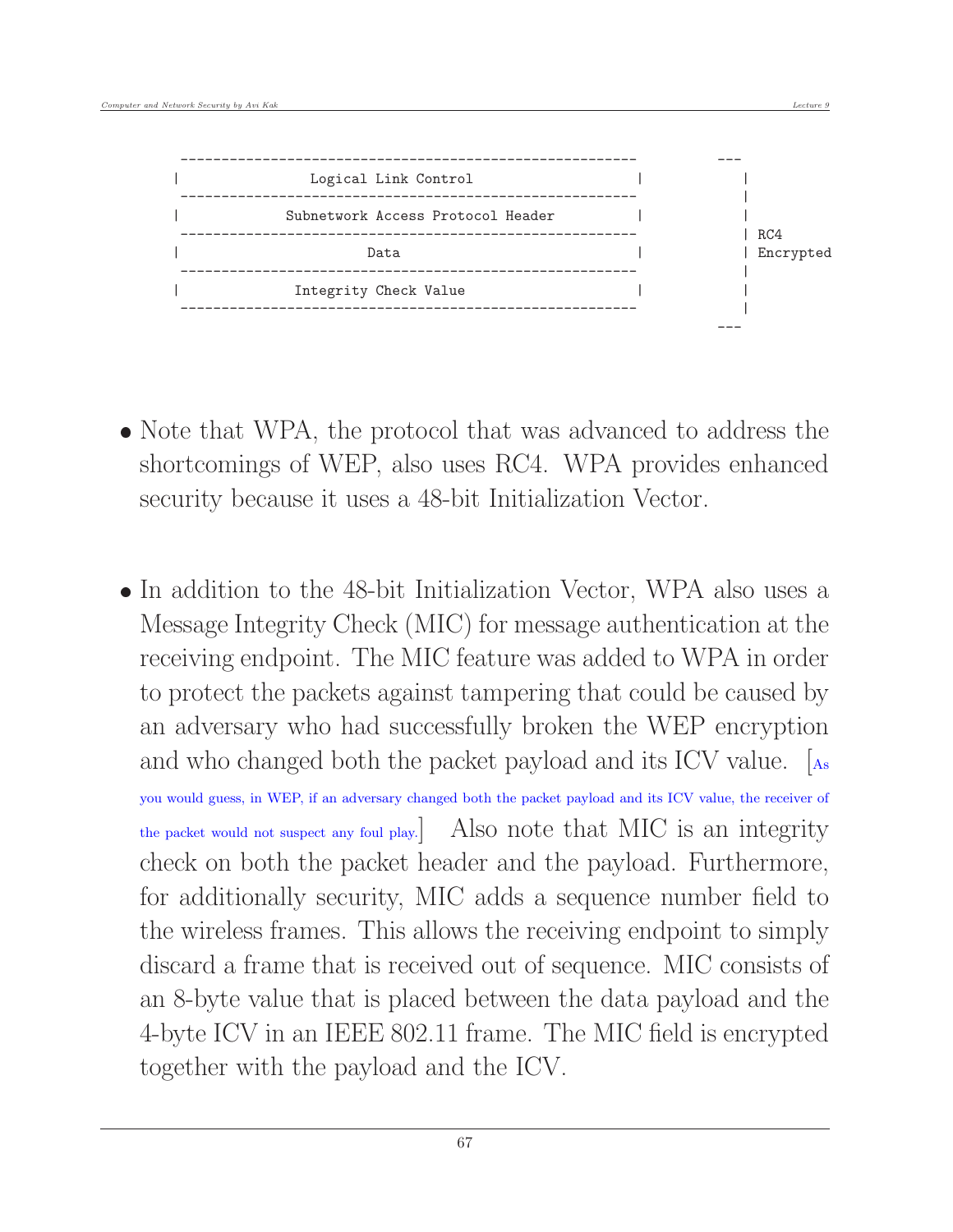- All of these enhancements in WPA over WEP are a part of the encryption protocol known as TKIP for Temporal Key Integrity Protocol. Additional features of TKIP over the security services in WEP include determination of the unique starting encryption key for each user authentication (through, say, PSK); and synchronized changing of the encryption keys from packet to packet
- While the TKIP acronym and what it stands for sound very impressive, the fact remains that TKIP is merely a just slightly-more-secure wrapper around WEP. With regard to the security of its encryption, TKIP suffers from the basic RC4-based weaknesses as WEP.
- The WiFi security protocol that you must use now is WPA2. WPA2 does NOT use RC4. Instead, the encryption algorithm used by WPA2 is AES in the Counter mode (CTR). That block cipher mode was explained in Section 9.5.5 of this lecture. Additionally, for message integrity check by the receiver, WPA2 uses CBC-MAC, in which the acronym CBC stands for the Cipher Block Chaining mode for using a block cipher (see Section 9.5.2) and MAC stands for the Message Authentication Code. Basically, the CBC-MAC algorithm generates a MAC value — think of it as an encrypted checksum — that the receiver can use to verify the data integrity of a received packet. As to how WPA2 uses AES for encrypting an 802.11 packet while at the same producing a MAC value for the packet will be shown in Section 9.8.3.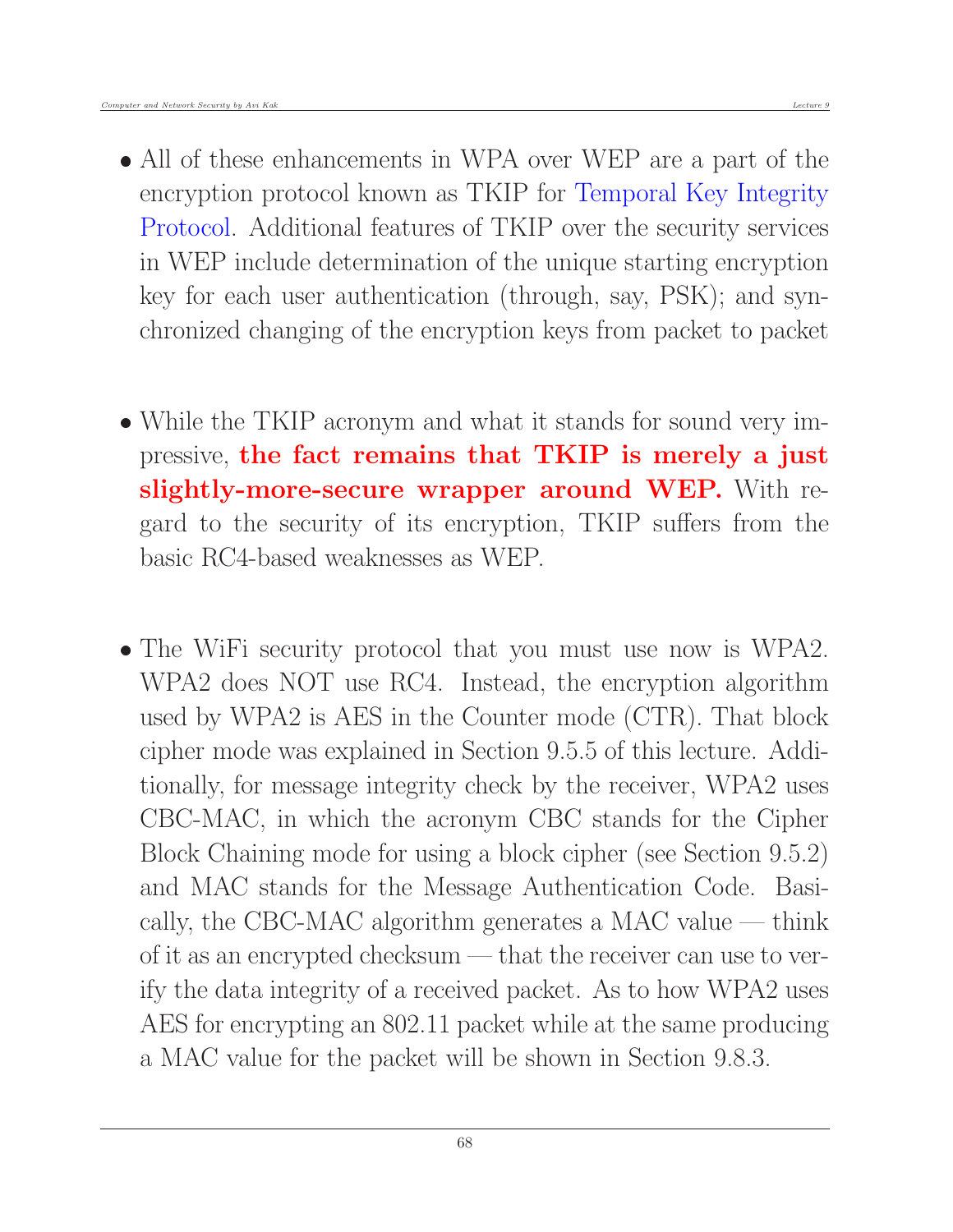- The CTR mode of using AES for encryption and the CBC-MAC based message integrity checking are together referred to as CCMP for the "CCM Protocol", in which CCM stands for "Counter Mode Cipher Block Chaining" for encryption and cryptographic message integrity checking using a single encryption key.
- From the standpoint of scalability, one of the main features of WPA2 is that it separates user authentication services from the services needed for encryption and message integrity. This allows WPA2 to be used for SOHO applications with a single shared passphrase, and in large enterprises applications where it is necessary to enforce per-user authentication with separate logon or certificate based credentials for each user. When WPA2 is used with a single shared passphrase for WiFi access, it is referred to as WPA2-PSK where PSK stands for  $Pre-Shared Key - as$ mentioned earlier on page 60. On the other hand, when WPA2 is used with per-user authentication, it is referred to as WPA2- Enterprise – again as stated earlier on page 61.
- For backward compatibility, WPA2 allows itself to be used with the WPA's RC4 based TKIP protocol. Let's say that the wireless interface in a laptop can only communicate through WPA using the TKIP protocol, an otherwise WPA2 equipped AP will switch to the TKIP based encryption and message integrity check with that laptop. This fact has created a great deal of confusion amongst a vast majority of WiFi users, including those who are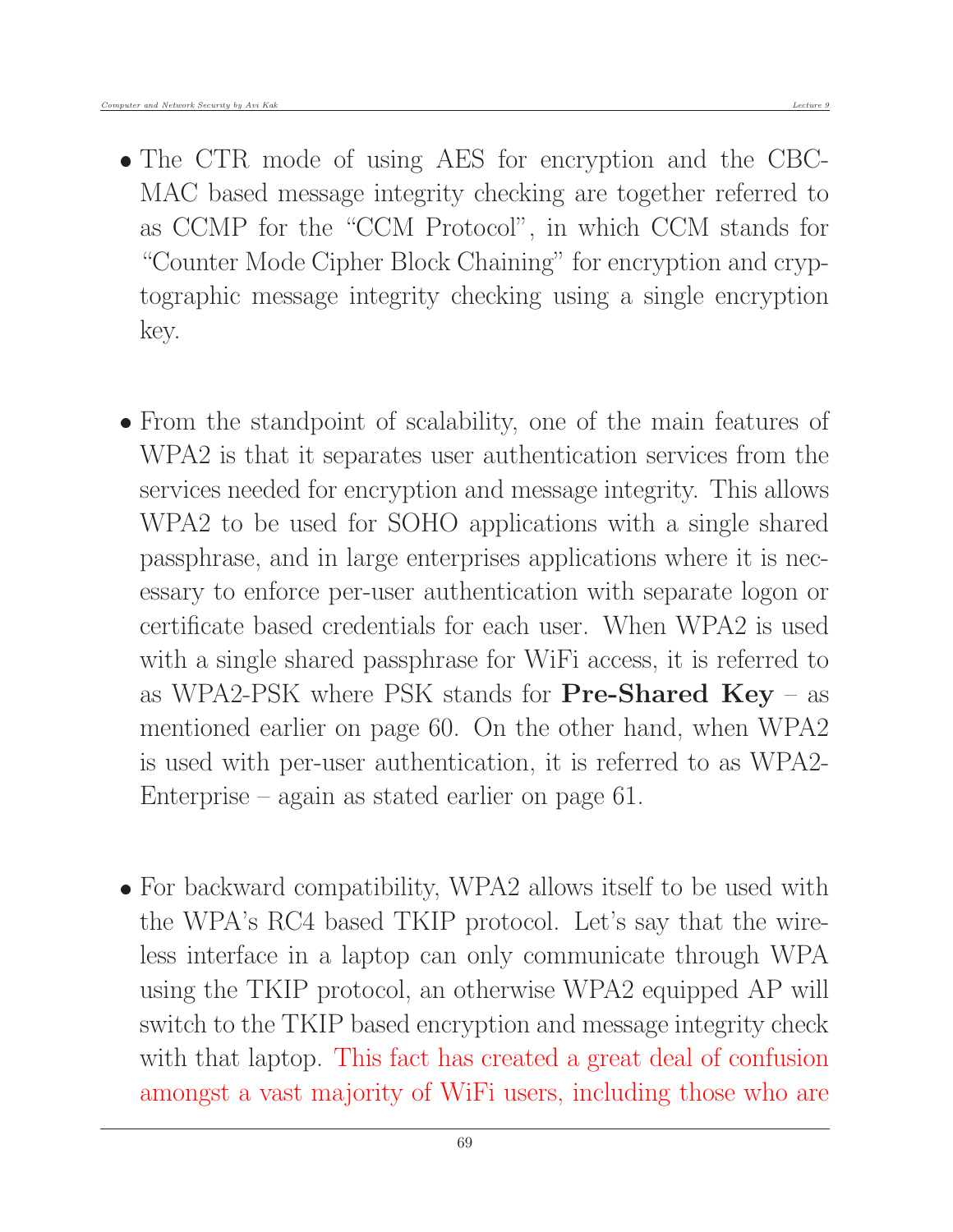otherwise technically inclined but know nothing at all about cryptography. These folks find all of the vendor-supplied literature that comes with the WiFi routers full of impenetrable gobbledygook.

- Just consider yourself to be a man/woman on the street who just wants to buy a new WiFi router for his/her home or business but cannot make any sense of the WiFi router spec sheet that talks about WPA-PSK (TKIP), WPA-PSK (AES), WPA2-PSK (TKIP), WPA2-PSK (AES), WPA/WPA2-PSK (TKIP/AES).
- The important message you want to remember is that you should always use WPA2 and do so with AES if at all possible. If the AP makes no mention of TKIP, you can safely assume that a WPA2 communication link with that AP will be based on AES. However, if it mentions both TKIP and AES, you must choose AES. [Note that WiFi interfaces manufactured since 2006 are required to support AES.] Another important fact to keep in mind is that WPA or WPA2 with TKIP is slower than WPA2 with AES.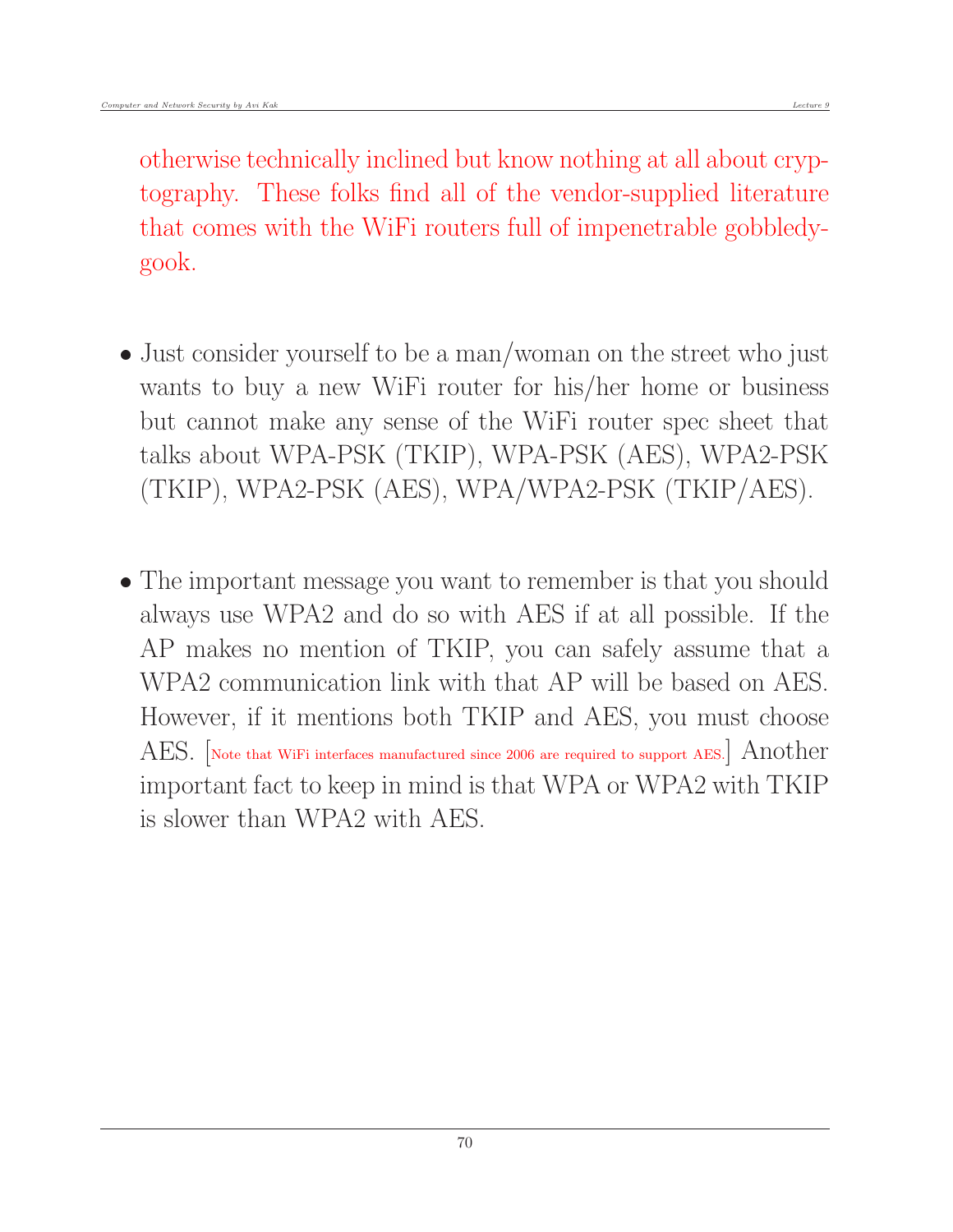#### 9.8.2: Some Highly Successful Attacks on **WEP**

- I will start with what is known as the Klein Attack for figuring out the WEP root key. This attack is based on Andreas Klein's combinatorial analysis of the pseudorandom sequence produced by the RC4 algorithm. A complete citation to the paper is: Andreas Klein, "Attacks on the RC4 Stream Cipher," Designs, Codes, and Cryptography, Vol. 48(3), pp. 269-286 2008.
- Before we review the basic notions that go into the Klein attack, we will first write more compactly the RC4 key scheduling algorithm and the pseudorandom byte generation algorithm that were explained in Section 9.7. The more compact versions of these two algorithms are shown as Algorithm 1 below and Algorithm 2 on the next page.

```
Algorithm 1 Algorithm 1: RC4 Key Scheduling
```

```
1: {initialization}
2: for i = 0 to n - 1 do
3: S[i] \leftarrow i4: end for
5: j \leftarrow 06: {generate a random permutation}
7: for i from 0 to n-1 do
8: j \leftarrow (j + S[i] + K[i \mod length(K)]) \mod n9: Swap S[i] and S[j]10: end for
```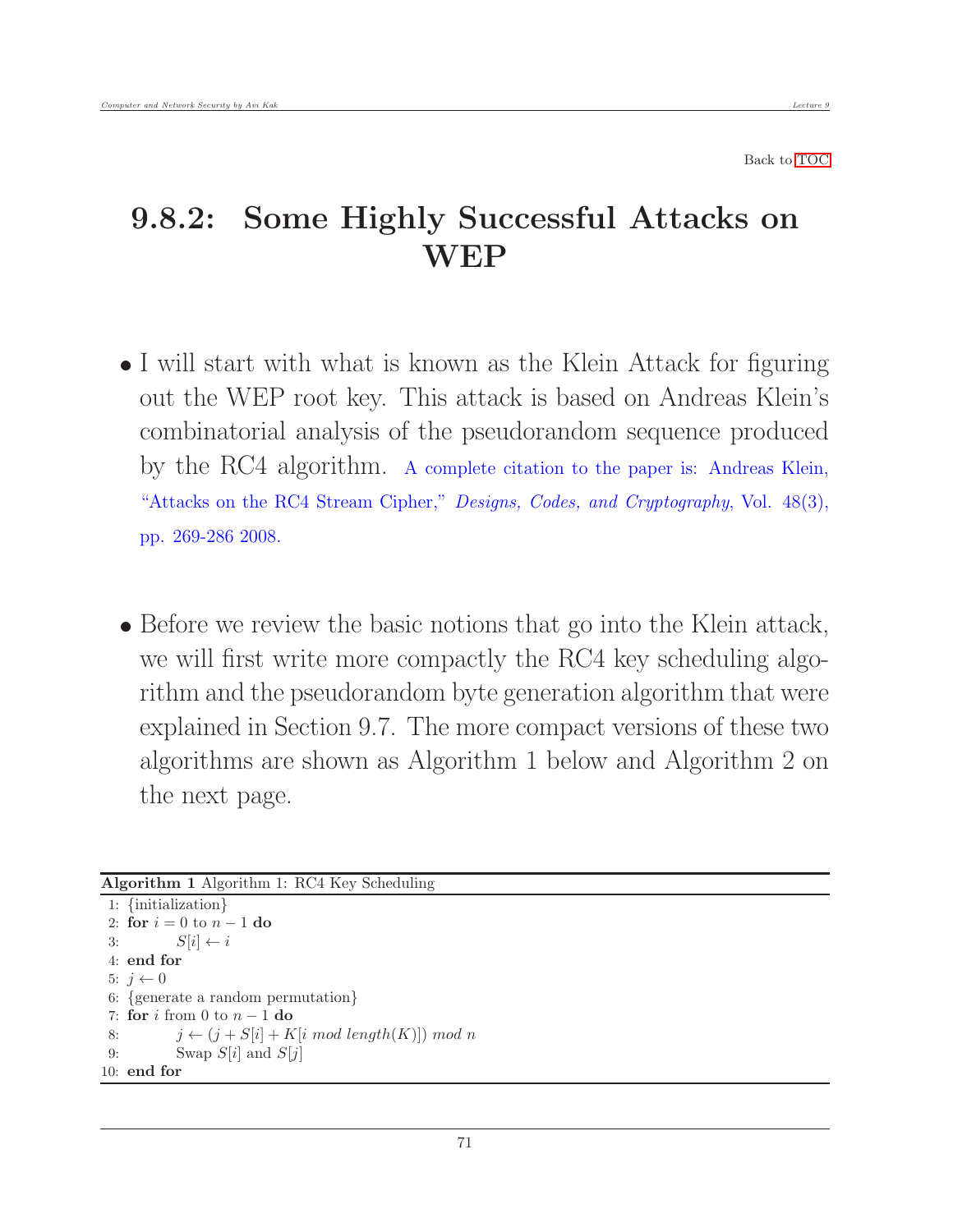Algorithm 2 Algorithm 1: RC4 Pseudorandom Generator

1: {initialization} 2:  $i \leftarrow 0$  $3: j \leftarrow 0$ 4: {generate pseudorandom sequence} 5: loop 6:  $i \leftarrow (i+1) \mod n$ 7:  $j \leftarrow (j + S[i]) \mod n$ 8: Swap  $S[i]$  and  $S[j]$ 9:  $k \leftarrow (S[i] + S[j]) \mod n$ 10: output  $S[k]$ 11: end loop

- Klein has shown that strong correlations exist in the byte sequence produced by the pseudorandom byte generation algorithm. These correlations are expressed in the form of probabilities of the output pseudorandom sequence satisfying certain constraints vis-a-vis the the values of the state vector S.
- The attack proposed by Klein is a plaintext-ciphertext attack. For the case of WEP, an easy way to collect the needed plaintextciphertext pairs is for the attacker's wireless interface to send repeated ARP requests to the wireless AP being attacked. Each transmitted ARP request will elicit a reply whose 802.11 frames will follow the format shown in the previous section. Even though the attacker will only see the ciphertext for the encrypted portion of these 802.11 frames, he/she can make good guesses for the fields that come before the "Data" field. For example, the information that is placed in the SNAP header field (shown as "Subnetwork Access Protocol Header" in the figure in the previous section) would be guessable by the attacker. For example, the first three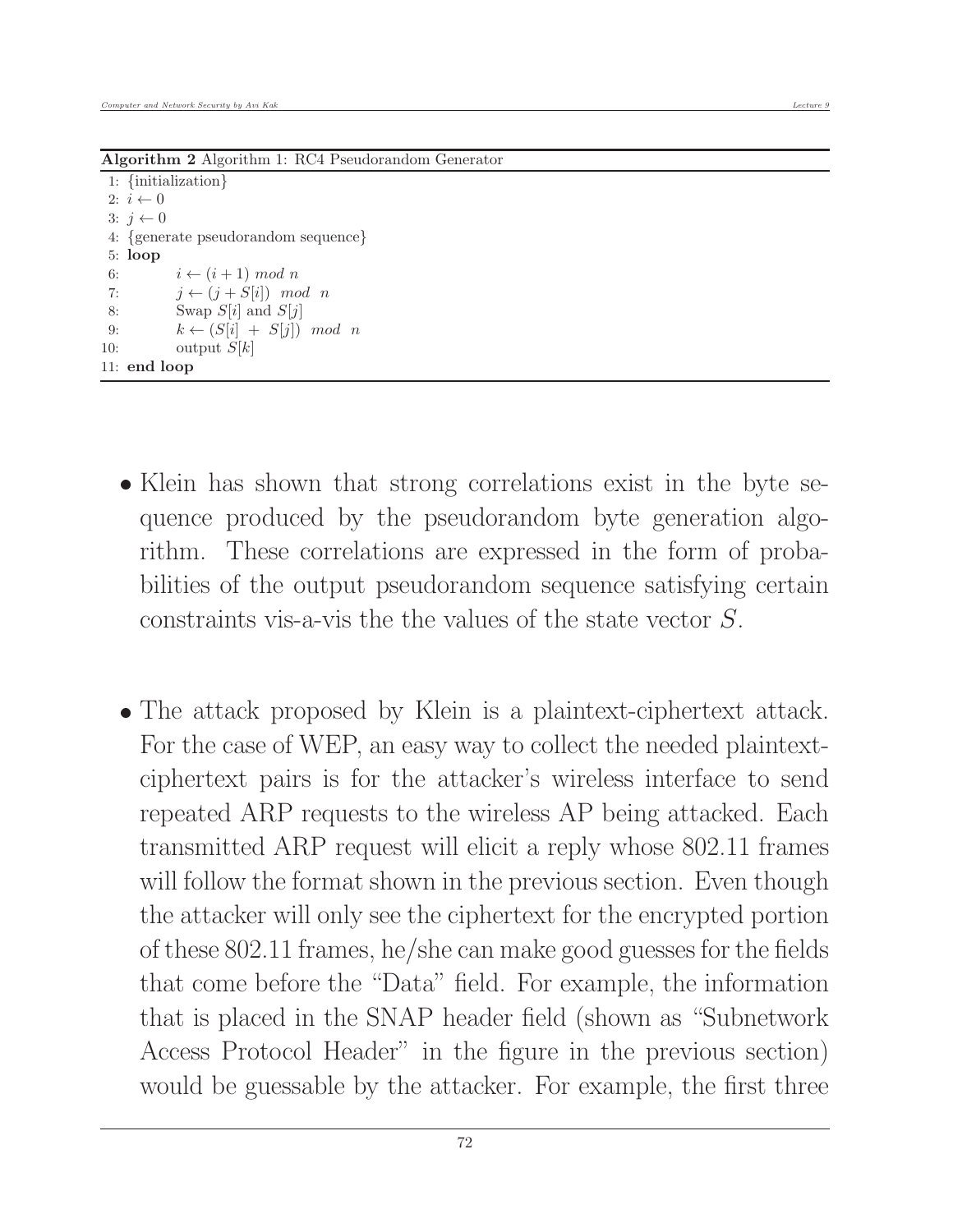bytes of SNAP are generally the same as the first three bytes of the  $AP$ 's MAC address.  $\Box$  The Klein attack and its successor the PTW attack presented in the next subsection use the ARP packets to collect plaintext-ciphertext pairs. (We will have more to say about ARP in Section 23.3 of Lecture 23.) Suffice it to say here that ARP stands for Address Resolution Protocol. It is used by the machines in a LAN to figure out the physical-layer MAC addresses for the other machines in the LAN. For example, if your laptop hooked to a wireless LAN needs to figure out how to send a packet to another laptop in the LAN whose IP address happens to be 192.168.1.105, your laptop will broadcast on the LAN an ARP packet asking the 192.168.1.105 machine to respond with its MAC address. The first 15 bytes of an ARP packet are transmitted in plaintext form even when the data payload is encrypted. You should also know that ordinarily there may not be a sufficient number of ARP packets available for mounting a meaningful attack. So a part of the attack strategy is to have a large number of ARP requests going out from an attacking machine so that a sufficiently large number of response packets can be harvested for the analysis you are going to read about in what follows. These plaintext bytes can be XOR'ed with the ciphertext bytes to recover several initial bytes of the pseudorandom sequence that was generated by the RC4 algorithm. So, henceforth, we will assume that our goal is to figure out the bytes of the root key from the available bytes of the pseudorandom sequence.

• There are two main theoretical results derived by Klein that play a critical role in the attack. The first of these is

$$
Prob(S[j] + S[k] \equiv i \mod n) = \frac{2}{n} \tag{1}
$$

where  $n$  is the modulus integer 256 used in RC4. In order to understand what this formula is telling us, you have to pay close attention to the notation whose meaning is derived from the de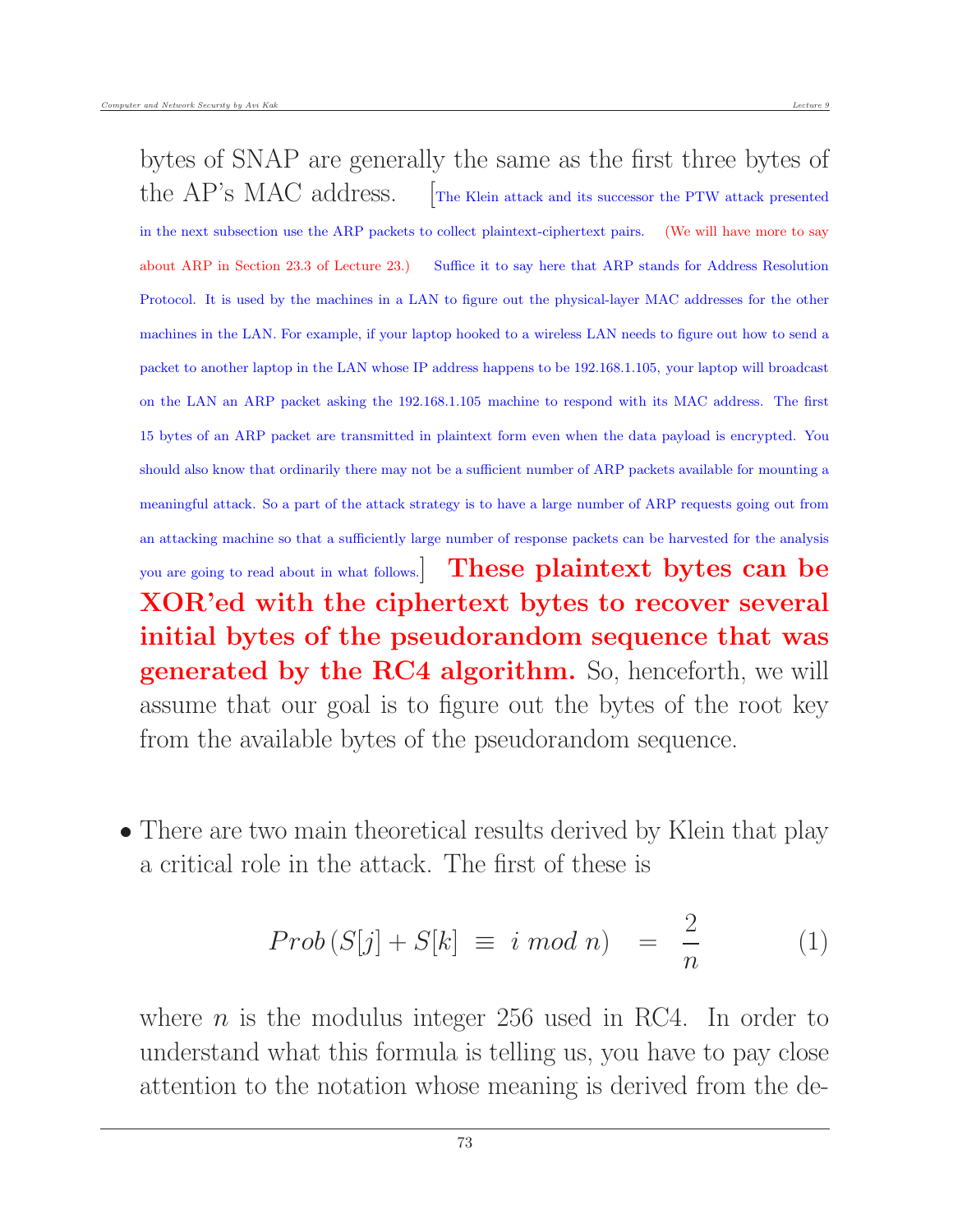scription in Algorithm 2. The variable  $i$  above is as set in Algorithm 2. On account of line 6 of Algorithm 2, the value of i for the first output byte will be 1, for the second output byte 2, and so on. Obviously, we can refer to  $i$  as an observable variable since we can infer its value for each output byte. The entity  $S[k]$  is the byte that is output in line 10 of the algorithm. Assume that we can see the pseudorandom byte stream produced by Algorithm 2. Obviously, then,  $S[k]$  would also be observable. On the other hand, the entity  $S[j]$  is the value of the state vector at index j that was used in the calculation of  $S[k]$  for a given value for i. So, as far as someone observing the pseudorandom byte sequence is concerned,  $S[j]$  is internal to the byte generator. The above formula tells us that for an  $i$  for a given output byte, the probability of the output byte plus the state vector byte  $S[j]$  being equal to i mod n is  $2/n$ .

- Therefore, for the first output pseudorandom byte, we can say that  $Prob(S[j] + S[k]) = 1$  is 2/256 where  $S[k]$  is the value of the byte that is output and  $S[j]$  state vector byte that goes into the calculation of the output byte.
- That brings us to the second main theoretical result of Klein: For a given i that indexes an output byte according to line 6 of Algorithm 2, let's now consider all  $c \in \{0, \ldots, n-1\}$  but with  $c \neq i$ , we have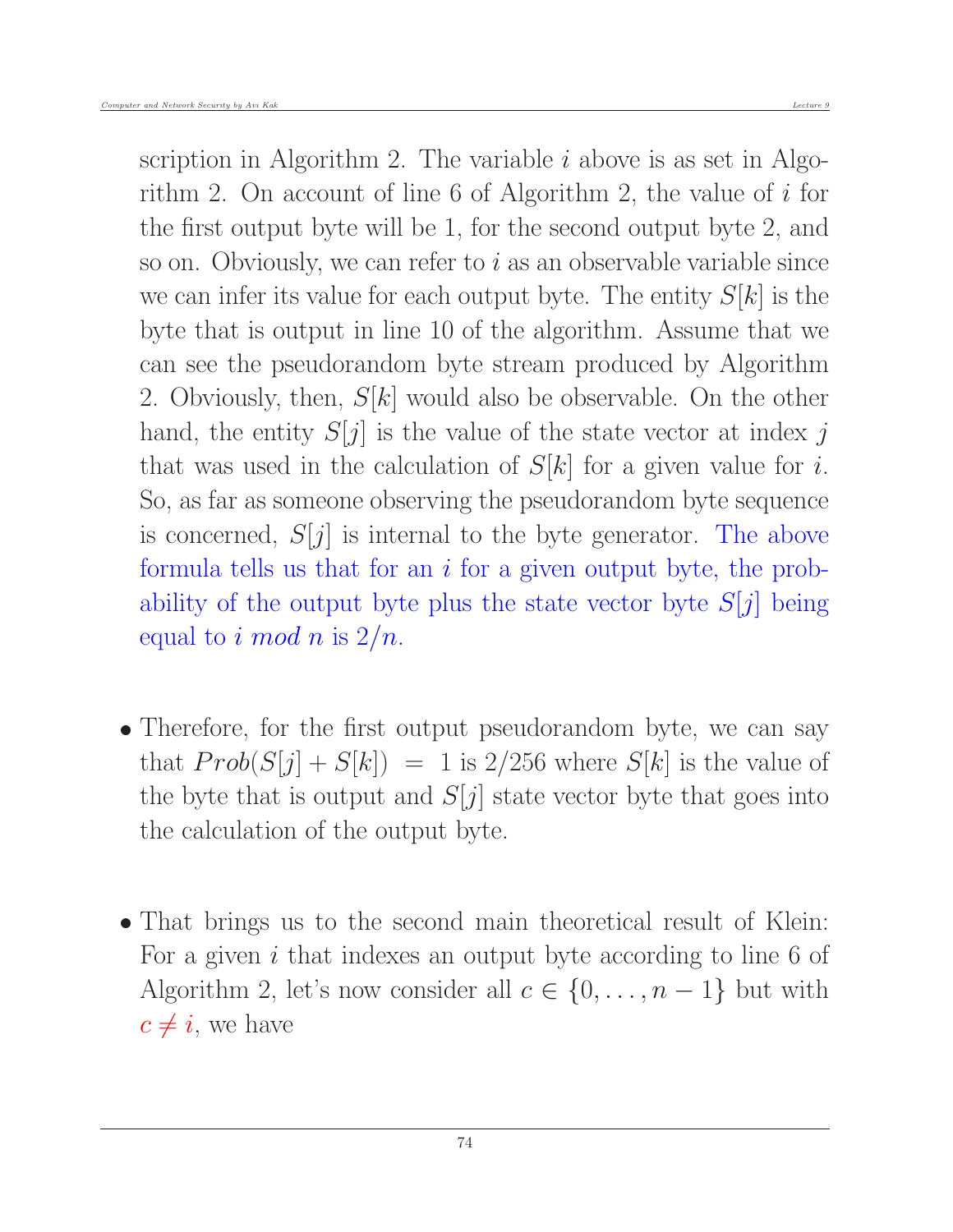$$
Prob (S[j] + S[k] \equiv c \; mod \; n) = \frac{n-2}{n(n-1)} \qquad (2)
$$

where the other symbols are to be interpreted as earlier.

- The basic form of the attack consists of assuming that you already know  $K[0]$  [For WEP, you know the first three bytes of the key used for each packet since those are the three bytes of the Initialization Vector that is transmitted in plaintext. Klein's discussion is based on the premise that initially you know nothing about the key K and you start by assuming a value for the first byte of the key. That is because Klein's paper is about attacking RC4 in general. To apply the Klein attack to WEP, you start with knowing the first three bytes of the key and then using Klein's recursive reasoning to figure out the bytes of the root key.] Klein then shows you can guess a value for  $K[1]$  that will be the correct value with a high probability. This is followed by recursively guessing the values for the rest of the key bytes. [The discussion that follows is for what Klein refers to as the 1-round attack. A round for the RC4 algorithm refers to the production of n output bytes with  $n = 256$ . That is, the attack will be based solely on the first 256 bytes produced by the pseudorandom byte generator.]
- The reasoning for making a good guess for  $K[1]$  goes as follows (these are reproduced from the paper by Klein that was cited at the beginning of this section):
	- We start by examining the first two bytes produced by the Key Scheduling Algorithm (Algorithm 1). For the first iteration,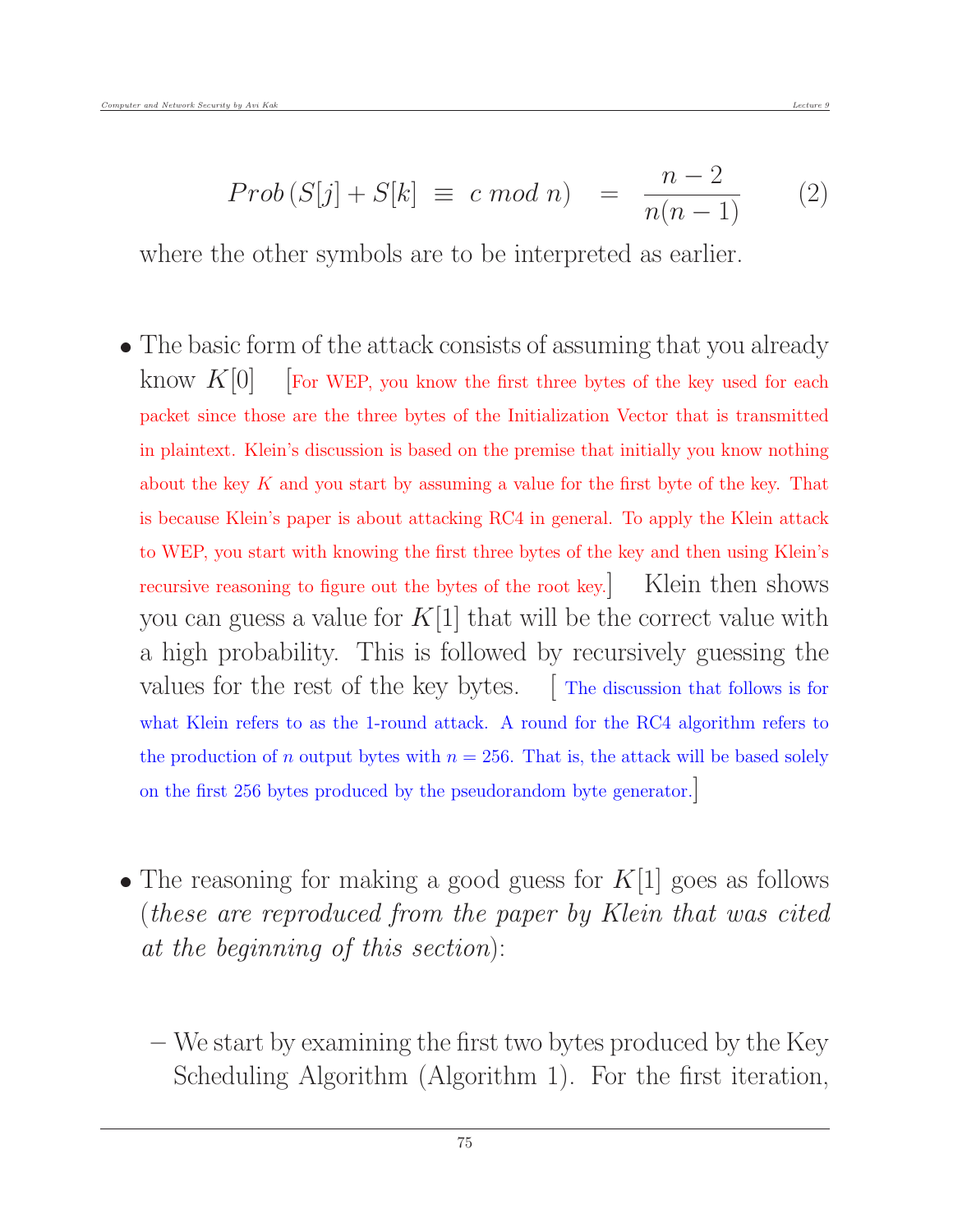$i = 0$  and the value of j takes the value K[0] line 8, which is followed by swapping  $S[0]$  with  $S[K[0]]$ . In the second iteration,  $i = 1$ , j is now increased by  $S[1] + K[1]$ , and entry of  $S[j]$  is moved to  $S[1]$ .

- Since we start with  $S[j] = j$  for all j, we can show that, at the end of the second iteration of the loop in lines 5 through 11 of Algorithm 2, the value of the output byte  $S[1]$  is  $t =$  $K[0] + K[1] + 1$  in all except for those listed below:
	- 1. If it should happen that  $K[0] = K[1]$ , then the value of the second output byte is  $t = 0$ .
	- 2. If it should happen that  $K[0] = 1$  and  $K[1]$  is neither equal to 0, nor to  $n-1$ , then one can show that  $t = K[0] + K[1]$ .
	- 3. If it should happen that  $K[0] \neq 1$  and  $K[1] = n 1$ , in this case  $t = 0$ .
	- 4. If it should happen that  $K[0] \neq 1$  and  $K[0]+K[1] = n-1$ , in this case  $t = K[1]$ .

The important conclusion here is that the value t of the second output byte  $S[1]$  is an easily computable function of  $K[0]$  and  $K[1]$ .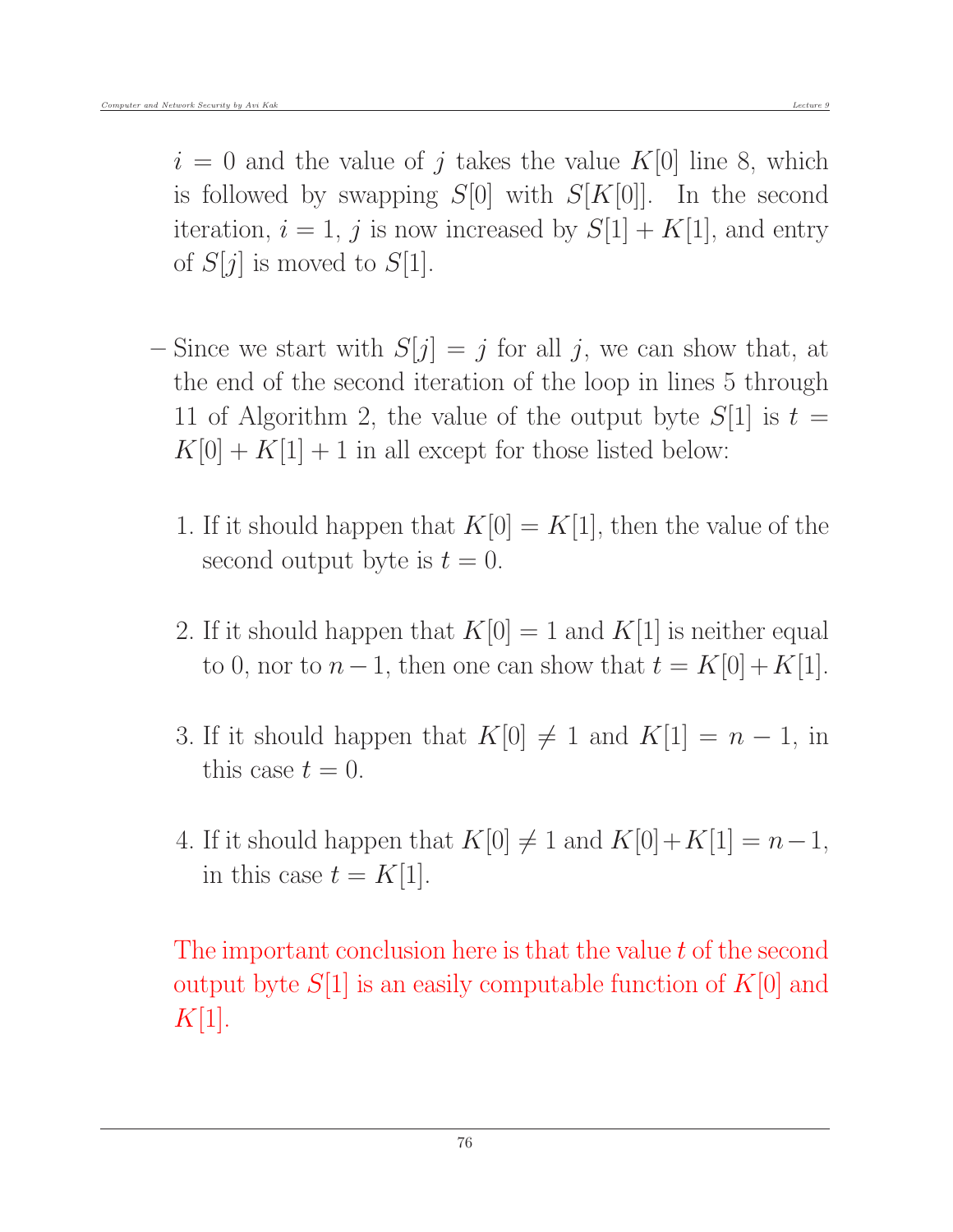- All of the reasoning presented above applies up to the moment the second byte is output by Algorithm 2. In the remaining iterations of the algorithm, what is stored in  $S[1]$  will only change when the value  $j$  becomes 1. Klein has shown that when the key length equals  $n$  and when the key bytes are independent, the probability that  $S[1]$  will change during the production of the first 256 bytes is  $(1 - 1/n)^{n-2} \approx 1/e$ .
- $\bullet$  The reasoning presented so far has told us how the value t of the second output byte from pseudorandom generator is related to the key bytes  $K[0]$  and  $K[1]$ . Our next goal is to guesstimate t from the first two bytes of the pseudorandom sequence. Obviously, if we can make a correct guess for t, we can then find  $K[1]$  since we know how t depends on  $K[0]$  and  $K[1]$ .
- With regard to guessing the value of  $t$ , let's assume that the attacker has a large number of first rounds of different runs of pseudorandom sequence available to him/her. In WEP, these may corresponding to the different values for the 3-byte Initialization Vector (IV) we talked about in Section 9.8. We know from Equation (1) that in each of these sequences, the following must be true for the first byte  $S[j] \equiv 1 - S[k]$  with a probability of  $2/n$ . Klein used the correlations in the output pseudorandom sequence, expressed by the equations (1) and (2) shown earlier, to establish the following result: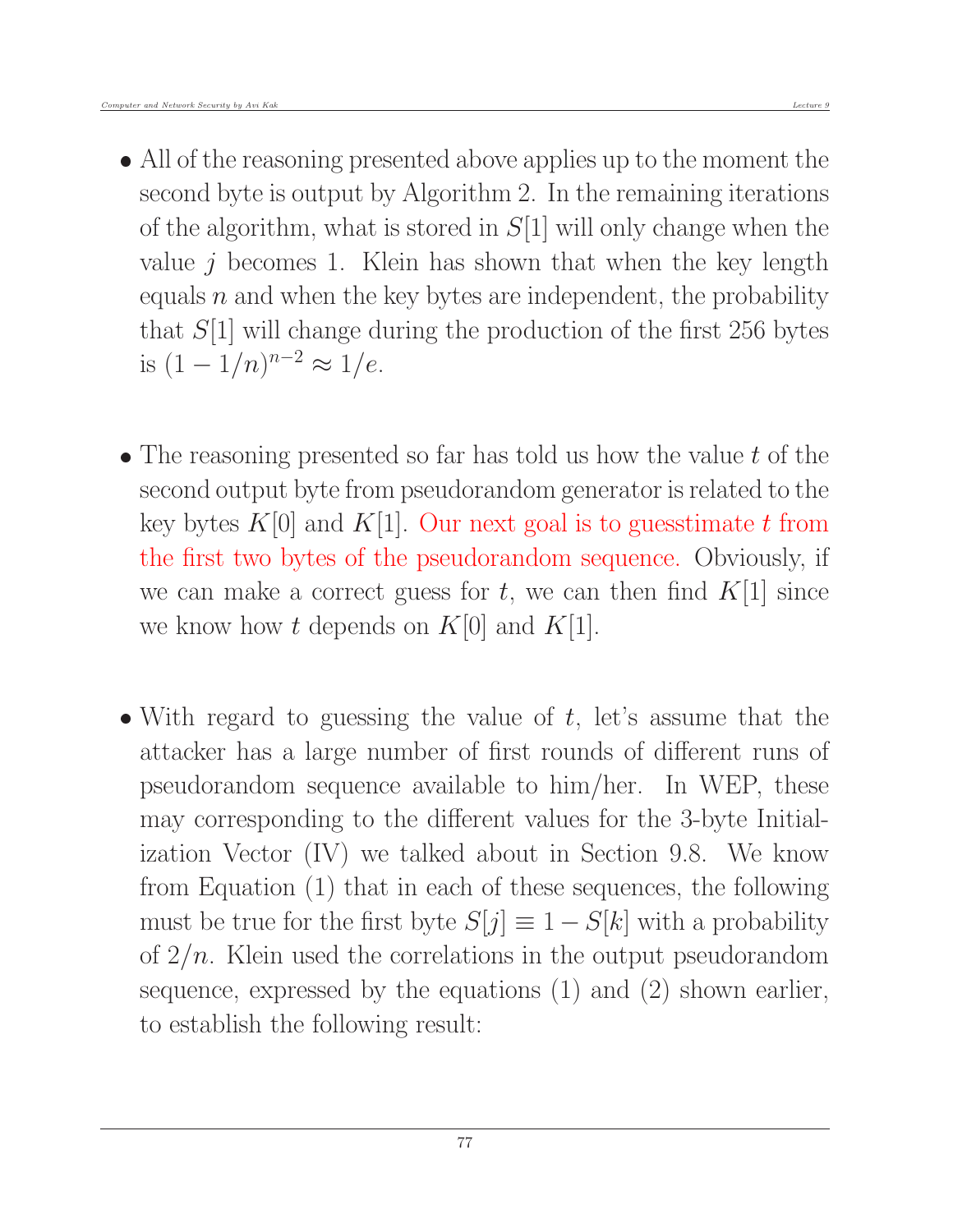$$
Prob(t \equiv (1 - S[k]) \mod n) \approx \frac{1}{e} \cdot \frac{2}{n} + (1 - \frac{1}{e}) \cdot \frac{n - 2}{n(n - 1)}
$$

$$
\approx \frac{1.36}{n}
$$
(3)

Pay close attention to what the left hand side is saying: It is asking for the probability of t as defined previously being  $K[0]$  +  $K[1]+1$  being equal to  $1-S[k]$ , something we can calculate from the observables. The right hand side tells us that this probability is  $1.36/n$ .

- On the strength of the above probability, the attacker now does the following (quoting Klein): "For a number of initialization vectors, the attacker observes the **first** byte  $x_i$  of the pseudorandom byte generator and, for each value first-byte value, the attacker calculates  $t_i = 1 - x_i$ . (The index i here is to the i<sup>th</sup> pseudorandom sequence examined.) The fraction of the  $t_i$  that have the correct value of t (meaning the value  $K[0] + K[1] + 1$ ) is about 1.36/n. All other possible values for  $t_i$  will have a relative frequency of  $1/n$ . If the number of pseudorandom sequences examined is large enough, we can be sure that the most frequent value is the correct value."
- We thus have a procedure for calculating the byte  $K[1]$  of the key assuming that we have a good guess for the first byte  $K[0]$ . We are able to guess the correct key byte for  $K[1]$  with a probability of 1.36/256, which is higher than the probability of 1/256 for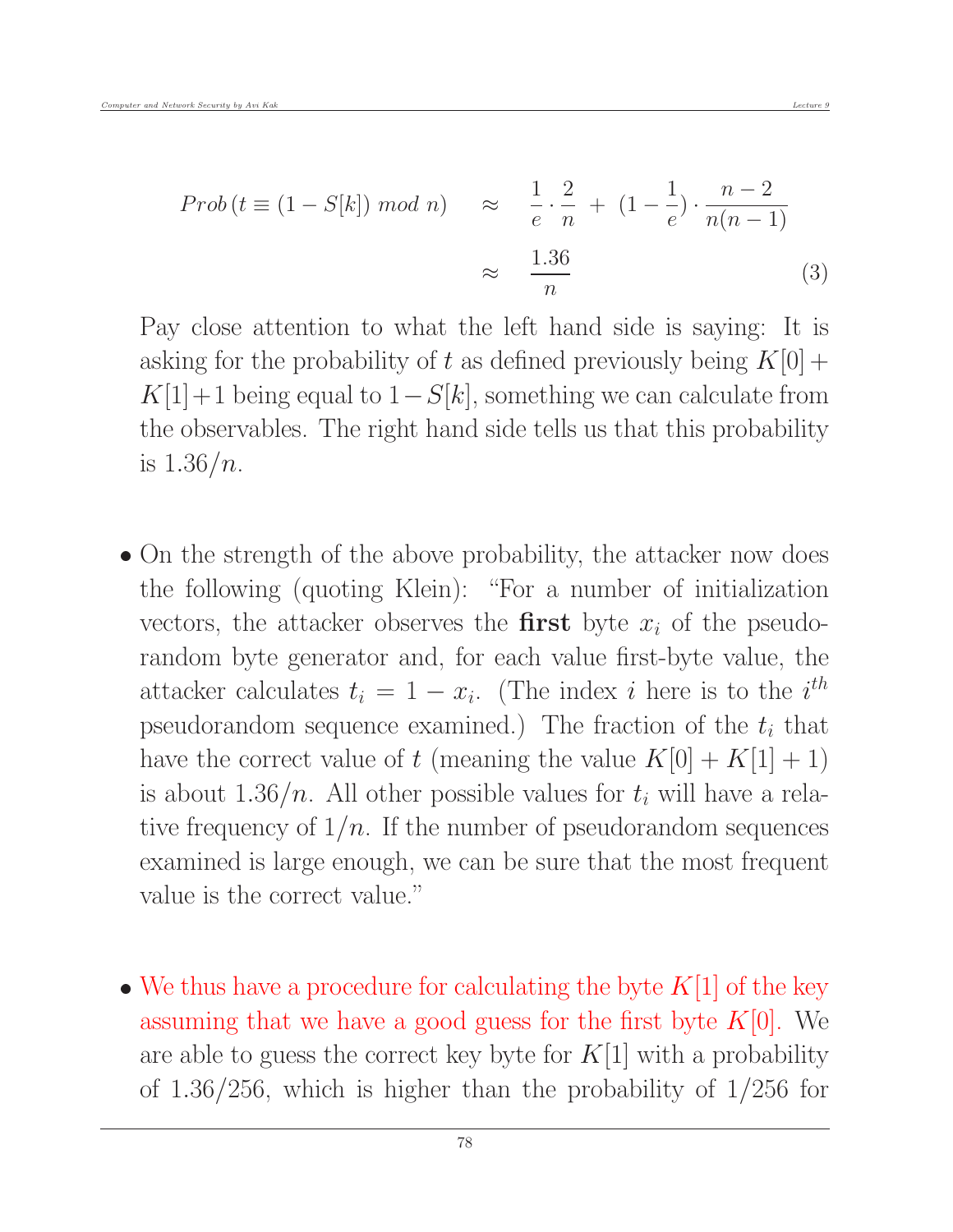what a monkey would guess for  $K[1]$ .

- Klein has shown how the same rationale can be extended to estimate  $K[2]$  and the rest of the key bytes. The only drawback to the procedure being that the calculation of the key byte  $K[i]$ depends on all the previous key bytes  $K[0], K[1], \ldots, K[i-1]$ .
- With the Klein Attack as the background, I'll describe what became known as the PTW Attack for figuring out the WEP root key. Basically, this attack is founded on the same theoretical principles as the Klein attack. Therefore, it is important to understand the Klein attack in order to understand the PTW attack.
- The acronym PTW stands for the authors Erik Tews, Ralf-Philipp Weinmann, and Andrei Pyshkin. The attack is described in their publication "Breaking 104 Bit WEP in Less Than 60 Seconds," (in Lecture Notes in Computer Science, pp. 188-202, Springer, 2007). Most of the programs that are popular today for breaking WEP are based on this work.
- The PTW attack removed an important shortcoming of the Klein attack's need to calculate the key bytes recursively. So if an error was made in the calculation of one of the bytes, the rest of the key bytes would be wrong also. In the PTW attack, the key bytes are calculated independently.

79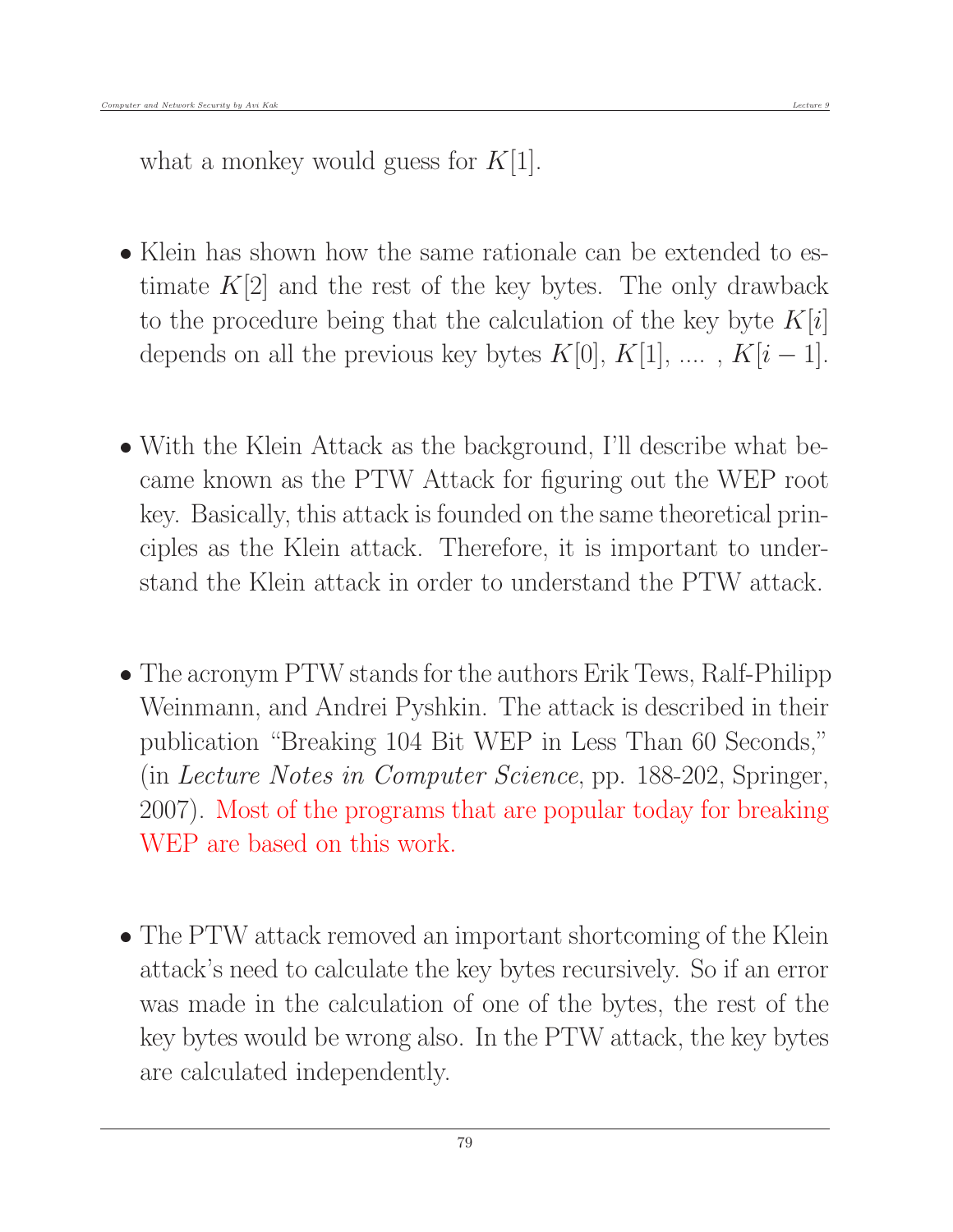- PTW's attack is based on their demonstration that if we know the first i key bytes (which we always do in WEP with  $i = 3$ ), we can guess the sum of the key bytes indexed from i to  $i + k$ with a probability of 1.24/256. The PTW algorithm constructs a guess for this summation for every key byte from  $i = 3$  to  $i = 16$ . The actual key bytes are then calculated from the guesses for the sums.
- Although it is incredibly fast and requires not much data, the main limitation of PTW is that it can only crack 40 and 104 bit keys.
- The last Homework problem at the end of this lecture is for you to use the aircrack-ng package to try to break WEP in a wireless network.
- Before ending our presentation of the security issues related to WEP, we should mention another attack, known as the FMS attack, that was the main form of cracking WEP before the Klein attack and its successor, the PTW attack, came along. The FMS attack, named after Scott Fluhrer, Itsik Mantin, and Adi Shamir, is presented in their publication "Weaknesses in Key Scheduling Algorithm of RC4," Lecture Notes in Computer Science, pp. 1-24, 2001. With the FMS attack, it is possible to guess the key bytes when the 3-byte Initialization Vector satisfies certain properties. However, the attack require a large amount of data,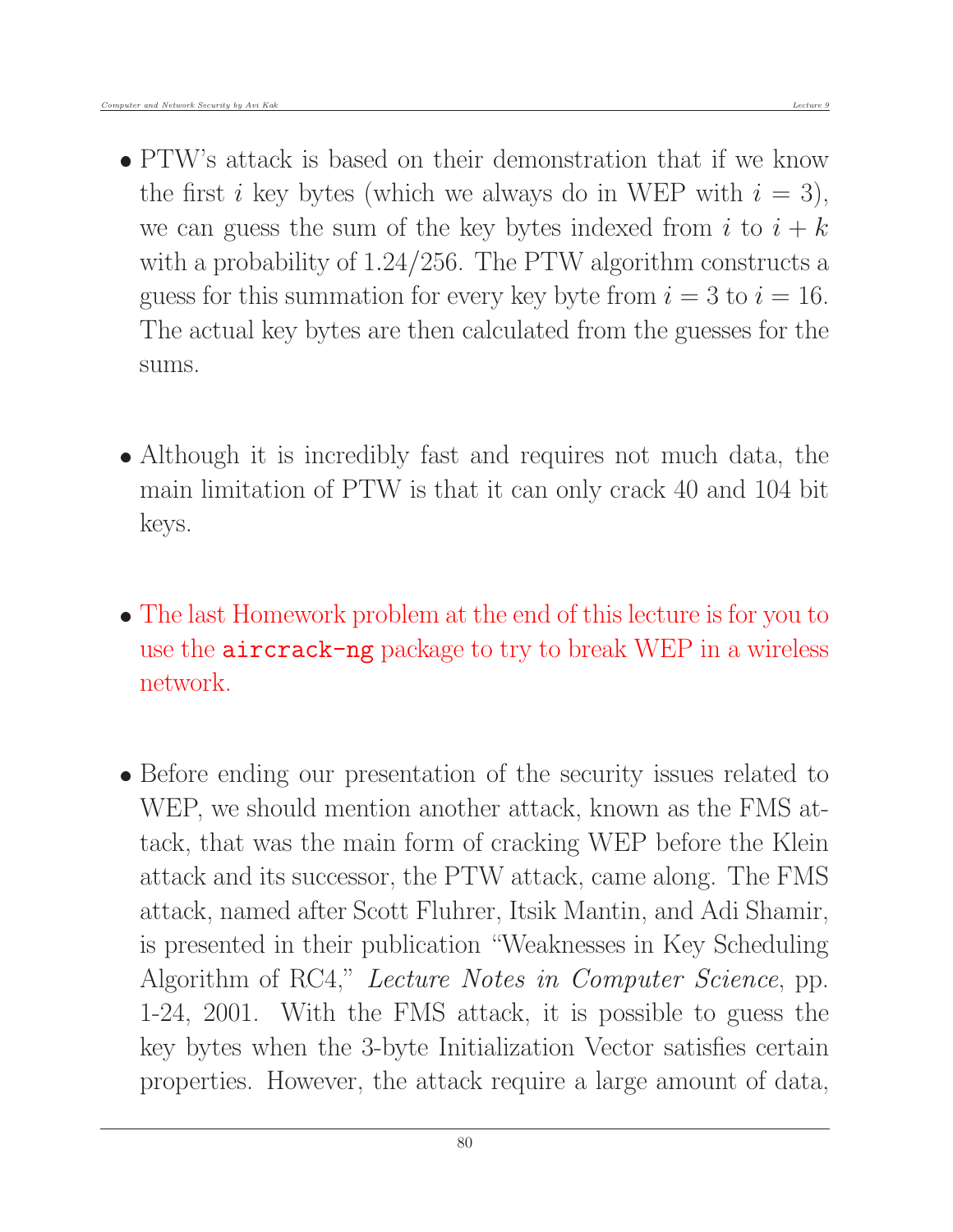of the order of 4 million packets. In 2004, this attack was made stronger by someone using the pseudonym KoreK. With the KoreK attack, the key bytes could be guessed with about 500,000 packets.

 A popular cross-platform software tool for recovering the WEP encryption key in under a minute is known as Aircrack-ng. The main creator of this tool is Thomas d'Otreppe de Bouvette at the Darmstadt Institute of Technology, Germany. [Download the aircrack-ng]

package with your Synaptic package manager into your Ubuntu laptop. You can use this package to mount the super-fast PTW attack to crack the encryption key being used in a locked WiFi.]

- The software **aircrack-ng** gets your wireless interface to establish fake associations and fake authentications with the attacked access point. Using these fake associations, your wireless interface mounts a replay attack on the attacked access point for the purpose of acquiring a large number of ARP packets with different initialization vectors. [As stated earlier in this section, ARP stands for Address] Resolution Protocol. Further information regarding ARP can be found in Section 23.3 of Lecture 23.]
- Before you can attack a wireless Access Point for its WEP security, you'd need to identify it with its MAC address and the channel it is using. This you can do by running a command like 'iwlist wlan0 scan' that shows all the APs that are within the radio range of your laptop and then choosing the one you are going to attack. Record the MAC address of the AP from the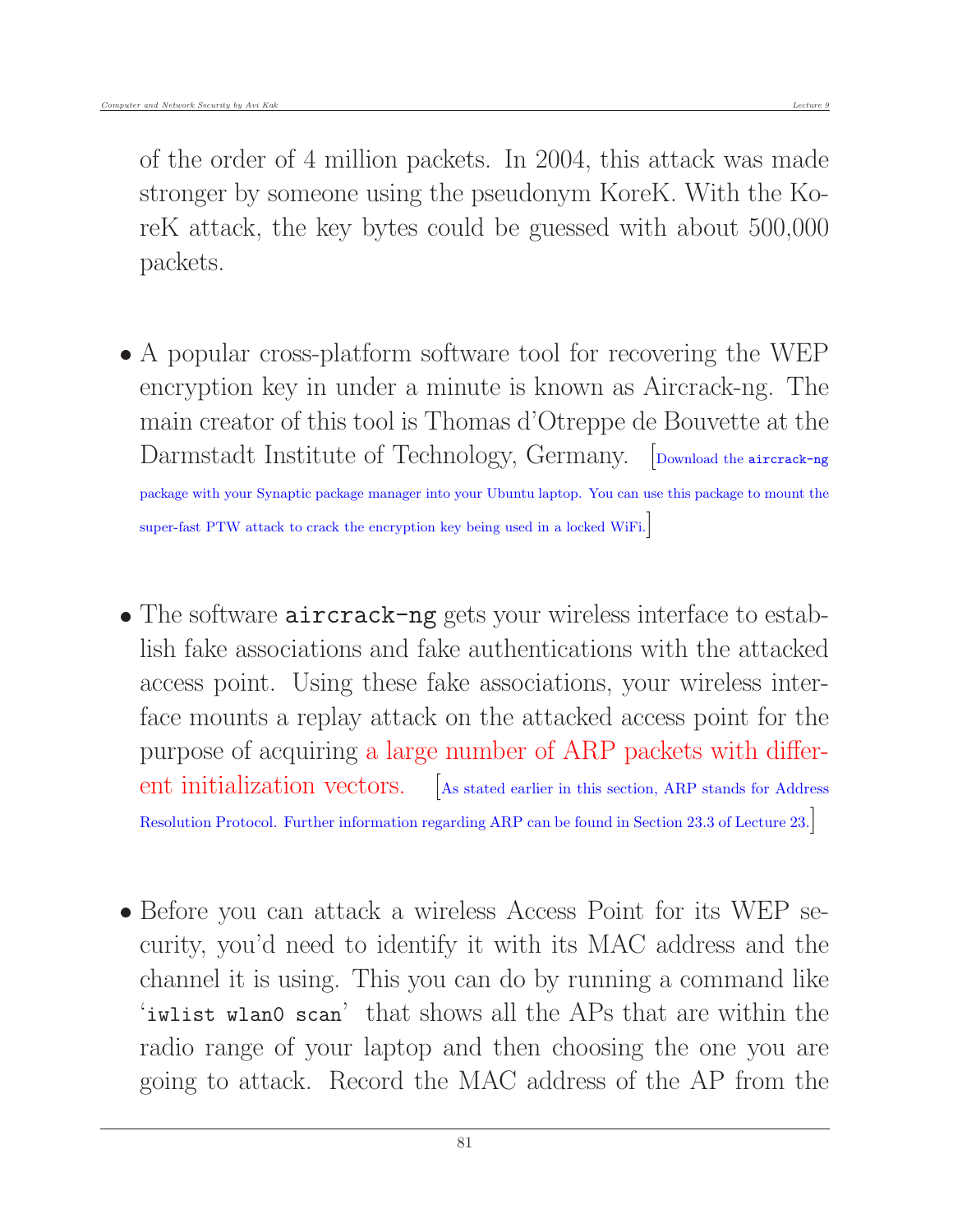output of the iwlist command and also note the channel number. We will denote this MAC address by  $xx:xx:xx:xx:xx:ax$  and the channel number by yy.

 The WEP exploit that you can carry out with aircrack-ng requires that you create what is known as a Monitor Mode of your wireless interface and you would want this mode to run with its own MAC address. Normally, your wireless interface operates in what is known as the Managed Mode. The idea is to have the two modes operating concurrently on the same physical wireless device in a computer. [In general, the hardware in your laptop for wireless communications (which is also referred to as an 802.11 wireless card after the famous IEEE 802.11 protocol for the operation of wireless devices in computer networks) can support *wireless interfaces* that can be operated in one or more of the following six modes: (1) Master Mode – A wireless interface in the Master Mode is often referred to as an Access Point  $(AP)$  or a Base Station. (2) Managed Mode — This is the normal mode of using your 802.11 card in your laptop. In this case, your wireless interface associates with a single AP serving as a central hub for all traffic emanating from your laptop or intended for it. A wireless interface in this mode will reject all incoming packets coming off the AP but not intended for it. The wireless interface will also reject all packets coming off any other 802.11 devices within the radio range. This mode is also known as the Infrastructure Mode. A wireless interface operating in the Managed Mode is also referred to as a "802.11 station." (3) Monitor Mode — This allows the wireless interface to capture packets going to and coming off an AP without having to associate with it. The Monitor Mode in the context of wireless is analogous to the promiscuous mode for an ethernet interface for wired LANs. In the Monitor Mode, a wireless interface will also be able to capture the ARP packets that the attacked AP may be broadcasting to the other 802.11 stations in the same channel. (4) Ad-Hoc Mode — In this mode the different 802.11 wireless interfaces can talk to one another directly without having to go through an AP. (5) Mesh Mode — In this mode, two 802.11 devices can communicate with each other if they have at least one other such device in the intersection of their radio ranges. And, finally, (6) Repeater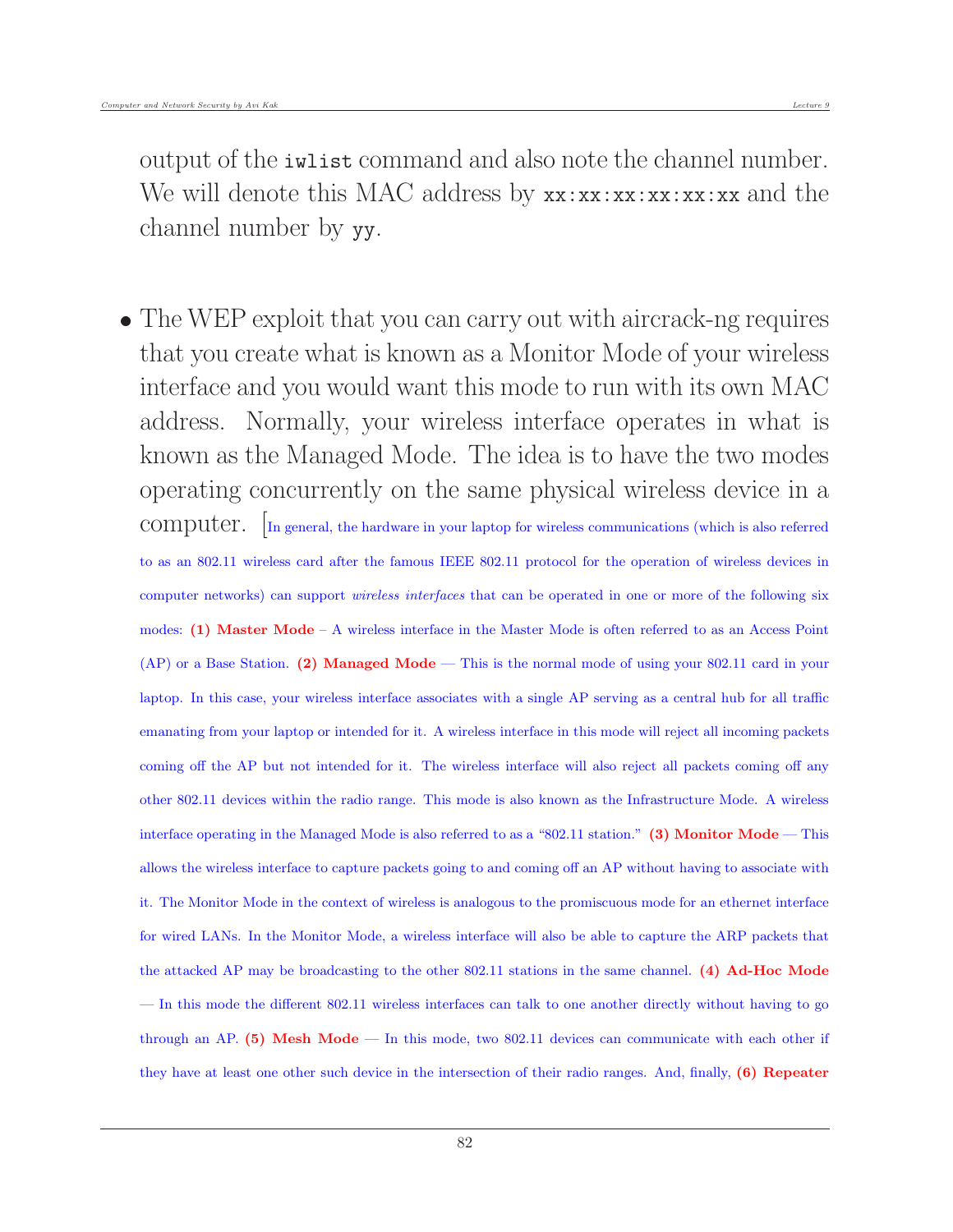Mode — A wireless interface operating in this mode merely re-broadcasts the packets it receives. This mode is used to extend the range of an AP. If you need to know what modes the 802.11 wireless card in your laptop can operate in and what encryption algorithms it can call upon, you have to first find out what name the Physical Layer of the OSI representation of the TCP/IP protocol is using for your wireless card. This you can do by executing the command 'airmon-ng' without options. The information returned by this command on my laptop tells me that the Physical Layer name of my wireless card in phy0. Subsequently, you can see a large number of attributes of the phy0 object by running the command 'iw phy phy0 info'. You can see the modes supported by your wireless card by executing 'iw phy phy0 info | grep -A8 modes' where the option -A8' tells grep to show eight additional lines beyond each matching line. Running this command tells me that the 802.11 card in my laptop can support just the Managed and the Monitor modes.]

• You create a wireless interface in Monitor Mode by executing a command like

## airmon-ng start wlan0

where wlan0 is the name of the wireless interface in its normal mode — meaning the Managed Mode. The command shown above will create new Monitor-Mode wireless interface named mon0.

 A wireless interface created in the Monitor Mode needs a MAC address that's distinct and different from that of the Managed Mode wireless interface. This you can do by executing the macchanger command as follows:  $\boxed{\phantom{a}}$  For this, you would need to first install the macchanger module through your Synaptic package manager or apt-get.]

macchanger -m 00:11:22:33:44:55 mon0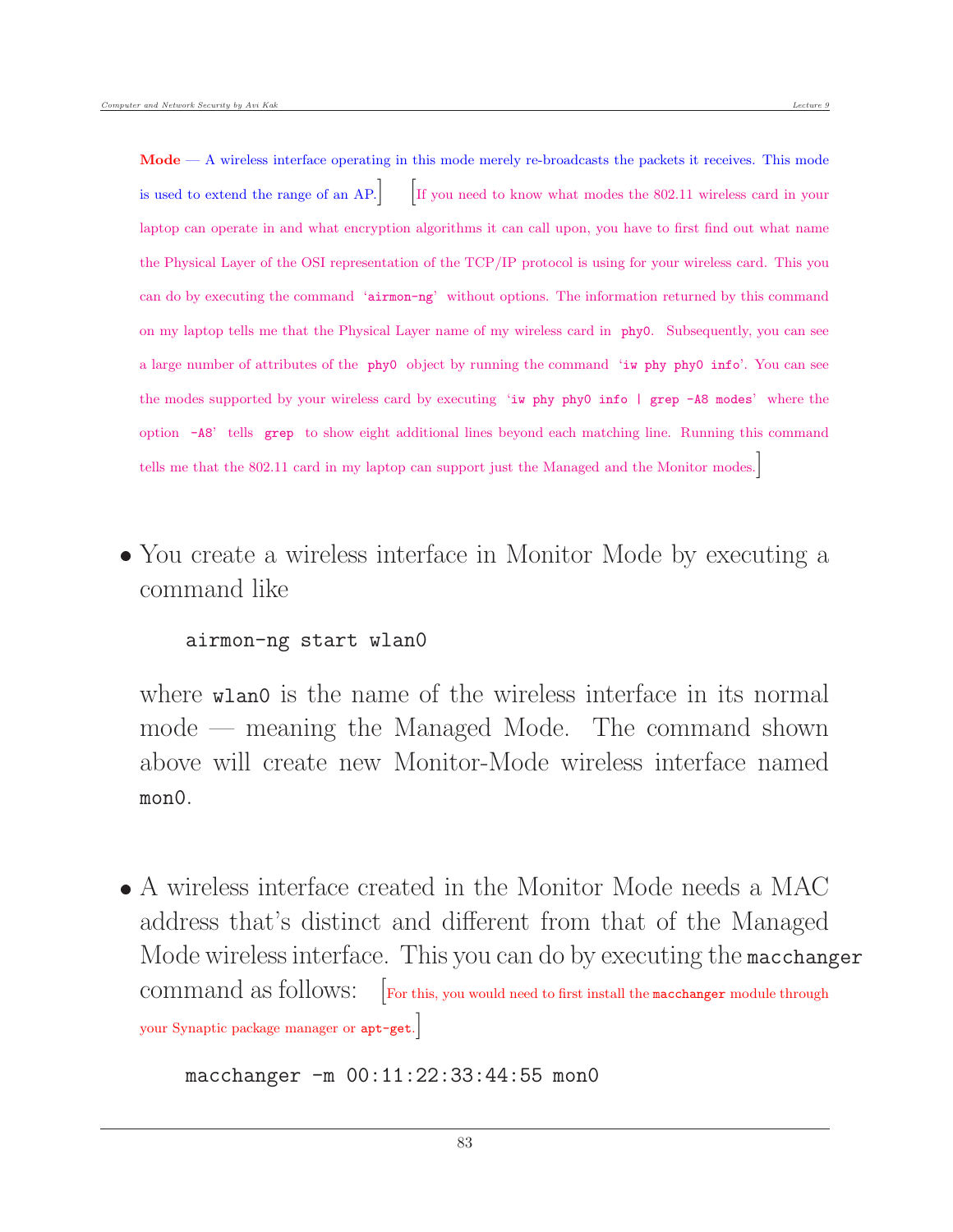which assigns the MAC address 00:11:22:33:44:55 to the Monitor-Mode interface mono. Since you are free to conjure up any reasonable looking MAC address for this, you might as well choose something that is relatively easy to type and remember. Since the new interface created by 'airmon-ng start wlan0' will be on, you'd first need to shut it down with a command like 'ifconfig mon0 down' before assigning it a new MAC address.

 What you see next is a convenience script in which are packaged the various steps listed above for setting up the Monitor-Mode wireless interface and assigning it a MAC address. The script makes it easier to mount the exploit multiple times. [Your initial] attempts may not succeed for several reasons. In particular, an attempt may fail if the number of ARP packets you captured did not yield a sufficiently large haul of IVs (Initialization Vector in the RC4 algorithm). How many IVs can be harvested from a given collection of ARP packets depends on how busy the wireless LAN is. The script shown below first removes the dump file created in the previous run of the exploit. It then tries to find out if you had created the mon0 interface previously. This is accomplished by examining the output produced by the ifconfig command for the presence of the mon0 string. If a previously constructed instance of mon0 is detected, the script invokes the command 'airmon-ng stop mon0' to kill it. Finally, the airodump-ng command you see in the script tells aircrack-ng that it should start collecting the packets whose transmission you will soon initiate.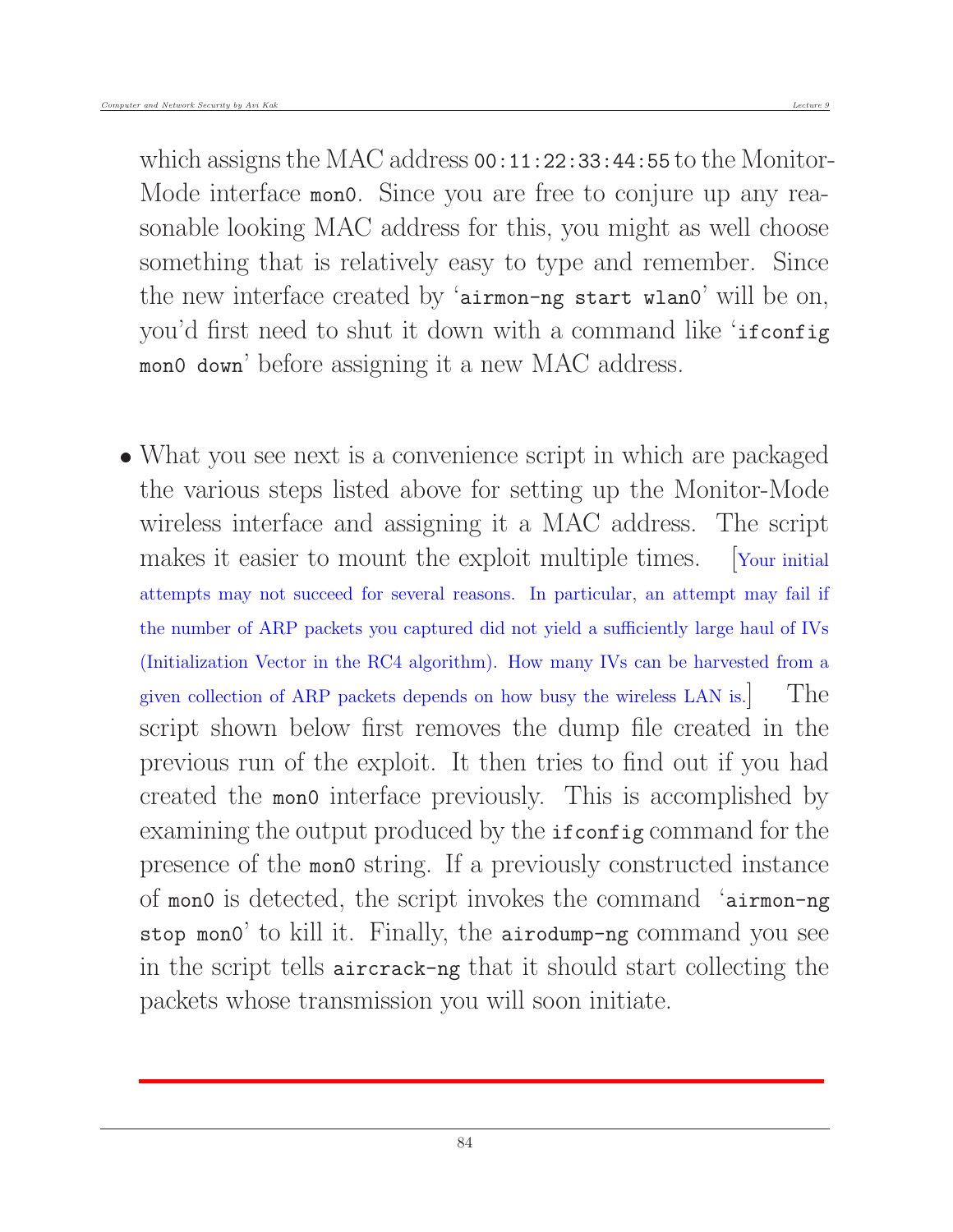#!/bin/sh

```
# StartMonitorModeInterface.sh
#
# by Avi Kak (kak@purdue.edu)
# Run this is a separate window and wait for the last command shown
# to kick in to start collecting the packets and dumping them in the file
# specified with the '-w' option.
# After you have collected sufficient packets, kill the script
# with ctrl-C.
# Note that yy is the channel number and xx:xx:xx:xx:xx:xx is the MAC
# address of the Access Point you want to attack.
rm -f mydumpfile* replay_arp*
sleep 5
ifconfigOut='ifconfig mon0 2>&1'
cleanedup="$(echo $ifconfigOut | tr -d ' ')"
if [ 'expr $cleanedup : '.*errorfetching.*'' -eq 0 ]
then
    echo killing old Monitor-Mode interface mon0
    airmon-ng stop mon0
fi
sleep 5
echo starting new Monitor-Mode interface mon0
airmon-ng start wlan0
sleep 5
ifconfig mon0 down
sleep 5
macchanger --mac 00:11:22:33:44:55 mon0
sleep 5
ifconfig mon0 up
sleep 5
airodump-ng -c yy -w mydumpfile --bssid xx:xx:xx:xx:xx:xx mon0
```
 With the help of the script shown above, attacking the WEP security of an AP consists of just the following three steps: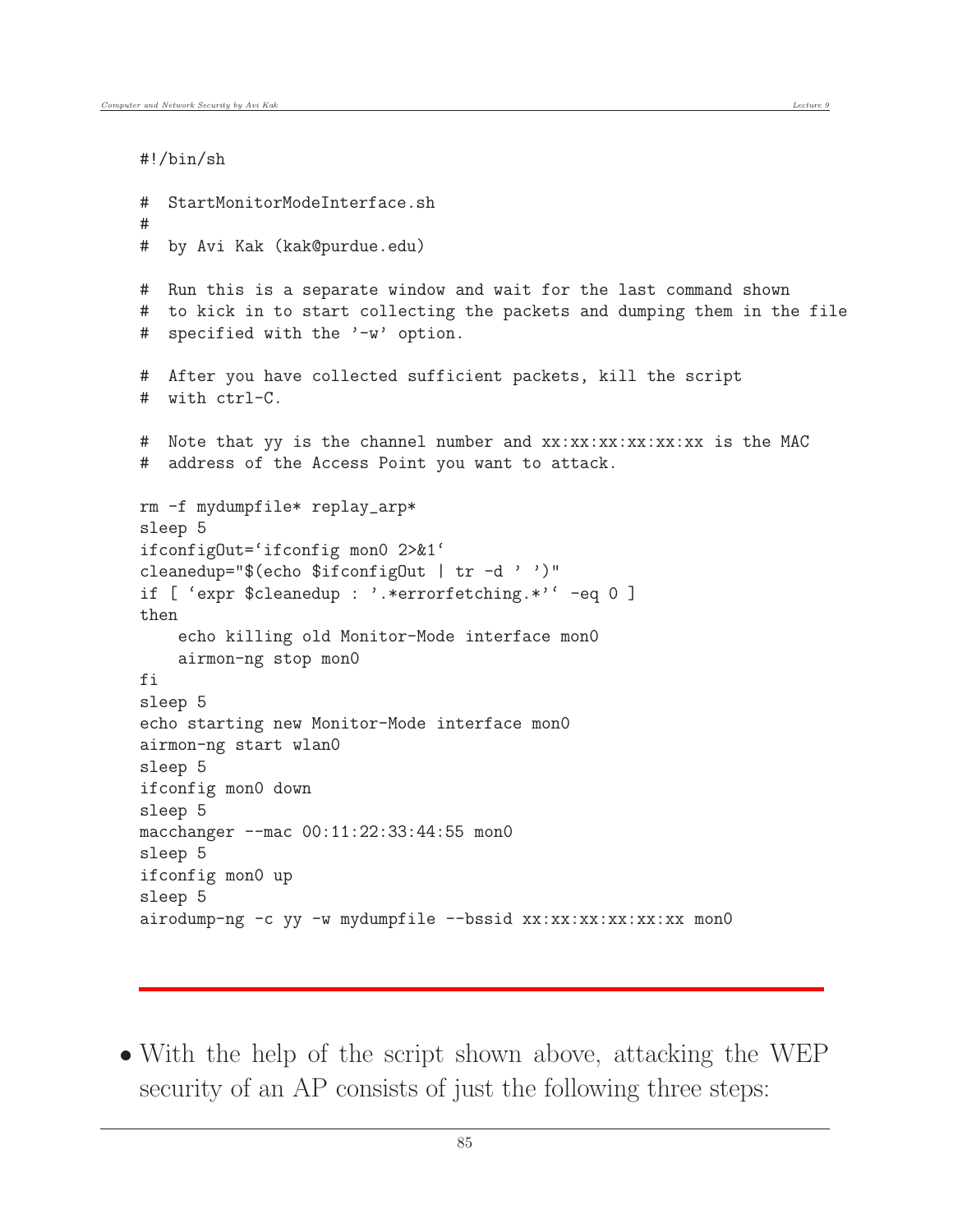- **Step 1:** As root, execute the shell script StartMonitorModeInterface.sh. However, before you execute the script, you must change  $xx:xx:x$ : xx:xx:xx in the script to the MAC address of the Access Point you are attacking and yy to the channel number that your laptop is using to communicate with the AP.
- **Step 2:** In a separate window, execute the following command as root in order to inject and replay the ARP packets from your laptop to the AP:

```
aireplay-ng -2 -p 6000 -c FF:FF:FF:FF:FF:FF -b xx:xx:xx:xx:xx:xx -h 00:11:22:33:44:55 mon0
```
You'd obviously need to replace  $xx:xx:xx:xx:xx:xx$  by the MAC address of the AP you are attacking. In the command line shown above, the option  $-2$ ' specifies the *attack mode*. In this mode, before the attack is launched, you are shown the ARP packet that will be used for injected and replay. If you enter 'no' to the packet being shown to you, you'll be shown another packet, and so on, until you accept one. The manpage for aireplay-ng says that there are nine different attack modes. With the older versions of Ubuntu, we used to use the option '-3'. In this option, aircrack-ng listens for an ARP packet and then retransmits it back to the AP. That, in turn, causes the AP to broadcast the ARP packet again with a different Initialization Vector (IV). The  $\rightarrow$ b' option stands for BSSID, which is the MAC of the AP you are attacking. The option  $-h$  is the source MAC, that is, the address of the Monitor-Mode wireless interface on your laptop. In case you are wondering about the  $-\mathbf{p}'$ option, it sets the "frame control word" in hex — according to the manpage for the aireplay-ng command. The '-c' option specifies what constraints would apply to the destination MAC in the packets that will be captured by the mon0 interface. Since mon0 is meant to be running in the promiscuous mode, by supplying the value shown, we make it possible for mon0 to capture packets that may actually be meant for other nodes in the local wireless LAN.

Step 3: Both the windows, the window in which you are running the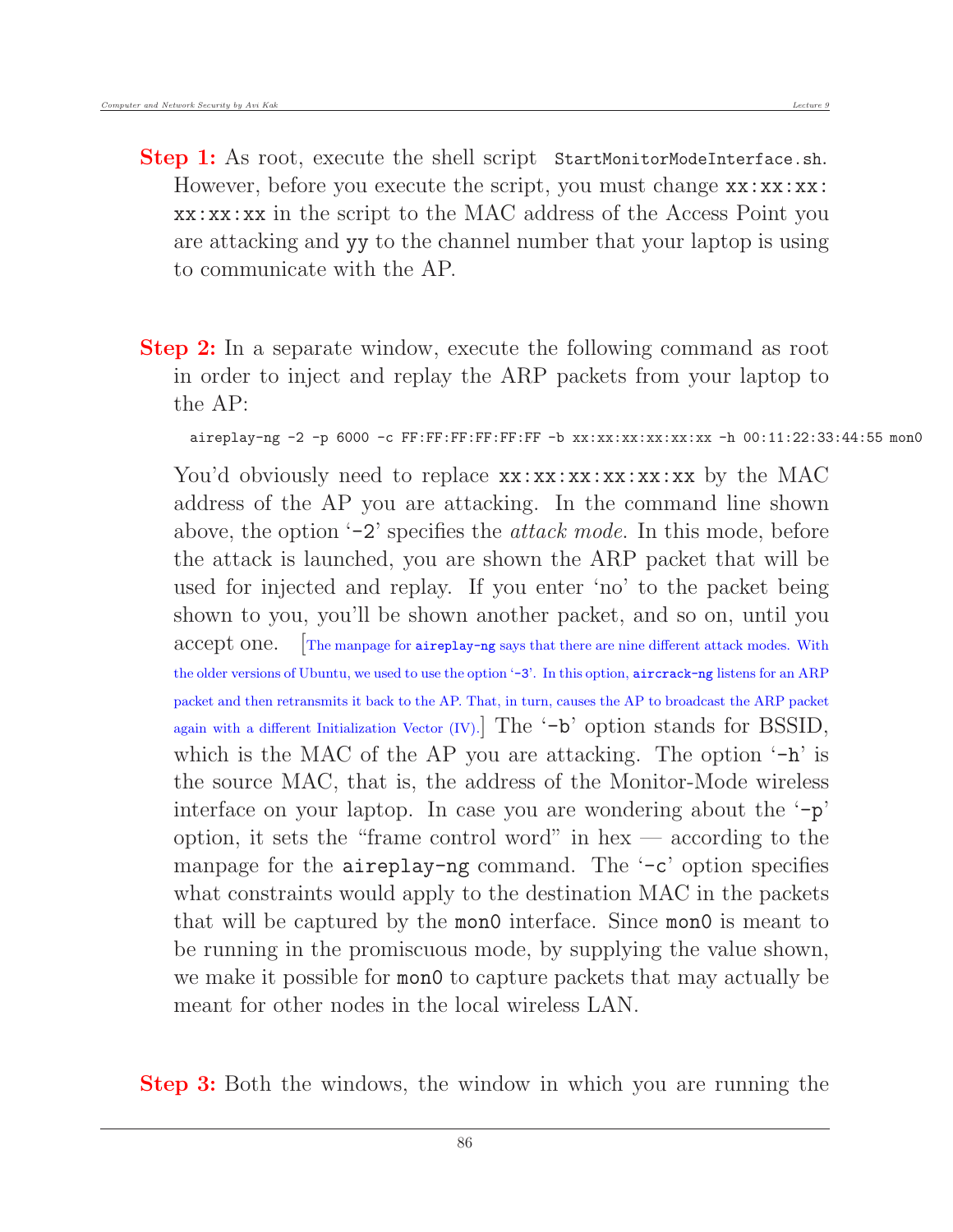StartMonitorModeInterface.sh script and the window in which you are running the command in the previous step, will show a continuously changing readout, the first for the packets that are being dumped in the designated dump file and the second for the ARP packets that are being captured. After you have captured a large enough collection of packets (say, around 100,000 packets), it's time to kill both of those jobs. Now execute as root the following command line to crack the WEP:

```
aircrack-ng -b xx:xx:xx:xx:xx:xx mydumpfile-01.cap
```
where, again,  $xx:xx:xx:xx:xx:xx$  is the MAC address of the access point that you attacked. If your attack was successful, it will very quickly display the WEP key being used by the access point. If your exploit was successful, the above command will show you the WEP key. If not, you will be asked to repeat the exploit.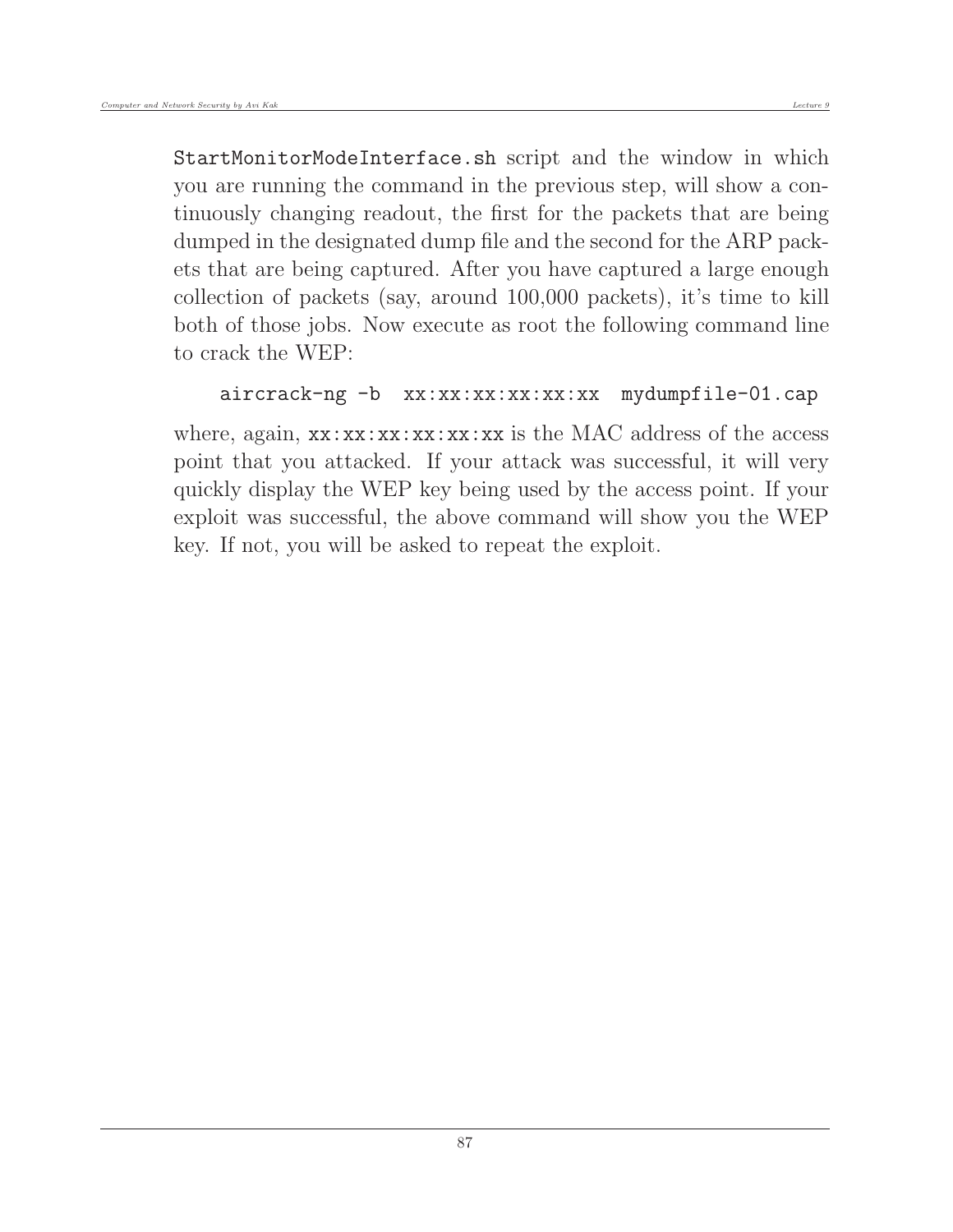Back to [TOC](#page-1-0)

## 9.8.3 AES as Used in WPA2

- As previously stated toward the end of Section 9.8.1, the encryption service in WPA2 is based on the AES algorithm used in the CTR mode.
- You are familiar with the CTR mode for block ciphers from Section 9.5.4 of this lecture. Shown in Figure 9 is how AES could be used in CTR mode for encrypting data.
- Before actually showing how exactly packet encryption is carried out in WPA2, let's focus a bit on data integrity checks that are always an important part of such protocols. For WEP, data integrity check was provided by the ICV value. For WPA, the same was done by using a separate algorithm for calculating the MIC (Message Integrity Check) value for the data in a packet. Subsequently, both the data payload and its MIC were encrypted. As mentioned earlier, this does not give us a foolproof way to prevent packet tampering in WPA.
- In WPA2, the data integrity check is carried out by computing the CBC-MAC message authentication code for the packet. The "CBC" here refers to "Cipher Block Chaining Mode" for a block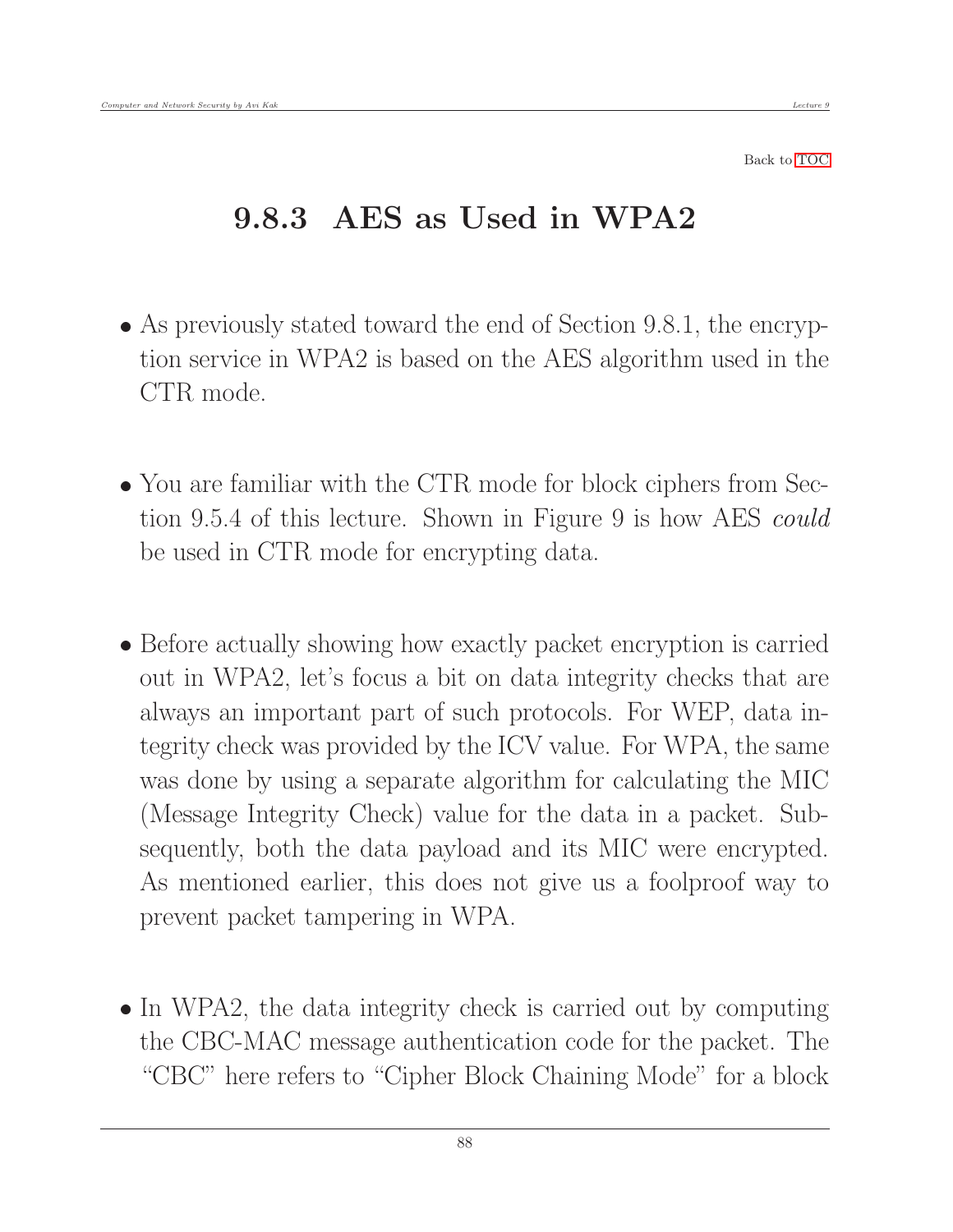

CTR mode for WPA2 Encryption with AES

Figure 9: CTR Mode for AES Encryption in WPA2. (This figure is from Lecture 9 of "Computer and Network Security" by Avi Kak)



Using AES for Calculating the CBC−MAC Value of Data

Figure 10: *Calculation of CBC-MAC in WPA2.* (This figure is from Lecture 9 of "Computer and Network Security" by Avi Kak)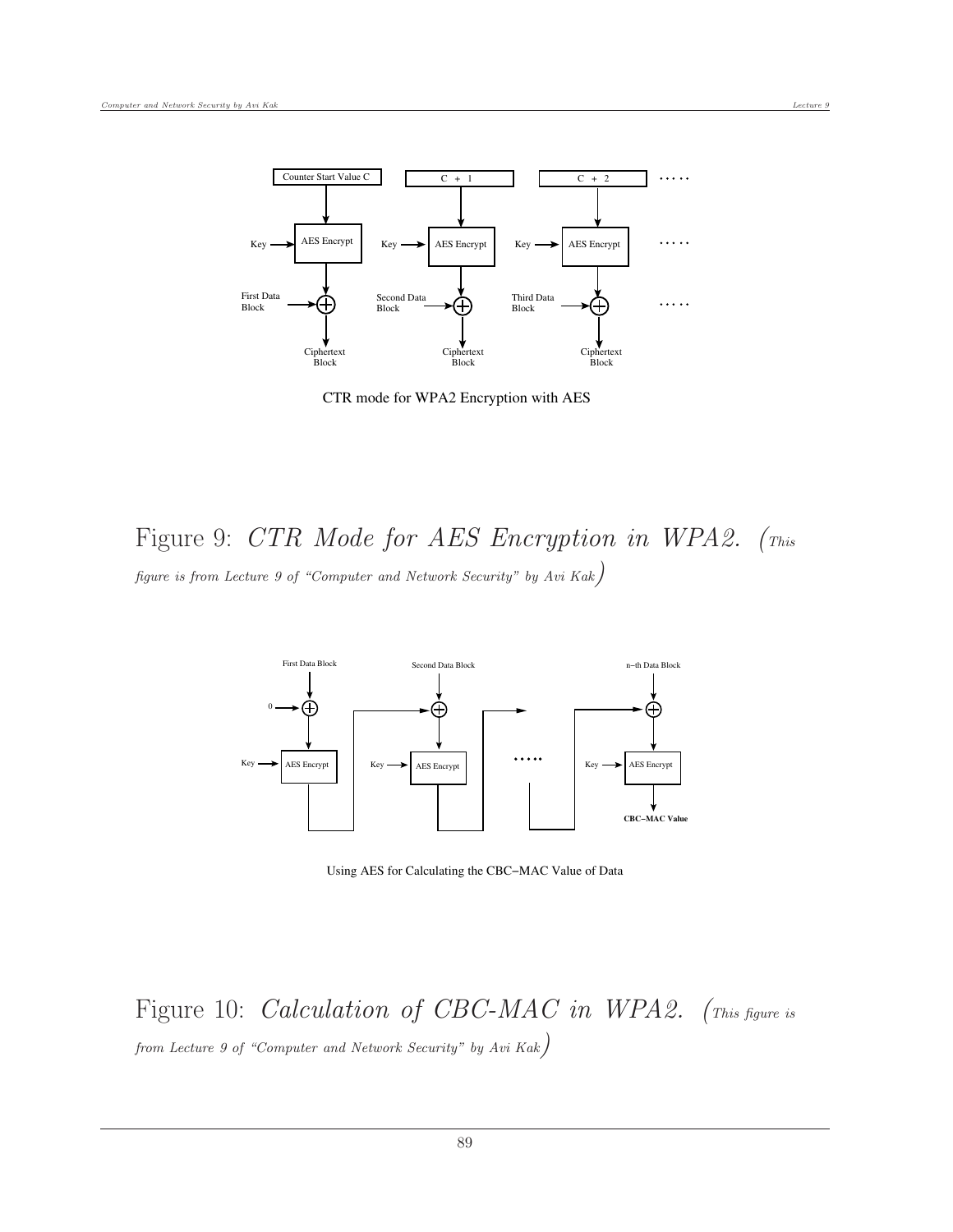cipher that I described earlier in Section 9.5.2 of this lecture. As shown in Figure 10, we can use that same idea for computing an authentication code for an 802.11 frame. We XOR each 128 bit block of the data with the AES encrypted value as obtained from the previous 128-bit block. In this manner, we generate a cryptographic signature for the data that the receiver can use for checking the integrity of what is received.

- The WPA2 protocol combines the packet encryption calculations and the calculation of the data authentication code CBC-MAC into a single protocol called the CCMP protocol that is shown in Figure 11. CCMP stands for "Counter Mode with Cipher Block Chaining Message Authentication Code Protocol".
- $\bullet$  The integers '1', '2', ..., 'n' that you see above the boxes labeled AES in the lower half of Figure 11 are the same integers that you see in "C+1", "C+2", ..., at the top in Figure 9. These integers are the successive increments for the counter as a message is scanned one block at at time for encryption in the CTR mode.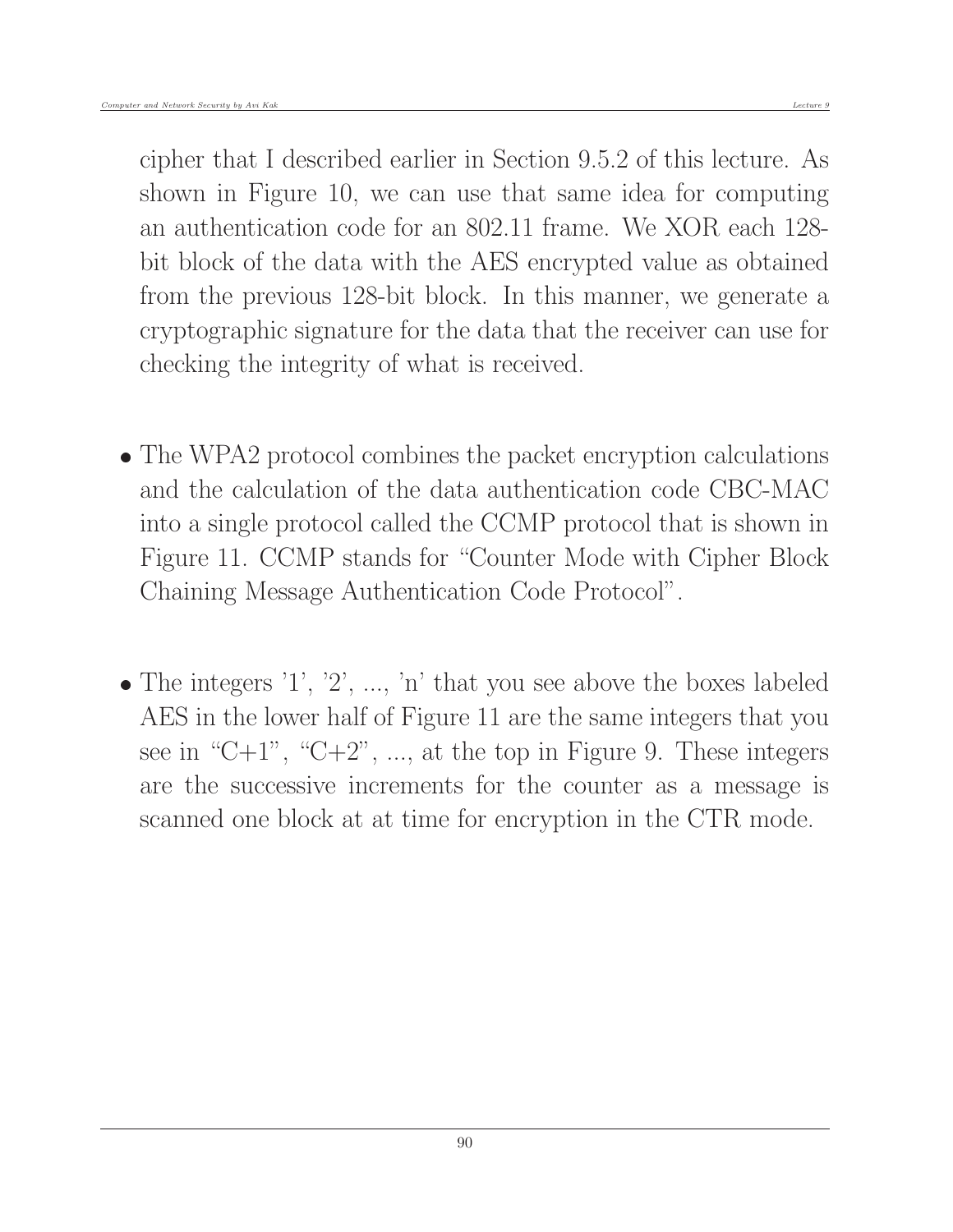

CCMP Protocol for WPA2 Encryption and for Calculating MIC for Data Integrity

Figure 11: WPA2's CCMP Protocol for simultaneous encryption and generation of the data integrity check value. (This figure is from Lecture 9 of "Computer and Network Security" by Avi Kak)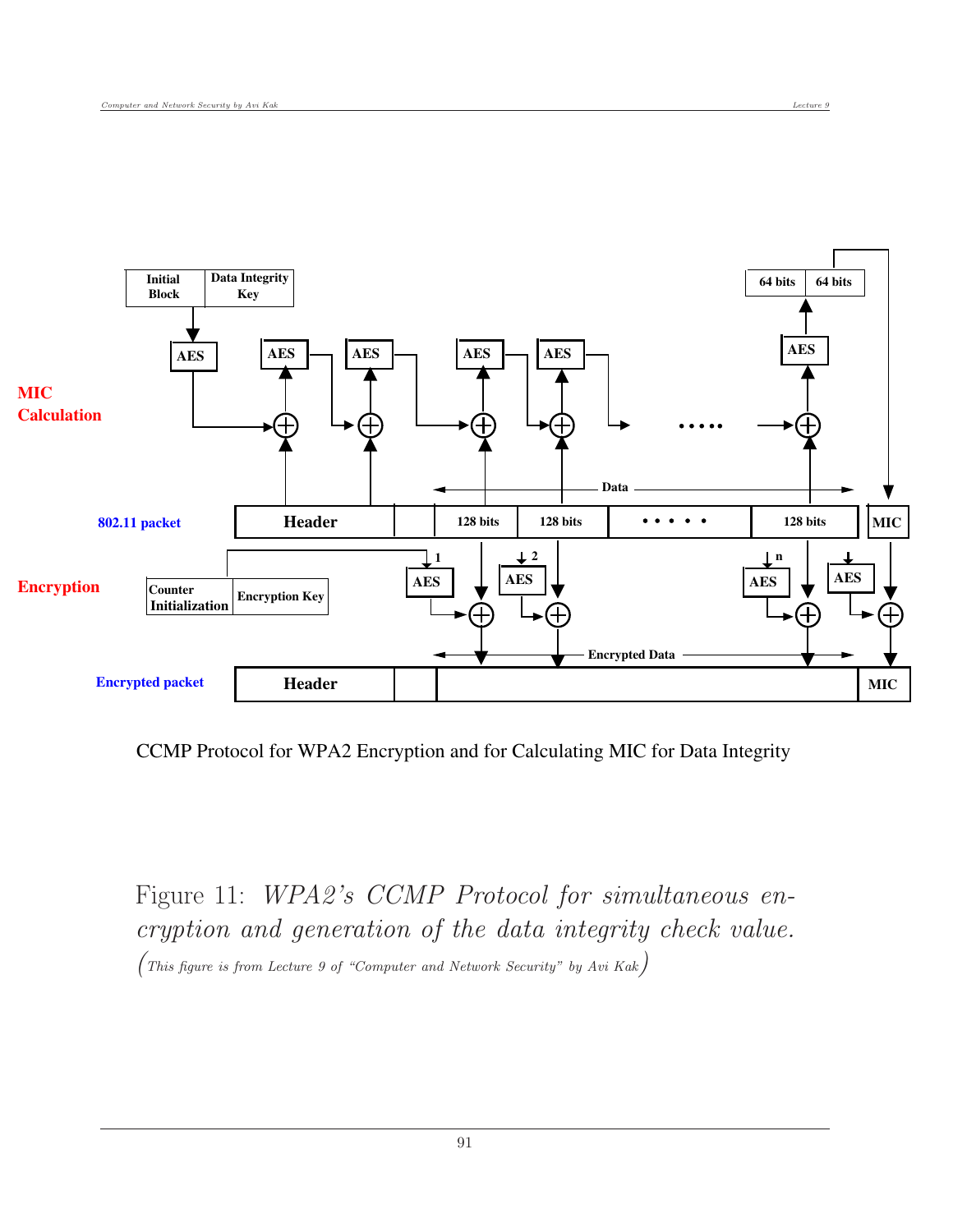Back to [TOC](#page-1-0)

## 9.9 HOMEWORK PROBLEMS

- 1. A block cipher algorithm in its basic form is almost never used for encrypting long messages. Why? How are block ciphers deployed in practice if you want to encrypt long messages?
- 2. Even with the chaining modes described in this lecture, one of the difficulties with using a block cipher — even the strongest block cipher  $\overline{\phantom{a}}$  is the problem of padding. Since it is unlikely that the length of an arbitrary message or a file would be an exact multiple of the block size used in the block cipher, the two end points of a secure communication link must have in place some sort of a protocol regarding how to pad the plaintext so that its overall length is an exact multiple of the block size. With a stream cipher, such as RC4, we do not have to face this problem. That, along with the fact that RC4 possesses a very efficient software implementation, made RC4 the cipher of choice in the SSL/TLS protocols used for secure transfer of documents between web servers and web browsers. [However, keep in mind the fact that, out of security concerns, the use of RC4 in SSL/TLS is now prohibited, as I have stated previously in Section 9.7 of this lecture.] However, it's good to keep in mind the fact that, despite (and especially because of) its popularity, RC4 does possess important security vulnerabilities that are caused by the correlations between the first few bytes of the keystream and the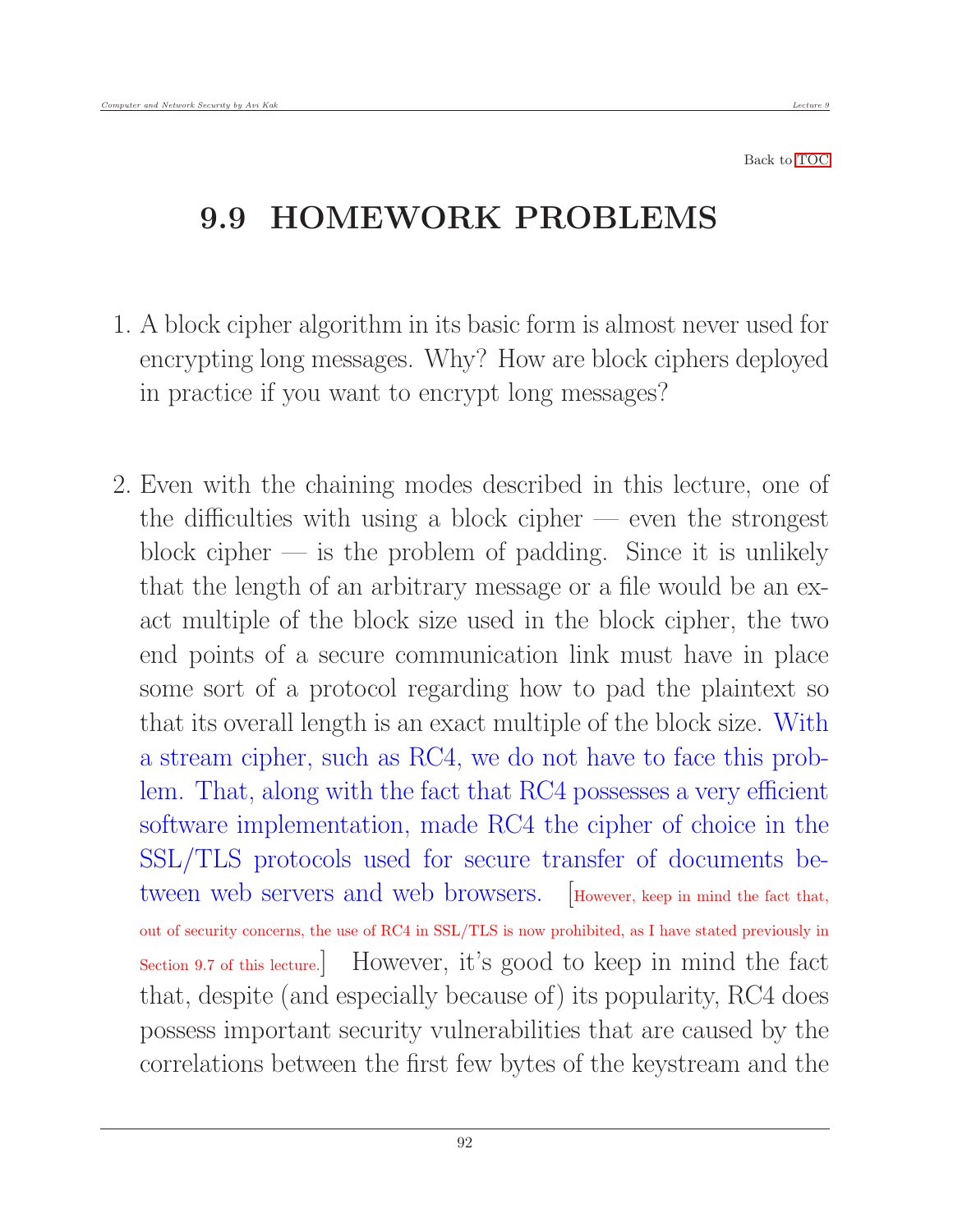security vulnerabilities.

- 3. What are the essential elements of the RC4 algorithm? What networking applications use the RC4 stream cipher?
- 4. What might be the main reason for why the keystream generation in RC4 has a very efficient software implementation?
- 5. What is the problem with WEP? What makes it an "unsafe" protocol for wireless networking?
- 6. What makes WPA2 a more secure protocol?

## 7. Programming Assignment:

Write a Perl or Python script that implements RC4 for encryption and decryption. Your script should read a sound file in the wave format and produce an encrypted version of the same file. Try listening to both the original and its encrypted version through a sound player on your computer. Now use your decryption program to recover the original from the encrypted version. Verify the correctness of decryption by listening to the sounds again.